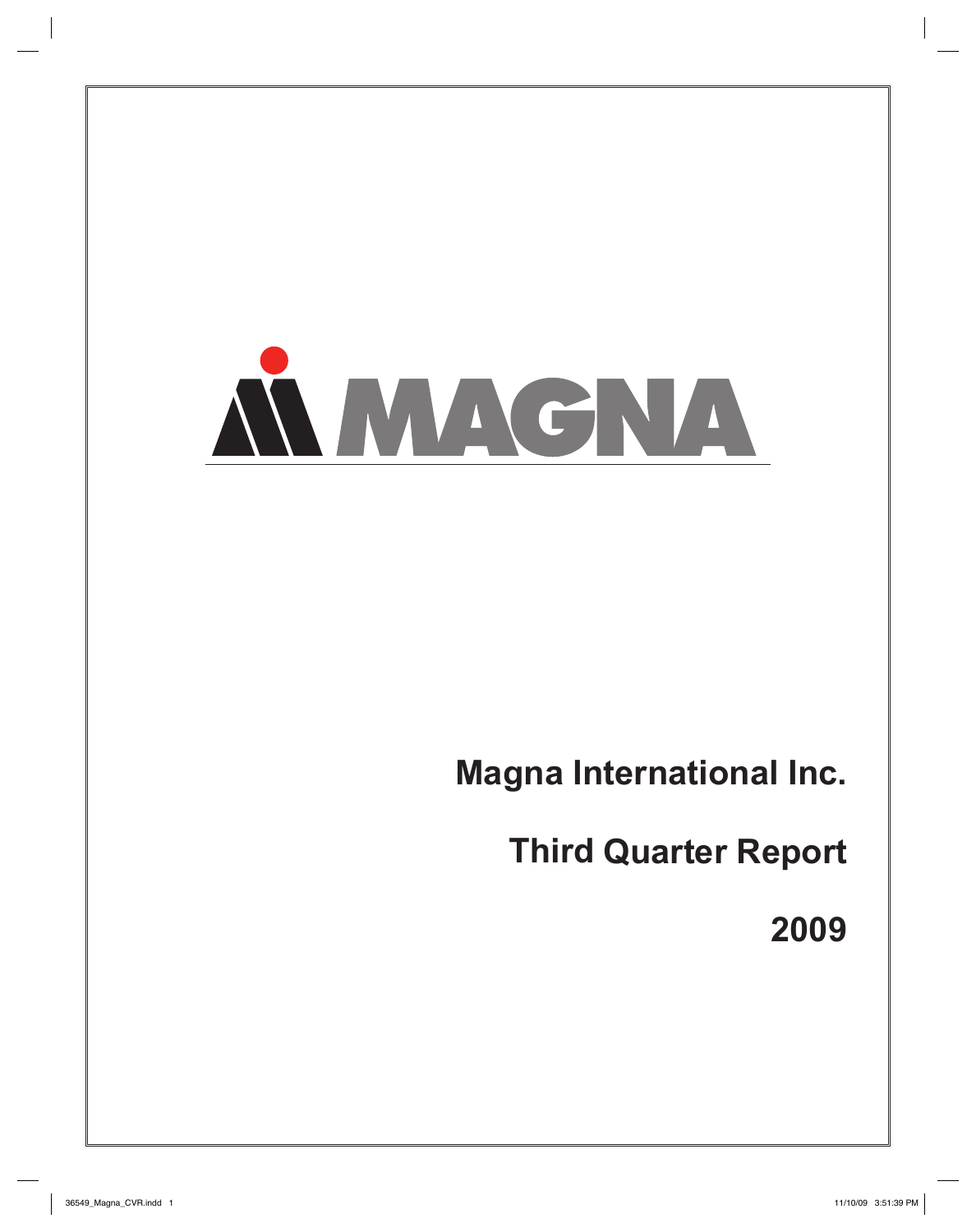# **MAGNA INTERNATIONAL INC. Management's Discussion and Analysis of Results of Operations and Financial Position**

All amounts in this Management's Discussion and Analysis of Results of Operations and Financial Position ("MD&A") are in U.S. dollars and all tabular amounts are in millions of U.S. dollars, except per share figures and average dollar content per vehicle, which are in U.S. dollars, unless otherwise noted. When we use the terms "we", "us", "our" or "Magna", we are referring to Magna International Inc. and its subsidiaries and jointly controlled entities, unless the context otherwise requires.

This MD&A should be read in conjunction with the unaudited interim consolidated financial statements for the three months and nine months ended September 30, 2009 included in this Press Release, and the audited consolidated financial statements and MD&A for the year ended December 31, 2008 included in our 2008 Annual Report to Shareholders. The unaudited interim consolidated financial statements for the three months and nine months ended September 30, 2009 have been prepared in accordance with Canadian generally accepted accounting principles ("GAAP") with respect to the preparation of interim financial information and the audited consolidated financial statements for the year ended December 31, 2008 have been prepared in accordance with Canadian GAAP.

This MD&A has been prepared as at November 5, 2009.

# **OVERVIEW**

We are the most diversified global automotive supplier. We design, develop and manufacture technologically advanced automotive systems, assemblies, modules and components, and engineer and assemble complete vehicles, primarily for sale to original equipment manufacturers ("OEMs") of cars and light trucks. Our capabilities include the design, engineering, testing and manufacture of automotive interior systems; seating systems; closure systems; body and chassis systems; vision systems; electronic systems; exterior systems; powertrain systems; roof systems; as well as complete vehicle engineering and assembly. We follow a corporate policy of functional and operational decentralization, pursuant to which we conduct our operations through divisions, each of which is an autonomous business unit operating within pre-determined guidelines. As at September 30, 2009, we had 242 manufacturing divisions and 86 product development, engineering and sales centres in 25 countries.

Our operations are segmented on a geographic basis between North America, Europe and Rest of World (primarily Asia, South America and Africa). A Co-Chief Executive Officer heads management in each of our two primary markets, North America and Europe. The role of the North American and European management teams is to manage our interests to ensure a coordinated effort across our different capabilities. In addition to maintaining key customer, supplier and government contacts in their respective markets, our regional management teams centrally manage key aspects of our operations while permitting our divisions enough flexibility through our decentralized structure to foster an entrepreneurial environment.

# **HIGHLIGHTS**

North American vehicle production experienced a significant sequential improvement in the third quarter of 2009, increasing 32% relative to the second quarter of 2009. In addition, North American vehicle production for the third quarter of 2009 declined 20% relative to the third quarter of 2008, compared to a 50% decline in the first half of 2009, relative to the first half of 2008.

The increase in North American vehicle production in the third quarter of 2009, compared to the second quarter of 2009 reflected primarily the resumption of production at a number of Chrysler and General Motors assembly facilities following their emergence from bankruptcy protection, the historically low average levels of dealer vehicle inventories during the third quarter of 2009, as well as increased U.S. vehicle sales in the third quarter of 2009, due in particular to the implementation of the Car Allowance Rebate System ("CARS") in the United States in July 2009.

In Europe, vehicle production for the third quarter of 2009 declined 9% from the third quarter of 2008. This decline is less substantial than the 34% decline in European vehicle production experienced during the first half of 2009, as compared to the first half of 2008. Various "scrappage" programs that have been in place in a number of European countries have assisted in supporting vehicle sales. Some of these programs have reached or are close to, their funding limit, which may have a negative impact on future vehicle sales and production in Europe.

Our ongoing restructuring actions and implementation of a number of cost saving measures, all contributed to our improved financial results. Our total sales declined 16% in the third quarter of 2009, relative to the third quarter of 2008. In spite of the sales decline, operating income, excluding unusual items, increased \$47 million to \$81 million in the third quarter of 2009, from \$34 million for the third quarter of 2008.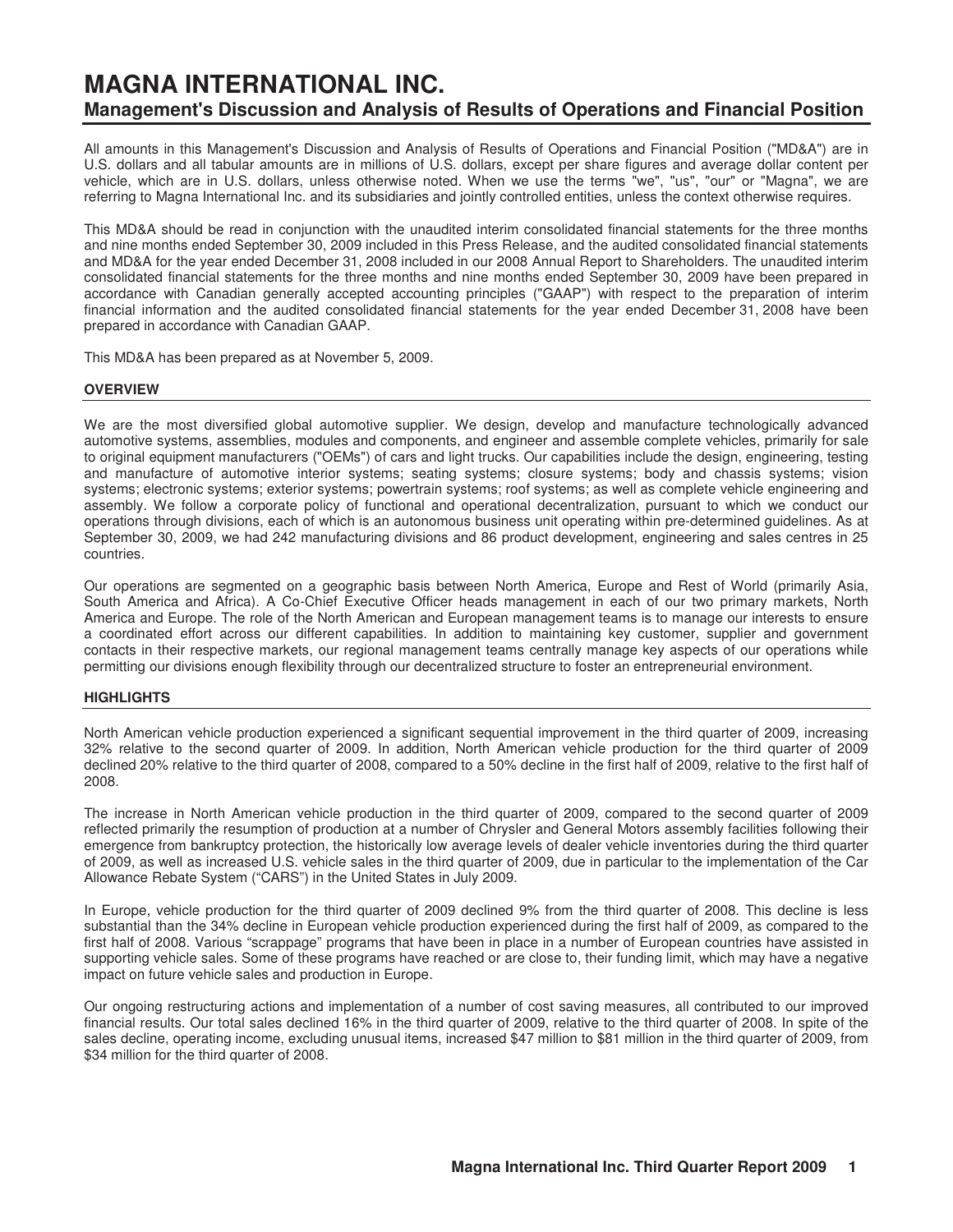Our operating results also improved considerably from the second quarter of 2009 to the third quarter of 2009. While sales increased \$964 million from the second quarter to the third quarter of 2009, operating income, excluding unusual items, increased \$263 million.

In September, we announced that our offer, with Savings Bank of the Russian Federation, to acquire an equity interest in Adam Opel GmbH ("Opel") was selected by both General Motors Company ("GM") and the Opel Trust as the preferred solution to address the future of Opel. On November 3 2009, GM announced that its Board of Directors had decided to terminate the sale process for Opel.

# **FINANCIAL RESULTS SUMMARY**

During the third quarter of 2009, we posted sales of \$4.7 billion, a decrease of 16% from the third quarter of 2008. This lower sales level was a result of decreases in our North American and European production sales, complete vehicle assembly sales and tooling, engineering and other sales offset in part by an increase in our Rest of World production sales. Comparing the third quarter of 2009 to the third quarter of 2008:

- North American average dollar content per vehicle increased 8%, while vehicle production declined 20%;
- European average dollar content per vehicle was unchanged, while vehicle production declined 9%; and
- Complete vehicle assembly sales decreased 38% to \$428 million from \$687 million as complete vehicle assembly volumes declined 42%.

During the third quarter of 2009, we generated operating income of \$81 million compared to an operating loss of \$112 million for the third quarter of 2008. Excluding the \$146 million of unusual items recorded in the third quarter of 2008, as discussed in the "Unusual Items" section, the \$47 million increase in operating income was primarily due to:

- the benefit of restructuring and downsizing activities and cost savings initiatives (including reduced discretionary spending, employee reductions, short work week schedules, reduced bonuses, voluntary wage reductions and benefit plan changes), undertaken during or subsequent to the third quarter of 2008;
- a \$9 million favourable adjustment (Q3 2008 \$24 million impairment) of our investment in asset-backed commercial paper as discussed in the "Cash Resources" section below;
- lower amortization of deferred wage buydown assets at a powertrain systems facility in the United States;
- productivity and efficiency improvements at certain facilities;
- lower commodity costs; and
- incremental margin earned from acquisitions completed during or subsequent to the third quarter of 2008.

These factors were partially offset by:

- decreased margin earned on reduced sales as a result of significantly lower vehicle production volumes;
- costs incurred in preparation for upcoming launches or for programs that have not fully ramped up production;
- operational inefficiencies and other costs at certain facilities;
- an accounts receivable valuation allowance;
- electric vehicle development costs;
- a favourable revaluation of warranty accruals during the third quarter of 2008;
- costs incurred at new facilities in Russia as we continue to pursue opportunities in this market;
- incremental costs associated with restructuring and downsizing activities;
- costs incurred to develop and grow our electronics capabilities; and
- net customer price concessions.

During the third quarter of 2009, net income was \$51 million compared to net loss of \$215 million for the third quarter of 2008. Excluding the \$234 million of unusual items recorded in the third quarter of 2008, as discussed in the "Unusual Items" section, net income for the third quarter of 2009 increased \$32 million. The increase in net income was as a result of the increase in operating income partially offset by higher income taxes.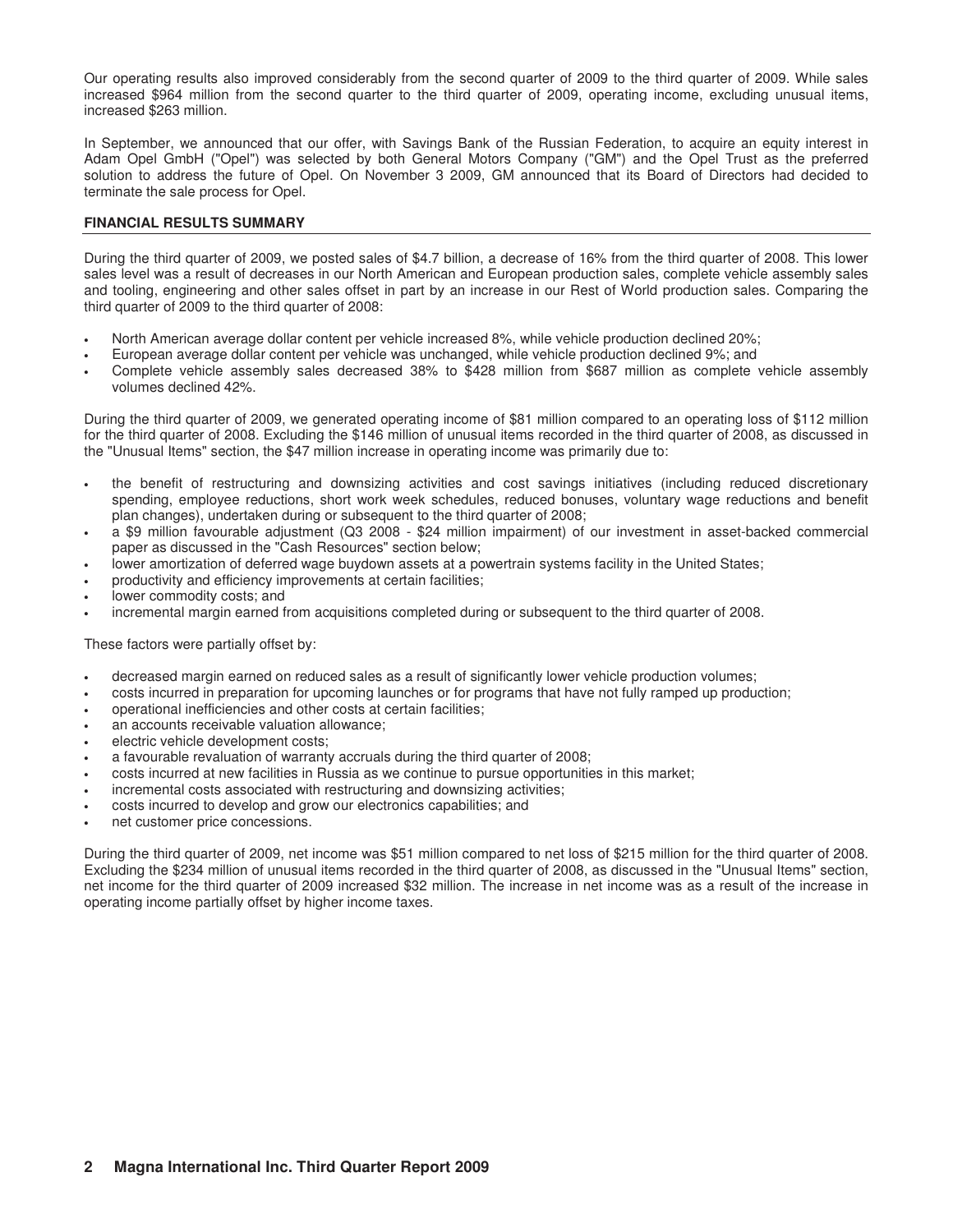During the third quarter of 2009, our diluted earnings per share was \$0.45 compared to diluted loss per share of \$1.93 for the third quarter of 2008. Excluding the unusual items recorded in the third quarter of 2008, as discussed in the "Unusual Items" section, diluted earnings per share for the third quarter of 2009 increased \$0.28. The increase in diluted earnings per share is as a result of the increase in net income, excluding unusual items, partially offset by an increase in the weighted average number of diluted shares outstanding. The increase in the weighted average number of diluted shares outstanding was primarily due to an increase in the number of diluted shares associated with restricted stock and stock options, since such shares were anti-dilutive in the third quarter of 2008.

### **UNUSUAL ITEMS**

During the three months and nine months ended September 30, 2009 and 2008, we recorded certain unusual items as follows:

|                                                                              | 2009                              |                             |                                                | 2008                |                      |                                         |  |  |
|------------------------------------------------------------------------------|-----------------------------------|-----------------------------|------------------------------------------------|---------------------|----------------------|-----------------------------------------|--|--|
|                                                                              | <b>Operating</b><br><b>Income</b> | <b>Net</b><br><b>Income</b> | <b>Diluted</b><br><b>Earnings</b><br>per Share | Operating<br>Income | <b>Net</b><br>Income | <b>Diluted</b><br>Earnings<br>per Share |  |  |
| <b>Third Quarter</b><br>Impairment charges <sup>(1)</sup>                    |                                   |                             |                                                | \$<br>(258)         | (223)<br>\$          | (2.00)<br>\$                            |  |  |
| Restructuring charges <sup>(1)</sup><br>Foreign currency gain <sup>(2)</sup> |                                   |                             |                                                | (4)<br>116          | (4)<br>116           | (0.04)<br>1.04                          |  |  |
| Valuation allowance on future tax assets (3)                                 |                                   |                             |                                                |                     | (123)                | (1.10)                                  |  |  |
| Total third quarter unusual items                                            |                                   |                             |                                                | (146)               | (234)                | (2.10)                                  |  |  |
| <b>Second Quarter</b>                                                        |                                   |                             |                                                |                     |                      |                                         |  |  |
| Impairment charges <sup>(1)</sup>                                            | (75)                              | (75)                        | (0.67)                                         | (9)                 | (7)                  | (0.06)                                  |  |  |
| Restructuring charges <sup>(1)</sup>                                         | (6)                               | (6)                         | (0.05)                                         |                     |                      |                                         |  |  |
| Curtailment gain <sup>(4)</sup>                                              | 26                                | 20                          | 0.18                                           |                     |                      |                                         |  |  |
| Total second quarter unusual items                                           | (55)                              | (61)                        | (0.54)                                         | (9)                 | (7)                  | (0.06)                                  |  |  |
| Total year to date unusual items                                             | (55)<br>\$                        | (61)<br>\$                  | \$ (0.54)                                      | (155)<br>\$         | (241)<br>\$          | (2.11)<br>\$                            |  |  |

### **(1) Restructuring and Impairment Charges**

#### **[a] For the nine months ended September 30, 2009**

Historically, we complete our annual goodwill and long-lived impairment analyses in the fourth quarter of each year in conjunction with our annual business planning process. However, goodwill must be tested for impairment when an event or circumstance occurs that more likely than not reduces the fair value of a reporting unit below its carrying amount.

After failing to reach a favourable labour agreement at a powertrain systems facility in Syracuse, New York, during the second quarter of 2009, we decided to wind down these operations. Given the significance of the facility's cashflows in relation to the reporting unit, we determined that it was more likely than not that goodwill at the Powertrain North America reporting unit could potentially be impaired.

Therefore, we made a reasonable estimate of the goodwill impairment by determining the implied fair value of goodwill in the same manner as if we had acquired the reporting unit as at June 30, 2009. As a result, during the second quarter of 2009, we recorded a \$75 million goodwill impairment at our Powertrain North America reporting unit, representing our best estimate of the impairment. Due to the judgment involved in determining the fair value of the reporting unit's assets and liabilities, the final amount of the goodwill impairment charge could differ from the amount estimated. An adjustment, if any, to the estimated impairment charge, based on finalization of the impairment analysis, would be recorded during the fourth quarter of 2009.

During the second quarter of 2009, we recorded restructuring costs of \$6 million related to the planned closure of this powertrain systems facility, substantially all of which will be paid subsequent to 2009.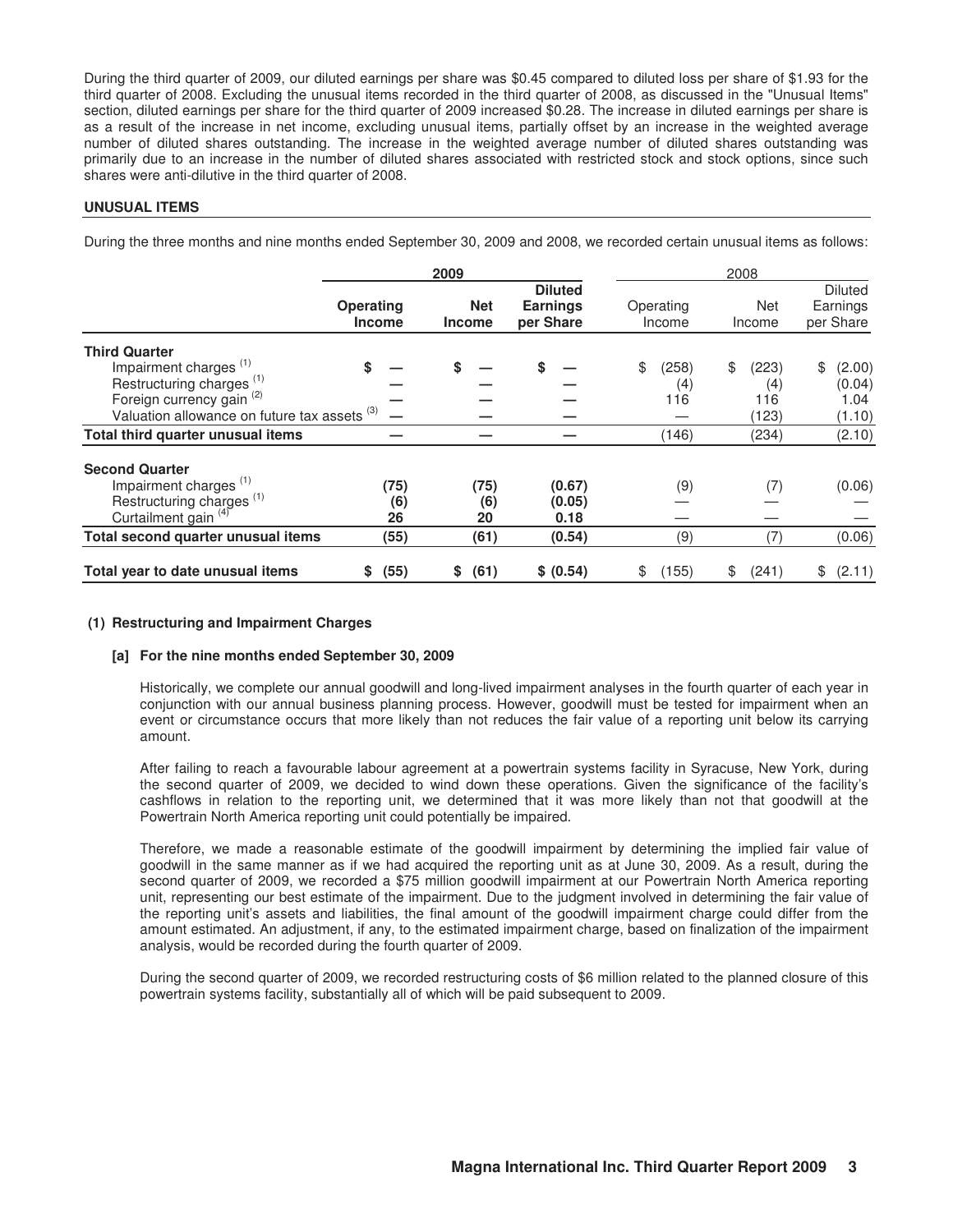### **[b] For the nine months ended September 30, 2008**

As a result of the significant and accelerated declines in vehicle production volumes primarily in North America, we reviewed goodwill and long-lived assets for impairment during the third quarter of 2008.

Based on this analysis, during the third quarter of 2008 we recorded long-lived asset impairment charges of \$258 million (\$223 million after tax), related primarily to our powertrain and interior and exterior systems operations in the United States and Canada.

At our powertrain operations, particularly a facility in Syracuse, New York, asset impairment charges were \$186 million (\$166 million after tax).

At our interior and exteriors systems operations, asset impairment charges were \$65 million (\$52 million after tax).

During the second quarter of 2008, we recorded a \$5 million asset impairment related to specific assets at a seating systems facility that supplied complete seats to Chrysler's minivan facility in St. Louis. In Europe, we recorded a \$4 million asset impairment relating to specific assets at an interior systems facility that was disposed.

In addition to the impairment charges recorded above, during the third quarter of 2008 we recorded restructuring and rationalization costs of \$4 million related to the closure of a seating facility.

### **(2) Foreign Currency Gains**

In the normal course of business, we review our cash investment and tax planning strategies, including where such funds are invested. As a result of these reviews, during the third quarter of 2008 we repatriated funds from Europe and as a result recorded foreign currency gains of \$116 million.

### **(3) Income Taxes**

During the third quarter of 2008, we recorded a \$123 million charge to establish valuation allowances against all of our future tax assets in the United States.

The valuation allowances were required in the United States based on historical consolidated losses at our U.S. operations, that were expected to continue in the near-term, the accelerated deterioration of near-term automotive market conditions in the United States and the significant and inherent uncertainty as to the timing of when we would be able to generate the necessary level of earnings to recover these future tax assets.

# **(4) Curtailment gain**

During the second quarter of 2009, we amended our Retiree Premium Reimbursement Plan in Canada and the United States, such that most employees retiring on or after August 1, 2009 will no longer participate in the plan. The amendment will reduce service costs and retirement medical benefit expense in 2009 and future years. As a result of amending the plan, a curtailment gain of \$26 million was recorded in cost of goods sold in the second quarter of 2009.

# **INDUSTRY TRENDS AND RISKS**

Our success is primarily dependent upon the levels of North American and European car and light truck production by our customers and the relative amount of content we have on their various vehicle programs. A number of other economic, industry and risk factors discussed in our Annual Information Form and Annual Report on Form 40-F, each in respect of the year ended December 31, 2008, also affect our success. The economic, industry and risk factors remain substantially unchanged in respect of the third quarter ended September 30, 2009, except that:

- On November 3, 2009 GM announced that its Board of Directors had decided to terminate the sale process for Opel. As a result, we are no longer subject to the previously disclosed risks relating to an ownership stake in an OEM.
- North American vehicle production increased significantly in the third quarter of 2009, compared to the second quarter of 2009, driven in part by increased U.S. vehicle sales in the third quarter of 2009. The increased vehicle sales resulted largely from the implementation of the CARS program, which saw approximately 700,000 older, less efficient vehicles traded in for newer, more efficient vehicles. Similar programs in certain European countries have also had a positive effect on vehicle production and sales to date in 2009.

The CARS program and similar programs in Europe may have the effect of accelerating or "pulling forward" vehicle sales that may otherwise have been made in future quarters. Given that the CARS program ended in the third quarter of 2009 and several European programs have reached, or are close to their funding limit, future vehicles sales and production may be negatively impacted.

# **4 Magna International Inc. Third Quarter Report 2009**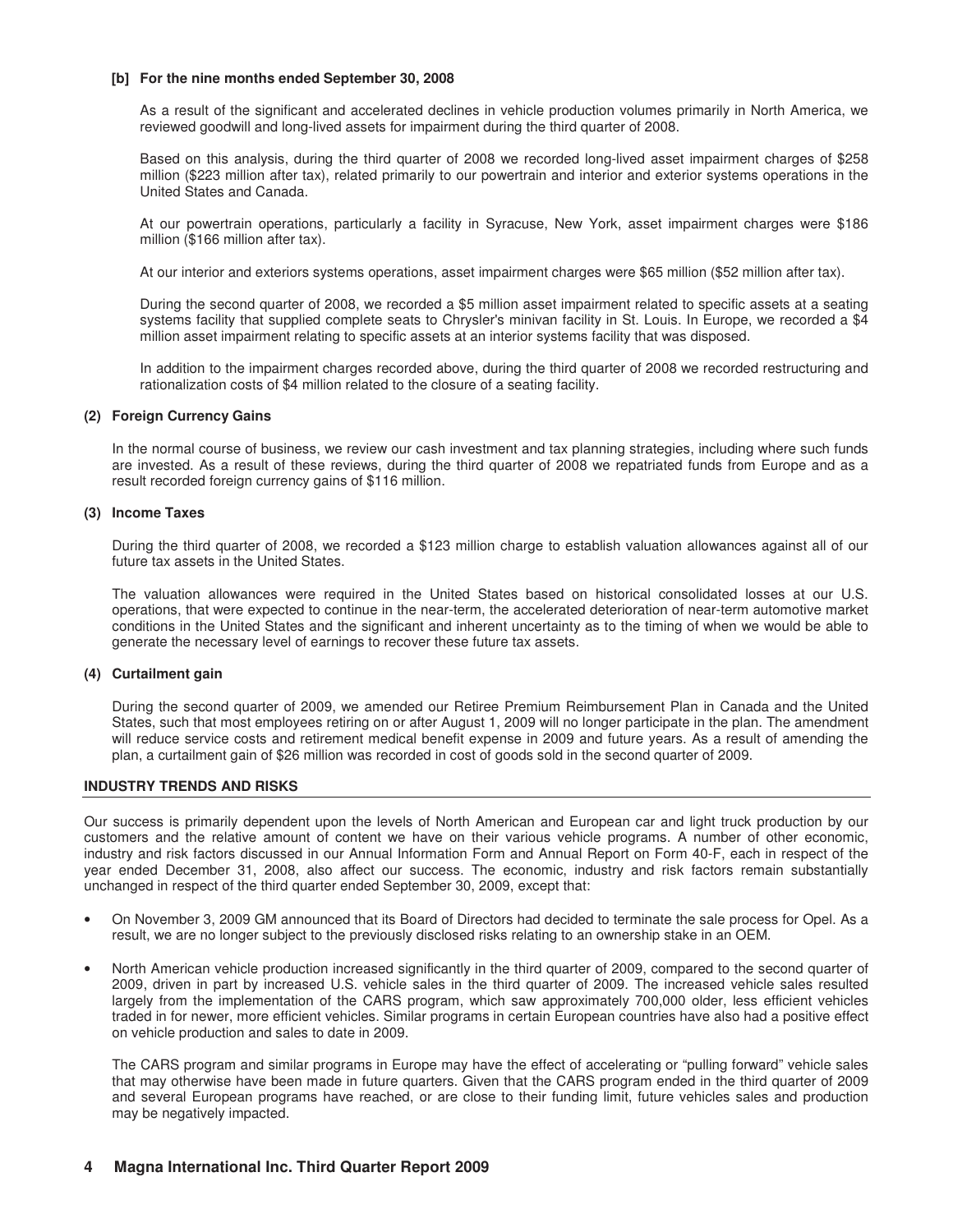### **RESULTS OF OPERATIONS**

### **Average Foreign Exchange**

|                                       | For the three months<br>ended September 30. |        |                                |       | For the nine months<br>ended September 30. |                                 |
|---------------------------------------|---------------------------------------------|--------|--------------------------------|-------|--------------------------------------------|---------------------------------|
|                                       | 2009                                        | 2008   | Change                         | 2009  | 2008                                       | Change                          |
| 1 Canadian dollar equals U.S. dollars | 0.914                                       | 0.960  | 5%                             | 0.860 | 0.982                                      | 13%<br>$\overline{\phantom{0}}$ |
| 1 euro equals U.S. dollars            | 1.433                                       | 501. ا | 5%<br>$\overline{\phantom{a}}$ | 1.368 | 1.521                                      | 10%<br>$\overline{\phantom{0}}$ |
| 1 British pound equals U.S. dollars   | 1.638                                       | .890   | $-13%$                         | 1.542 | 1.946                                      | $-21\%$                         |

The preceding table reflects the average foreign exchange rates between the most common currencies in which we conduct business and our U.S. dollar reporting currency. The significant changes in these foreign exchange rates for the three months and nine months ended September 30, 2009 impacted the reported U.S. dollar amounts of our sales, expenses and income.

The results of operations whose functional currency is not the U.S. dollar are translated into U.S. dollars using the average exchange rates in the table above for the relevant period. Throughout this MD&A, reference is made to the impact of translation of foreign operations on reported U.S. dollar amounts where relevant.

Our results can also be affected by the impact of movements in exchange rates on foreign currency transactions (such as raw material purchases or sales denominated in foreign currencies). However, as a result of hedging programs employed by us, primarily in Canada, foreign currency transactions in the current period have not been fully impacted by movements in exchange rates. We record foreign currency transactions at the hedged rate where applicable.

Finally, holding gains and losses on foreign currency denominated monetary items, which are recorded in selling, general and administrative expenses, impact reported results.

### **RESULTS OF OPERATIONS – FOR THE THREE MONTHS ENDED SEPTEMBER 30, 2009**

| <b>Sales</b>                                   | For the three months<br>ended September 30, |       |      |       |                          |        |
|------------------------------------------------|---------------------------------------------|-------|------|-------|--------------------------|--------|
|                                                |                                             | 2009  | 2008 |       |                          | Change |
| Vehicle Production Volumes (millions of units) |                                             |       |      |       |                          |        |
| North America                                  |                                             | 2.342 |      | 2.917 |                          | 20%    |
| Europe                                         |                                             | 2.928 |      | 3.229 |                          | 9%     |
| <b>Average Dollar Content Per Vehicle</b>      |                                             |       |      |       |                          |        |
| North America                                  | \$                                          | 927   |      | 860   | $+$                      | 8%     |
| Europe                                         | \$                                          | 529   |      | 528   |                          |        |
| <b>Sales</b>                                   |                                             |       |      |       |                          |        |
| <b>External Production</b>                     |                                             |       |      |       |                          |        |
| North America                                  | S.                                          | 2,170 | \$   | 2,510 |                          | 14%    |
| Europe                                         |                                             | 1,548 |      | 1,706 |                          | 9%     |
| <b>Rest of World</b>                           |                                             | 193   |      | 143   | $+$                      | 35%    |
| Complete Vehicle Assembly                      |                                             | 428   |      | 687   |                          | 38%    |
| Tooling, Engineering and Other                 |                                             | 330   |      | 487   | $\overline{\phantom{a}}$ | 32%    |
| <b>Total Sales</b>                             | \$                                          | 4,669 | \$   | 5,533 | $\overline{\phantom{a}}$ | 16%    |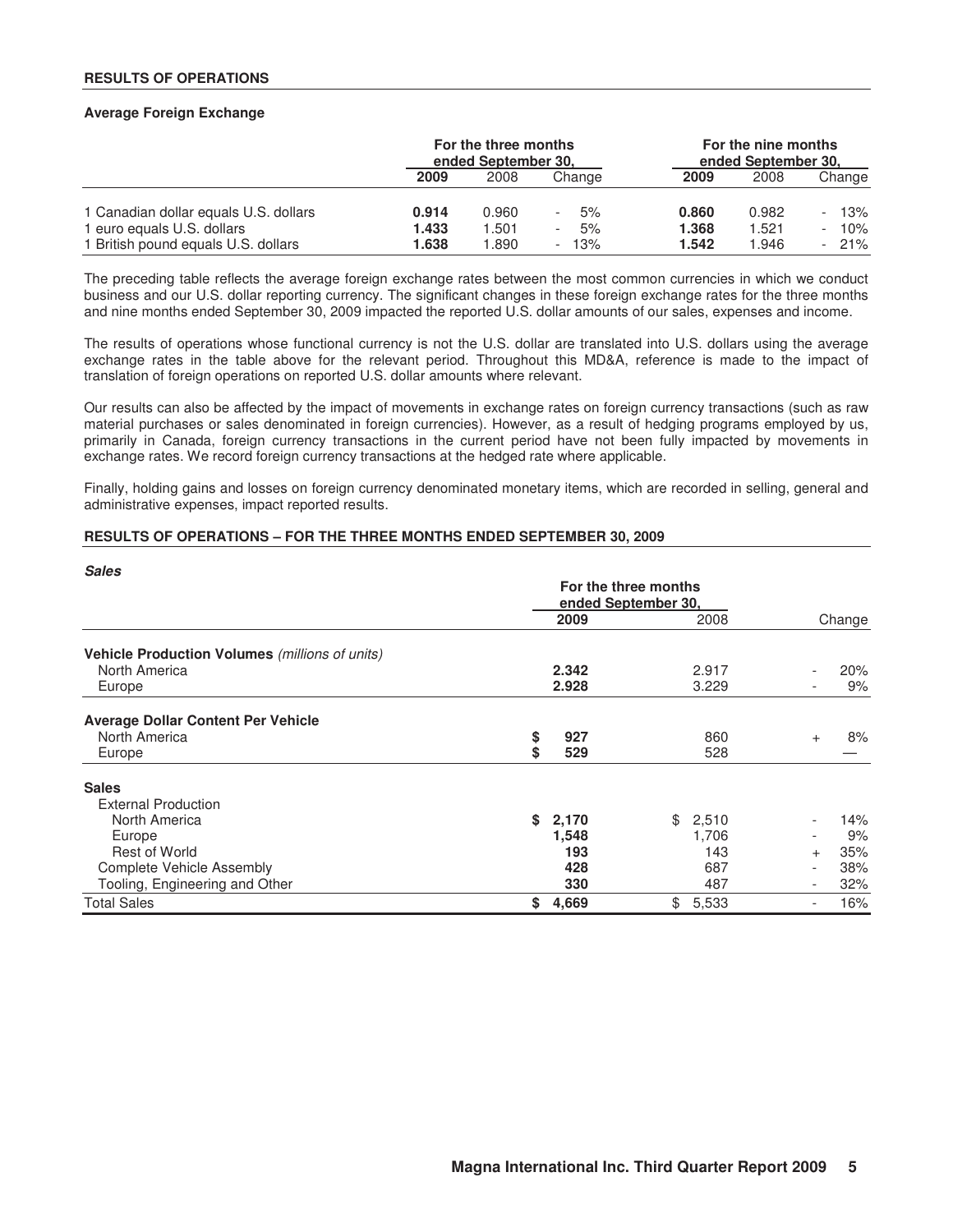# **External Production Sales - North America**

External production sales in North America decreased 14% or \$340 million to \$2.2 billion for the third quarter of 2009 compared to \$2.5 billion for the third quarter of 2008. This decrease in production sales reflects a 20% decrease in North American vehicle production volumes as discussed in the "Highlights" section above partially offset by an 8% increase in our North American average dollar content per vehicle.

Our average dollar content per vehicle grew by 8% or \$67 to \$927 for the third quarter of 2009 compared to \$860 for the third quarter of 2008 primarily as a result of:

- the launch of new programs during or subsequent to the third quarter of 2008, including the:
	- Ford F-Series and Lincoln Mark LT;
	- Chevrolet Traverse;
	- Chevrolet Equinox, GMC Terrain and Pontiac Torrent; and
	- Chevrolet Camaro;
- favourable production (relative to industry volumes) and/or increased content on certain programs, including the:
	- Ford Escape, Mercury Mariner and Mazda Tribute;
	- GM full-sized SUVs and pickups;
	- Dodge Grand Caravan, Chrysler Town & Country and Volkswagen Routan;
	- Ford F-Series SuperDuty; and
	- Ford Fusion, Mercury Milan and Lincoln MKZ;
- takeover business awarded subsequent to the third quarter of 2008; and
- acquisitions completed during or subsequent to the third quarter of 2008, including several facilities from Meridian Automotive Systems Inc. ("Meridian").

These factors were partially offset by:

- unfavourable production (relative to industry volumes) and/or lower content on certain programs, including the:
	- Chevrolet Cobalt;
	- Chevrolet Impala;
	- Buick Enclave and GMC Acadia;
	- Chevrolet HHR; and
	- Ford Flex;
	- programs that ended production during or subsequent to the third quarter of 2008, including the:
	- Saturn Vue, Outlook and Aura;
	- Chevrolet Trailblazer and GMC Envoy; and
	- Pontiac G5:
- a decrease in reported U.S. dollar sales due to the weakening of the Canadian dollar against the U.S. dollar; and
- net customer price concessions subsequent to the third quarter of 2008.

# **External Production Sales - Europe**

External production sales in Europe decreased 9% or \$158 million to \$1.5 billion for the third quarter of 2009 compared to \$1.7 billion for the third quarter of 2008. This decrease in production sales reflects a 9% decrease in European vehicle production volumes as discussed in the "Highlights" section.

Our average dollar content per vehicle grew by \$1 to \$529 for the third quarter of 2009 compared to \$528 for the third quarter of 2008, primarily as a result of:

- the launch of new programs during or subsequent to the third quarter of 2008, including the:
	- Volkswagen Golf;
	- Porsche Panamera;
	- Peugeot 308 CC; and
	- Mercedes-Benz E-Class;
- acquisitions completed during or subsequent to the third quarter of 2008, including Cadence Innovation s.r.o. ("Cadence"), a manufacturer of exterior and interior systems primarily located in the Czech Republic; and
- favourable production (relative to industry volumes) and/or increased content on certain programs, including the Audi Q5.

These factors were partially offset by:

- unfavourable production (relative to industry volumes) and/or lower content on certain programs, including the:
	- Porsche Cayenne and Volkswagen Touareg; and
	- Mercedes-Benz C-Class;
- a decrease in reported U.S. dollar sales due to the weakening of the euro and British pound, each against the U.S. dollar;
- the sale of certain facilities during or subsequent to the third quarter of 2008; and
- net customer price concessions subsequent to the third quarter of 2008.

# **6 Magna International Inc. Third Quarter Report 2009**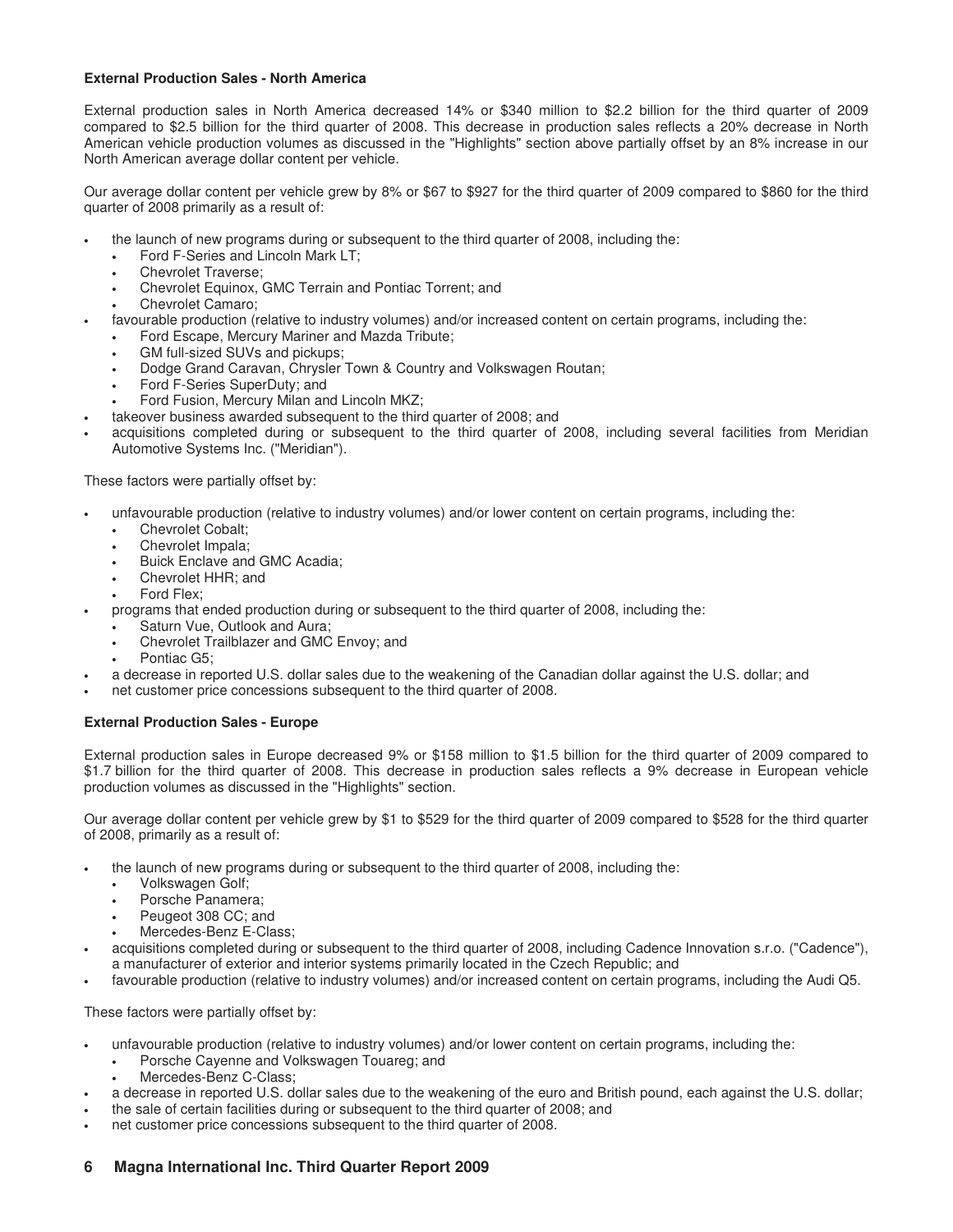# **External Production Sales – Rest of World**

External production sales in Rest of World increased 35% or \$50 million to \$193 million for the third quarter of 2009 compared to \$143 million for the third quarter of 2008 primarily as a result of:

- increased production and/or content on certain programs in China, Korea and Brazil; and
- the launch of new programs during or subsequent to the third quarter of 2008 in China and Japan.

These factors were partially offset by:

- a decrease in reported U.S. dollar sales as a result of the weakening of the Korean Won and Brazilian real, each against the U.S. dollar; and
- decreased production and/or content on certain programs, particularly in South Africa.

### **Complete Vehicle Assembly Sales**

The terms of our various vehicle assembly contracts differ with respect to the ownership of components and supplies related to the assembly process and the method of determining the selling price to the OEM customer. Under certain contracts we are acting as principal, and purchased components and systems in assembled vehicles are included in our inventory and cost of sales. These costs are reflected on a full-cost basis in the selling price of the final assembled vehicle to the OEM customer. Other contracts provide that third-party components and systems are held on consignment by us, and the selling price to the OEM customer reflects a value-added assembly fee only.

Production levels of the various vehicles assembled by us have an impact on the level of our sales and profitability. In addition, the relative proportion of programs accounted for on a full-cost basis and programs accounted for on a value-added basis also impacts our level of sales and operating margin percentage, but may not necessarily affect our overall level of profitability. Assuming no change in total vehicles assembled, a relative increase in the assembly of vehicles accounted for on a full-cost basis has the effect of increasing the level of total sales, however, because purchased components are included in cost of sales, profitability as a percentage of total sales is reduced. Conversely, a relative increase in the assembly of vehicles accounted for on a value-added basis has the effect of reducing the level of total sales and increasing profitability as a percentage of total sales.

|                                                                                    | For the three months<br>ended September 30, |           |  |        |
|------------------------------------------------------------------------------------|---------------------------------------------|-----------|--|--------|
|                                                                                    | 2009                                        | 2008      |  | Change |
| <b>Complete Vehicle Assembly Sales</b>                                             | 428<br>S                                    | 687<br>\$ |  | 38%    |
| <b>Complete Vehicle Assembly Volumes (Units)</b><br>Full-Costed:                   |                                             |           |  |        |
| BMW X3, Mercedes-Benz G-Class, and Saab 9 <sup>3</sup> Convertible<br>Value-Added: | 12.344                                      | 18.974    |  | 35%    |
| Jeep Grand Cherokee, Chrysler 300, and Jeep Commander                              | 2,330                                       | 6,257     |  | 63%    |
|                                                                                    | 14.674                                      | 25.231    |  | 42%    |

Complete vehicle assembly sales decreased 38% or \$259 million to \$428 million for the third quarter of 2009 compared to \$687 million for the third quarter of 2008 and assembly volumes decreased 42% or 10,557 units. In general, the decrease in complete vehicle assembly volumes is due to a combination of general economic conditions; the natural decline in volumes as certain models that we currently assemble approach their scheduled end of production; and a decrease in reported U.S. dollar sales due to the weakening of the euro against the U.S. dollar. Several new complete vehicle assembly programs have been awarded and are scheduled to launch throughout the fourth quarter of 2009 to 2013.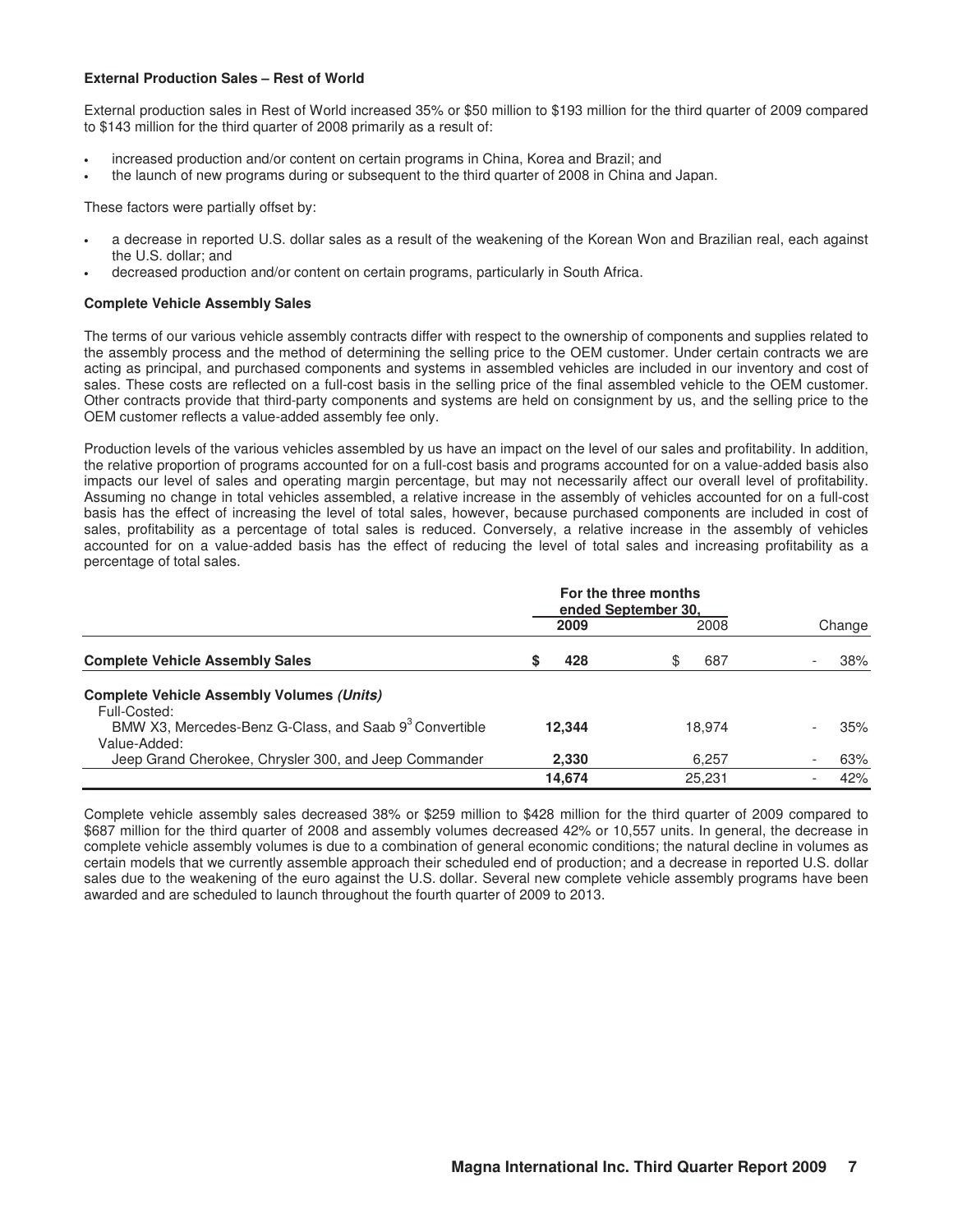# **Tooling, Engineering and Other**

Tooling, engineering and other sales decreased 32% or \$157 million to \$330 million for the third quarter of 2009 compared to \$487 million for the third quarter of 2008.

In the third quarter of 2009, the major programs for which we recorded tooling, engineering and other sales were the:

- Opel/Vauxhall Astra;
- MINI Cooper, Clubman and Crossman;
- Chevrolet Silverado and GMC Sierra;
- BMW X3;
- Ford F-Series;
- Porsche Panamera;
- Opel Insignia;
- Ford Freestar; and
- Audi Q5.

In the third quarter of 2008, the major programs for which we recorded tooling, engineering and other sales were the:

- Lincoln MKS;
- Cadillac BRX and Saab 9-4X;
- Mercedes-Benz M-Class:
- Mazda 6:
- BMW Z4;
- Dodge Ram; and
- Opel Insignia.

In addition, tooling, engineering and other sales decreased as a result of the weakening of the euro and Canadian dollar, each against the U.S. dollar.

# **Gross Margin**

Gross margin decreased \$48 million to \$552 million for the third quarter of 2009 compared to \$600 million for the third quarter of 2008 while gross margin as a percentage of total sales increased to 11.8% for the third quarter of 2009 compared to 10.8% for the third quarter of 2008. The unusual items discussed in the "Unusual Items" section negatively impacted gross margin as a percentage of total sales in the third quarter of 2008 by 0.1%. Excluding these unusual items, the 0.9% increase in gross margin as a percentage of total sales was primarily as a result of:

- the benefit of restructuring and downsizing activities and cost saving initiatives, (including employee reductions, short work week schedules and benefit plan changes) undertaken during or subsequent to the third quarter of 2008;
- lower amortization of deferred wage buydown assets at a powertrain systems facility in the United States;
- productivity and efficiency improvements at certain facilities;
- lower commodity costs; and
- the decrease in tooling and other sales that earn low or no margins.

These factors were partially offset by:

- lower gross margin earned due to the significant decline in vehicle production volumes;
- costs incurred in preparation for upcoming launches;
- electric vehicle development costs;
- operational inefficiencies and other costs at certain facilities;
- a favourable revaluation of warranty accruals during the third quarter of 2008;
- incremental costs associated with restructuring and downsizing activities, primarily in Europe;
- costs incurred to develop and grow our electronics capabilities; and
- net customer price concessions subsequent to the third quarter of 2008.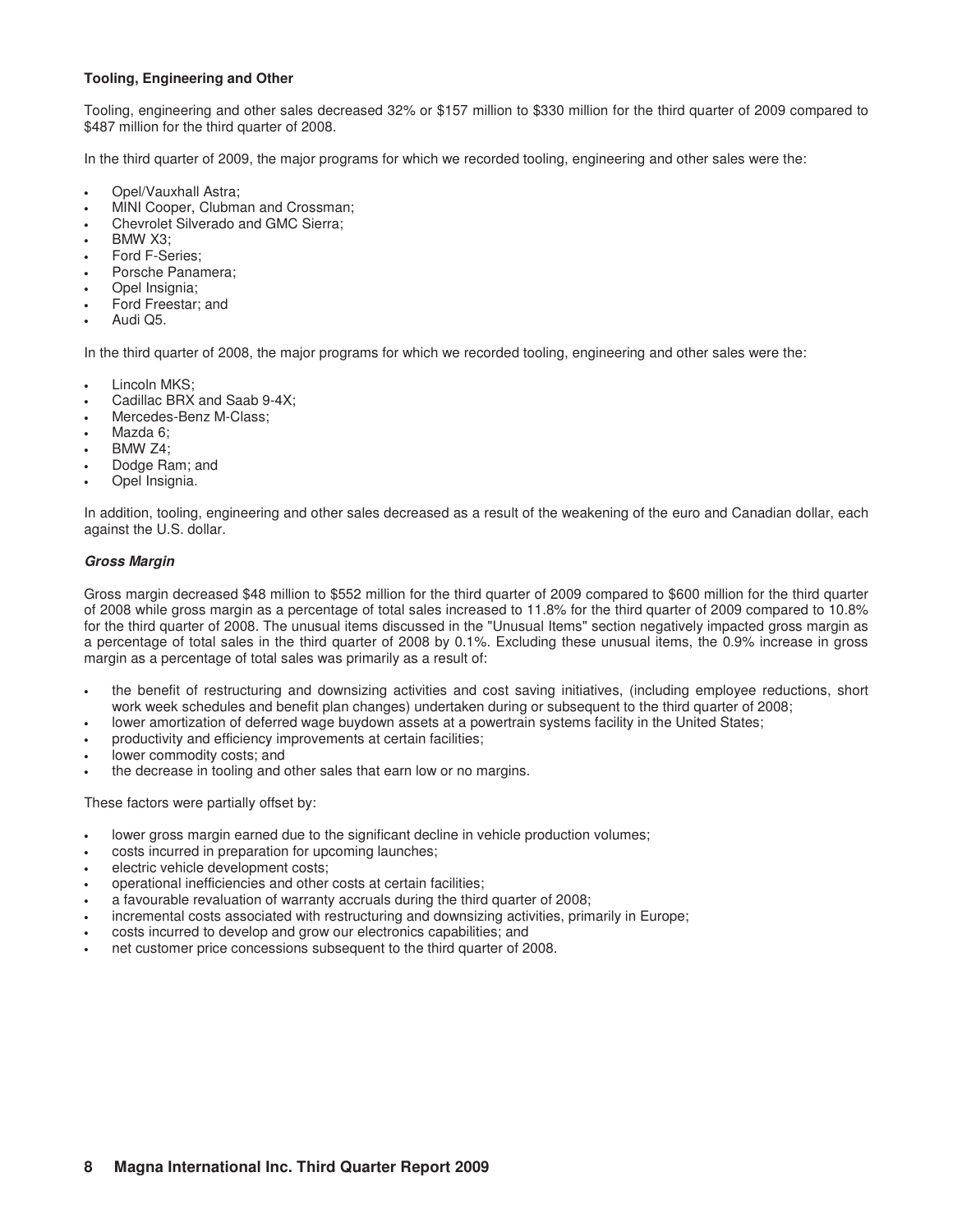# **Depreciation and Amortization**

Depreciation and amortization costs decreased 14% or \$31 million to \$186 million for the third quarter of 2009 compared to \$217 million for the third quarter of 2008. The decrease in depreciation and amortization was primarily as a result of:

- the impairment of certain assets subsequent to the third quarter of 2008, in particular at a powertrain systems facility in the United States and certain interiors and exteriors systems facilities in North America; and
- a decrease in reported U.S. dollar depreciation and amortization due to the weakening of the Canadian dollar and euro, each against the U.S. dollar.

These factors were partially offset by acquisitions and capital spending during or subsequent to the third quarter of 2008.

### **Selling, General and Administrative ("SG&A")**

SG&A expense as a percentage of sales was 6.1% for the third quarter of 2009, compared to 4.6% for the third quarter of 2008. The unusual items discussed in the "Unusual Items" section positively impacted SG&A as a percentage of total sales in the third quarter of 2008 by 2.1%. Excluding these unusual items, SG&A as a percentage of total sales decreased 0.6%.

SG&A expense increased 13% or \$33 million to \$286 million for the third quarter of 2009 compared to \$253 million for the third quarter of 2008. Excluding the \$116 million of unusual items recorded in the third quarter of 2008 (as discussed in the "Unusual Items" section), SG&A expenses decreased by \$83 million primarily as a result of:

- cost saving initiatives, including reduced discretionary spending, employee reductions, reduced bonuses, voluntary wage reductions and benefit plan changes;
- a \$9 million favourable adjustment (Q3 2008 \$24 million impairment) of our investment in asset-backed commercial paper as discussed in the "Cash Resources" section below;
- reduced spending at certain facilities as a result of restructuring activities and downsizing that were initiated subsequent to the third quarter of 2008;
- a decrease in reported U.S. dollar SG&A expense due to the weakening of the Canadian dollar and euro, each against the U.S. dollar; and
- the sale or disposition of certain facilities during or subsequent to the third quarter of 2008.

These factors were partially offset by:

- an accounts receivable valuation allowance; and
- acquisitions completed during or subsequent to the third quarter of 2008.

#### **Impairment Charges**

Impairment charges for the third quarter of 2008 were \$258 million as discussed in the "Unusual Items" section.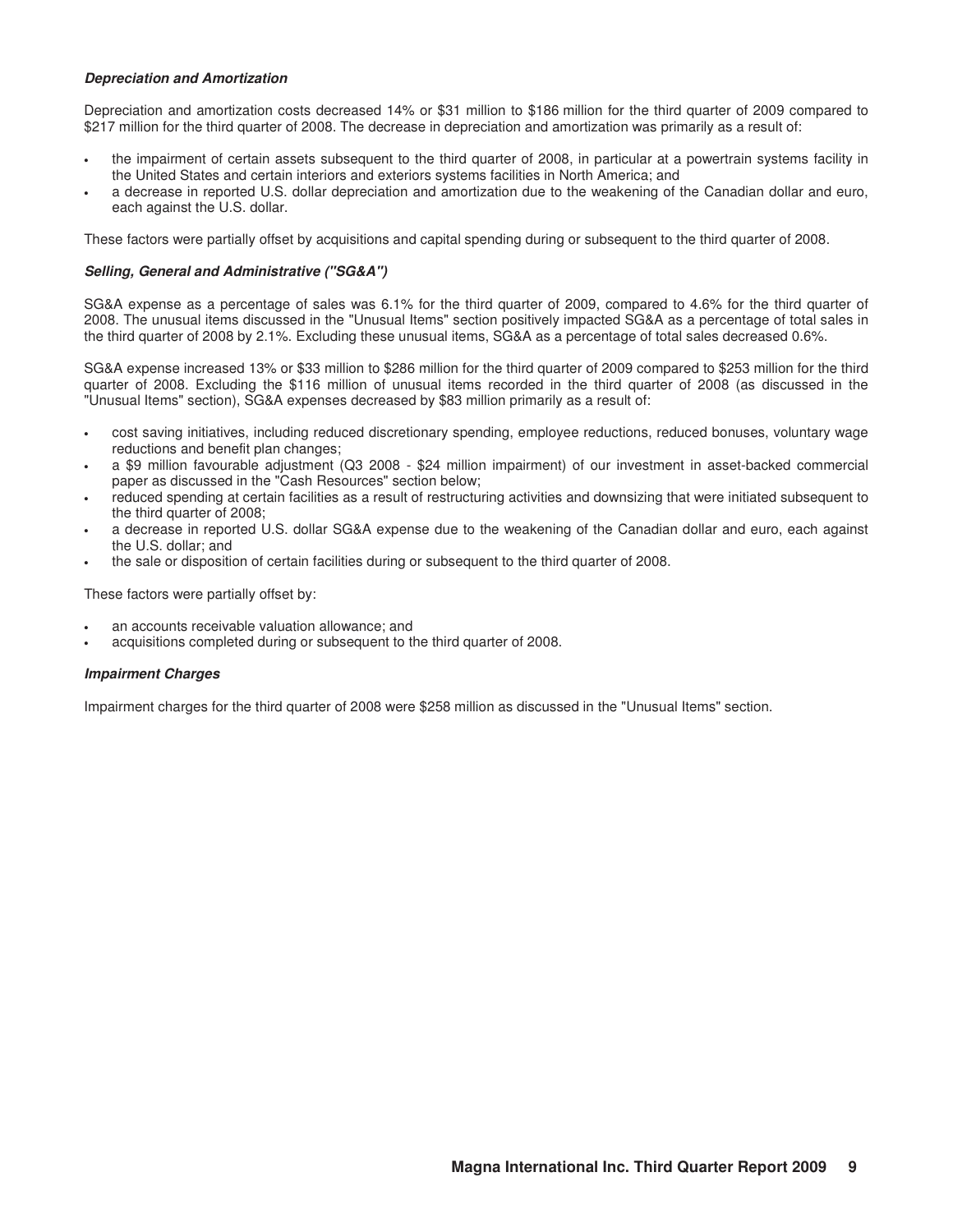# **Earnings (loss) before Interest and Taxes ("EBIT")(1)**

|                      | For the three months ended September 30, |       |    |              |    |        |   |      |   |             |  |        |
|----------------------|------------------------------------------|-------|----|--------------|----|--------|---|------|---|-------------|--|--------|
|                      |                                          |       |    | <b>Sales</b> |    |        |   |      |   | <b>EBIT</b> |  |        |
|                      |                                          | 2009  |    | 2008         |    | Change |   | 2009 |   | 2008        |  | Change |
| North America        |                                          | 2.304 | \$ | 2,761        | \$ | (457)  | Œ | 91   | S | (303)       |  | 394    |
| Europe               |                                          | 2.159 |    | 2.613        |    | (454)  |   | (54) |   | 52          |  | (106)  |
| <b>Rest of World</b> |                                          | 201   |    | 155          |    | 46     |   | 18   |   |             |  |        |
| Corporate and Other  |                                          |       |    | 4            |    |        |   | 28   |   | 116         |  | (88)   |
| <b>Total EBIT</b>    |                                          | 4.669 |    | 5,533        |    | (864)  |   | 83   | จ | (126)       |  | 209    |

Included in EBIT for the third quarters of 2009 and 2008 were the following unusual items, which have been discussed in the "Unusual Items" section.

|                            |      | For the three months<br>ended September 30, |  |  |  |
|----------------------------|------|---------------------------------------------|--|--|--|
|                            | 2009 | 2008                                        |  |  |  |
| <b>North America</b>       |      |                                             |  |  |  |
| Impairment charges         | S    | (258)                                       |  |  |  |
| Restructuring charges      |      | (4)                                         |  |  |  |
|                            |      | (262)                                       |  |  |  |
| <b>Corporate and Other</b> |      |                                             |  |  |  |
| Foreign currency gain      |      | 116                                         |  |  |  |
|                            |      | (146)                                       |  |  |  |

### **North America**

EBIT in North America increased \$394 million to \$91 million for the third quarter of 2009 compared to a loss of \$303 million for the third quarter of 2008. Excluding the North American unusual items discussed in the "Unusual Items" section, the \$132 million increase in EBIT was substantially due to:

- the benefit of restructuring and downsizing activities and cost saving initiatives, (including reduced discretionary spending, employee reductions, reduced bonuses, and benefit plan changes) undertaken during or subsequent to the third quarter of 2008;
- lower amortization of deferred wage buydown assets at a powertrain systems facility in the United States;
- productivity and efficiency improvements at certain facilities;
- lower affiliation fees paid to corporate;
- no employee profit sharing for the third quarter of 2009;
- lower incentive compensation;
- lower warranty costs; and
- incremental margin earned from acquisitions subsequent to the third quarter of 2008.

These factors were partially offset by:

- lower earnings due to the significant decline in vehicle production volumes;
- electric vehicle development costs;
- operational inefficiencies and other costs at certain facilities; and
- net customer price concessions subsequent to the third quarter of 2008.

<sup>(1)</sup> EBIT is defined as income (loss) from operations before income taxes as presented on our unaudited interim consolidated financial statements before net interest expense (income).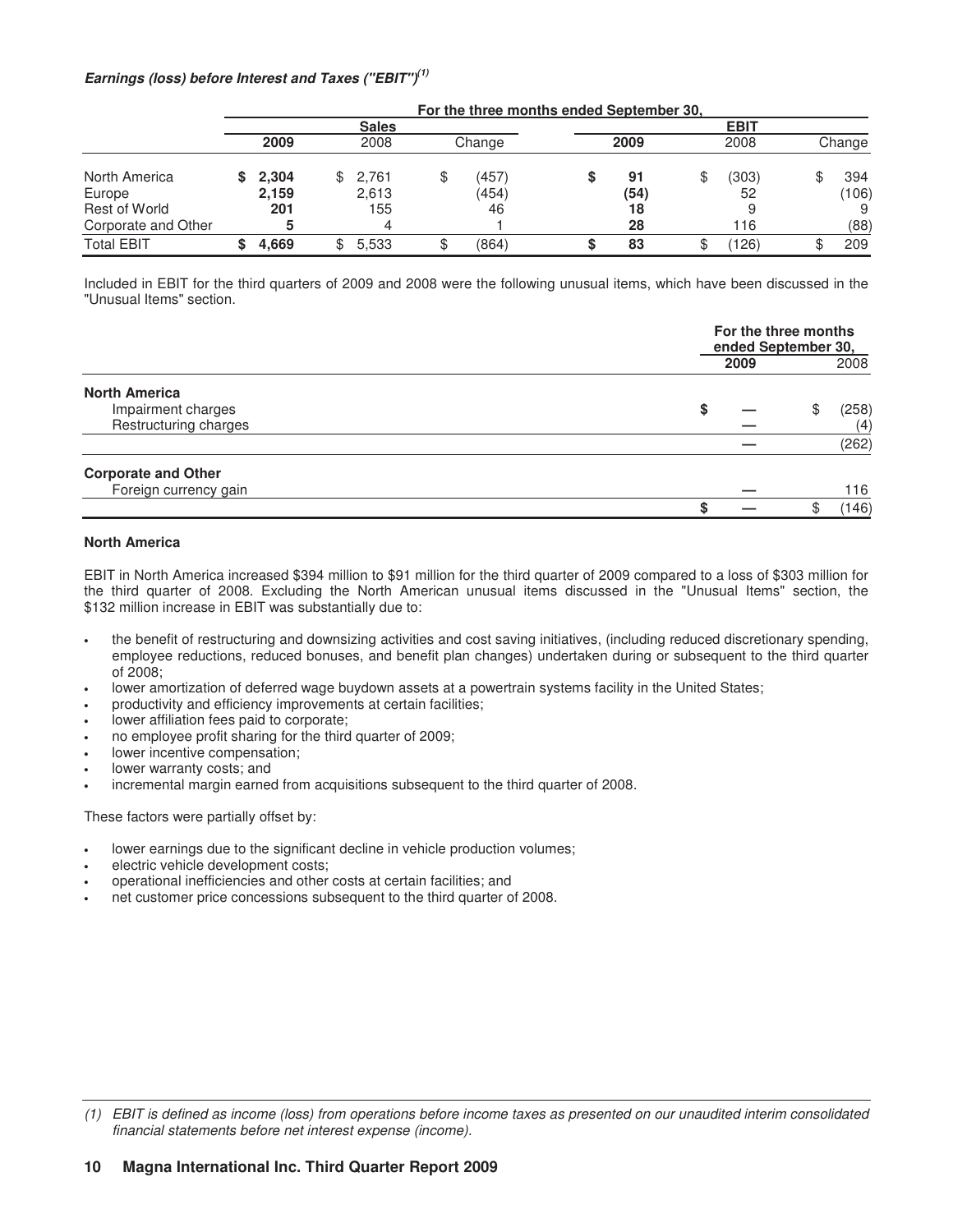# **Europe**

EBIT in Europe decreased \$106 million to a loss of \$54 million for the third quarter of 2009 compared to earnings of \$52 million for the third quarter of 2008. The decrease in EBIT was substantially due to decreased margins earned on reduced sales as a result of significantly lower vehicle production volumes. In addition, EBIT was negatively impacted by:

- costs incurred in preparation for upcoming launches or for programs that have not fully ramped up production;
- operational inefficiencies and other costs at certain facilities;
- an accounts receivable valuation allowance;
- a favourable revaluation of warranty accruals during the third quarter of 2008;
- incremental costs associated with downsizing activities;
- costs incurred at new facilities in Russia as we continue to pursue opportunities in this market;
- costs incurred to develop and grow our electronics capabilities; and
- net customer price concessions subsequent to the third quarter of 2008.

These factors were partially offset by:

- lower commodity costs;
- incremental margin earned related to the acquisition of Cadence during the second quarter of 2009;
- productivity and efficiency improvements at certain facilities;
- lower affiliation fees paid to corporate;
- lower incentive compensation; and
- the benefit of cost saving initiatives, including reduced discretionary spending, employee reductions, short work week schedules, reduced bonuses, and voluntary wage reductions.

### **Rest of World**

Rest of World EBIT increased \$9 million to \$18 million for the third quarter of 2009 compared to \$9 million for the third quarter of 2008 primarily as a result of incremental margin earned on new programs that launched during or subsequent to the third quarter of 2008 in China partially offset by costs incurred at new facilities, primarily in India and Japan.

### **Corporate and Other**

Corporate and Other EBIT decreased \$88 million to \$28 million for the third quarter of 2009 compared to \$116 million for the third quarter of 2008. Excluding the Corporate and Other unusual items discussed in the "Unusual Items" section, the \$28 million increase in EBIT was primarily as a result of:

- a \$9 million favourable adjustment (Q3 2008 \$24 million impairment) of our investment in asset-backed commercial paper as discussed in the "Cash Resources" section below; and
- the benefit of cost saving initiatives, including reduced discretionary spending, employee reductions, voluntary wage reductions and benefit plan changes.

These factors were partially offset by:

- a decrease in affiliation fees earned from our divisions;
- a favourable revaluation of incentive compensation accruals during the third quarter of 2008; and
- a decrease in equity income earned.

# **Interest Expense (Income), net**

During the third quarter of 2009, we recorded net interest expense of \$2 million, compared to \$14 million of net interest income for the third quarter of 2008. The \$16 million decrease in net interest is as a result of:

- a decrease in interest income earned on lower cash and cash equivalent balances;
- a decrease in interest income earned due to lower interest rates; and
- an increase in interest expense paid on higher short-term borrowings.

These factors were partially offset by a reduction in interest expense on long-term debt due to the repayment of our senior unsecured notes.

# **Operating Income (Loss)**

Operating income increased \$193 million to \$81 million for the third quarter of 2009 compared to a loss of \$112 million for the third quarter of 2008. Excluding the unusual items discussed in the "Unusual Items" section, operating income for the third quarter of 2009 increased \$47 million. The increase in operating income is the result of the increases in EBIT partially offset by the decrease in net interest income earned, both as discussed above.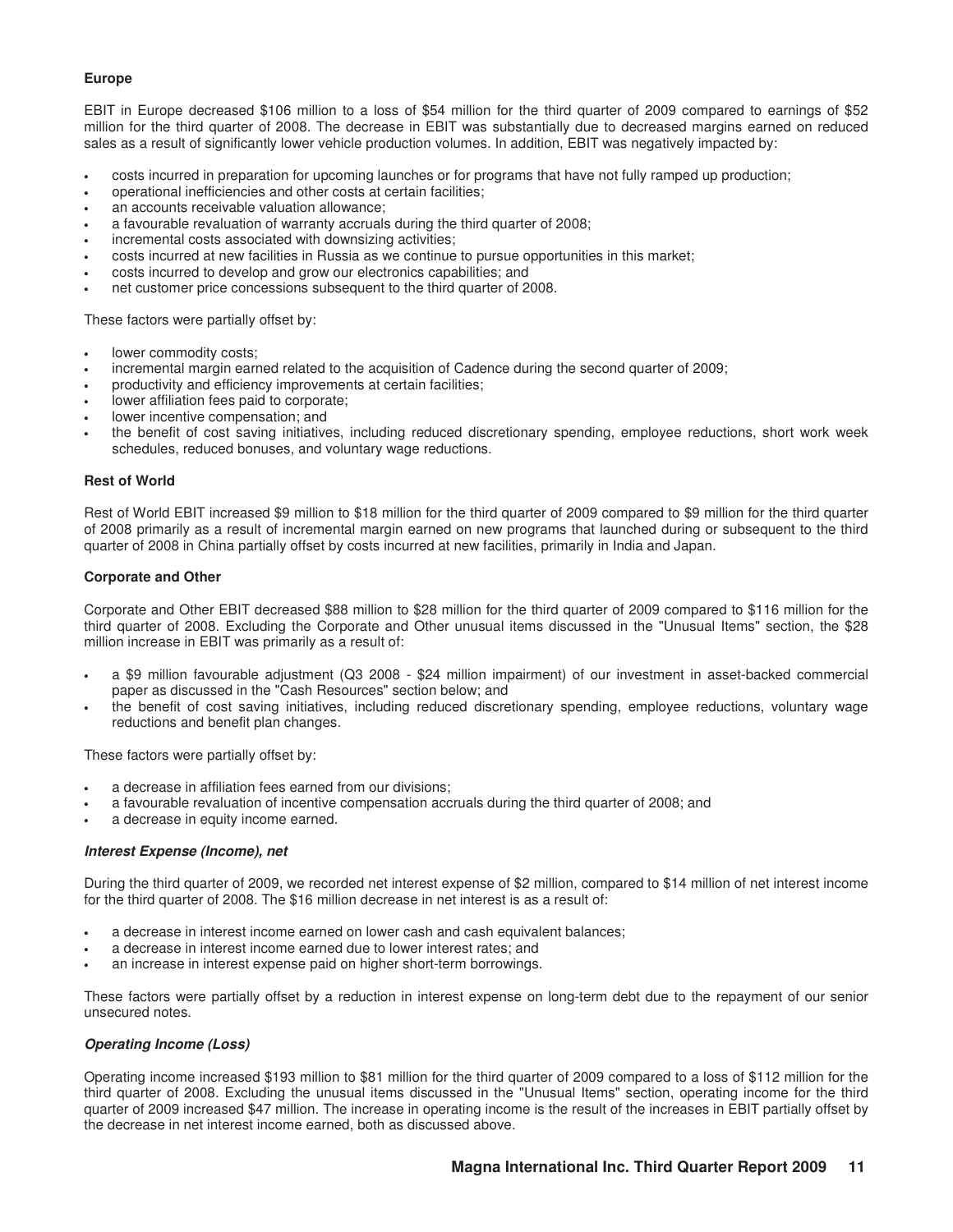# **Income Taxes**

Our effective income tax rate on operating income (excluding equity income) for the third quarter of 2008 was significantly impacted by the unusual items discussed in the "Unusual Items" section. Excluding unusual items, our effective income tax rate decreased to 38.5% for the third quarter of 2009 compared to 46.9% for the third quarter of 2008. The decrease in the effective income tax rate is primarily a result of a decrease in losses and other items not benefited, partially offset by a change in mix of earnings, whereby proportionately more income was earned in jurisdictions with higher income tax rates.

### **Net Income (Loss)**

Net income increased \$266 million to \$51 million for the third quarter of 2009 compared to a net loss of \$215 million for the third quarter of 2008. Excluding the unusual items discussed in the "Unusual Items" section, net income increased \$32 million. This increase in net income is the result of the increase in operating income partially offset by higher income taxes, both as discussed above.

### **Earnings (Loss) per Share**

|                                                                                                                             | For the three months<br>ended September 30, |                |  |                  |    |              |
|-----------------------------------------------------------------------------------------------------------------------------|---------------------------------------------|----------------|--|------------------|----|--------------|
|                                                                                                                             |                                             | 2009           |  | 2008             |    | Change       |
| Earnings (loss) per Class A Subordinate Voting or Class B Share<br>Basic<br><b>Diluted</b>                                  | S<br>S                                      | 0.45<br>0.45   |  | (1.93)<br>(1.93) | £. | 2.38<br>2.38 |
| Average number of Class A Subordinate Voting and Class B<br>Shares outstanding (millions)<br><b>Basic</b><br><b>Diluted</b> |                                             | 111.7<br>112.9 |  | 111.6<br>111.6   |    | 1%           |

Diluted earnings per share increased \$2.38 to earnings of \$0.45 for the third quarter of 2009 compared to a loss of \$1.93 for the third quarter of 2008. Excluding the unusual items, discussed in the "Unusual Items" section, diluted earnings per share increased \$0.28 from the third quarter of 2008 as a result of an increase in net income (excluding unusual items) described above, partially offset by an increase in the weighted average number of diluted shares outstanding during the quarter.

The increase in the weighted average number of diluted shares outstanding was primarily due to an increase in the number of diluted shares associated with restricted stock and stock options since such shares were anti-dilutive in the third quarter of 2008.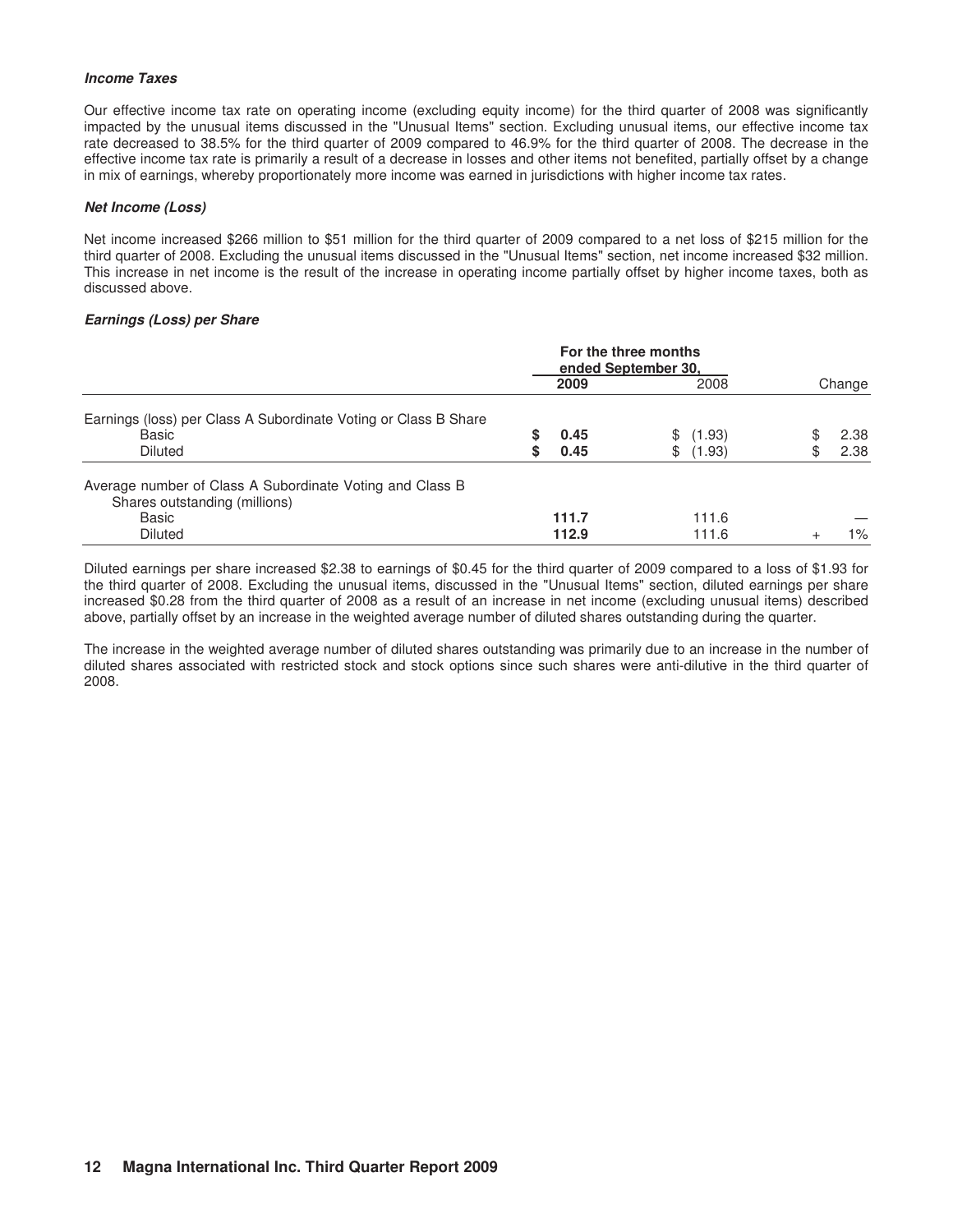# **Cash Flow from Operations**

|                                                             | For the three months<br>ended September 30, |              |    |              |  |        |
|-------------------------------------------------------------|---------------------------------------------|--------------|----|--------------|--|--------|
|                                                             |                                             | 2009         |    | 2008         |  | Change |
| Net income (loss)<br>Items not involving current cash flows |                                             | -51<br>207   | \$ | (215)<br>490 |  |        |
| Changes in non-cash operating assets and liabilities        |                                             | 258<br>(234) |    | 275<br>(25)  |  | (17)   |
| Cash provided from operating activities                     |                                             | 24           |    | 250          |  | (226)  |

Cash flow from operations before changes in non-cash operating assets and liabilities decreased \$17 million to \$258 million for the third quarter of 2009 compared to \$275 million for the third quarter of 2008. The decrease in cash flow from operations was due to a \$25 million reduction in wage buydown amortization and a \$21 million reduction in depreciation and amortization, offset in part by the \$32 million increase in net income, excluding unusual items.

Cash invested in non-cash operating assets and liabilities amounted to \$234 million for the third quarter of 2009 compared to \$25 million for the third quarter of 2008. The change in non-cash operating assets and liabilities is comprised of the following sources (and uses) of cash:

|                                                                             | For the three months<br>ended September 30, |                     |  |                     |  |
|-----------------------------------------------------------------------------|---------------------------------------------|---------------------|--|---------------------|--|
|                                                                             |                                             | 2009                |  | 2008                |  |
| Accounts receivable<br>Inventories<br>Income taxes receivable               | S                                           | (745)<br>(96)<br>29 |  | 345<br>(48)<br>(31) |  |
| Prepaid expenses and other<br>Accounts payable                              |                                             | (17)<br>524         |  | (8)<br>(205)        |  |
| Accrued salaries and wages<br>Other accrued liabilities<br>Deferred revenue |                                             | 51<br>21<br>(1)     |  | (1)<br>(70)         |  |
| Changes in non-cash operating assets and liabilities                        | S                                           | (234)               |  | (25)                |  |

The increase in accounts receivable and accounts payable in the third quarter of 2009 was primarily due to higher sales compared to the second quarter of 2009. The increase in inventories relates to several tooling programs in North America and Europe and production inventory builds in response to increased production volumes. The decrease in income taxes receivable was primarily due to an increase in income tax liability resulting from an increase in income in certain jurisdictions.

# **Capital and Investment Spending**

|                                                      | For the three months<br>ended September 30, |       |    |       |  |        |  |
|------------------------------------------------------|---------------------------------------------|-------|----|-------|--|--------|--|
|                                                      |                                             | 2009  |    | 2008  |  | Change |  |
| Fixed asset additions                                |                                             | (153) | \$ | (150) |  |        |  |
| Investments and other assets                         |                                             | (100) |    | (82)  |  |        |  |
| Fixed assets, investments and other assets additions |                                             | (253) |    | (232) |  |        |  |
| Purchase of subsidiaries                             |                                             | (11)  |    | (4    |  |        |  |
| Proceeds from disposition                            |                                             | 14    |    | 31    |  |        |  |
| Cash used for investing activities                   |                                             | (250) | \$ | (205) |  | (45)   |  |

#### **Fixed and other assets additions**

In the third quarter of 2009, we invested \$153 million in fixed assets. While investments were made to refurbish or replace assets consumed in the normal course of business and for productivity improvements, a large portion of the investment in the third quarter of 2009 was for manufacturing equipment for programs that will be launching subsequent to the third quarter of 2009.

In the third quarter of 2009, we invested \$100 million in other assets related primarily to fully reimbursable planning and engineering and tooling costs at our complete vehicle engineering and assembly operations and our roof systems operations for programs that will be launching subsequent to the third quarter of 2009.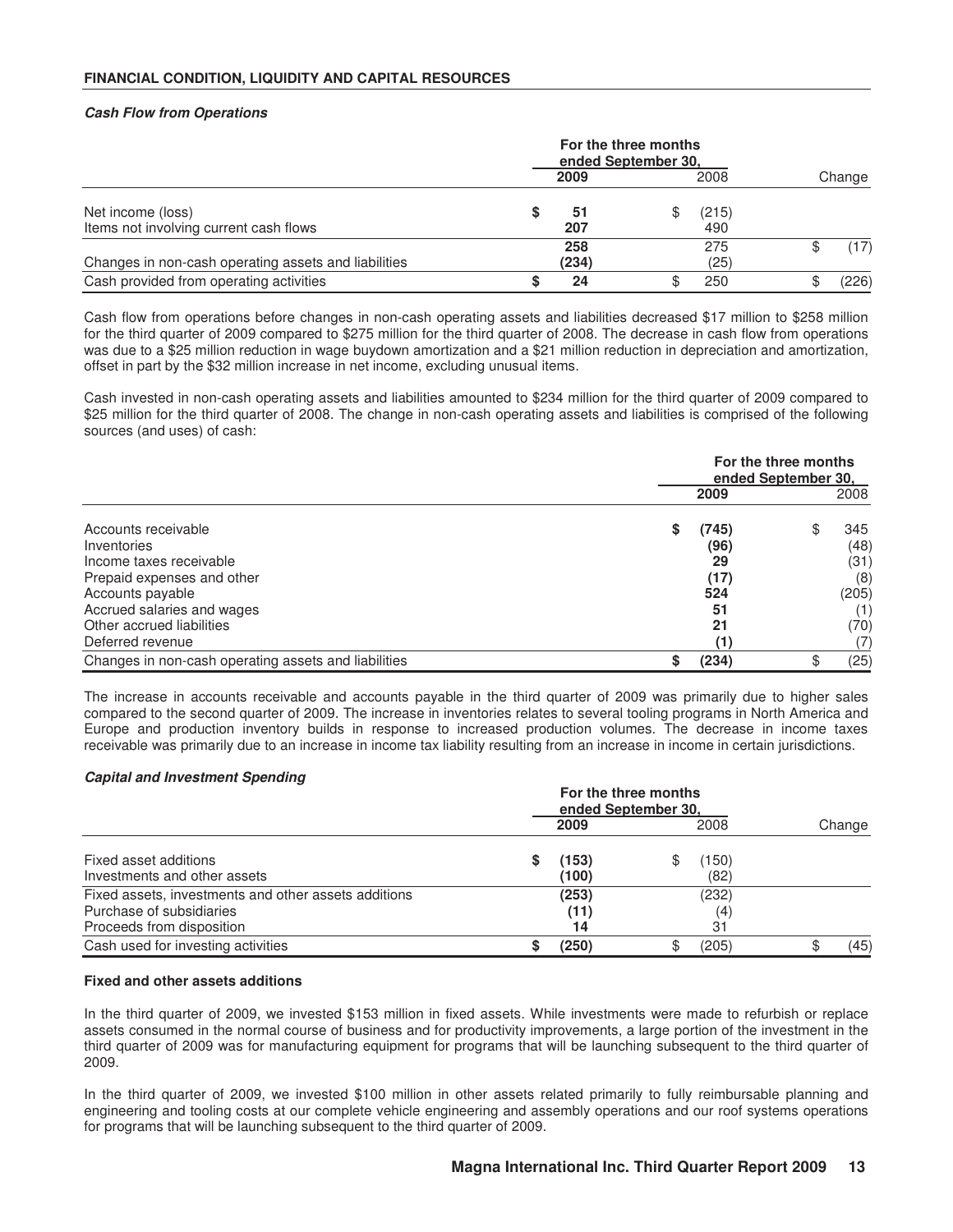### **Proceeds from disposition**

Proceeds from disposition in the third quarter of 2009 and 2008 were \$14 million and \$31 million, respectively, which represent normal course fixed and other asset disposals.

### **Financing**

|                                                    | For the three months<br>ended September 30, |       |    |      |  |        |
|----------------------------------------------------|---------------------------------------------|-------|----|------|--|--------|
|                                                    |                                             | 2009  |    | 2008 |  | Change |
| Increase (decrease) in bank indebtedness           | S                                           |       | \$ | (22) |  |        |
| Repayments of debt                                 |                                             | (154) |    | (13) |  |        |
| Issues of debt                                     |                                             |       |    |      |  |        |
| Issues of Class A Subordinate Voting Shares        |                                             |       |    |      |  |        |
| Settlement of stock appreciation rights            |                                             | (1)   |    |      |  |        |
| Cash dividends paid                                |                                             |       |    | (40) |  |        |
| Cash provided from (used for) financing activities |                                             | (145) | \$ | (75) |  | 70)    |

The repayments of debt in the third quarter of 2009 include the repayment of our 7.08% Subordinated Debentures.

During the second quarter of 2009, our Board of Directors suspended payment of dividends and as a result, no cash dividends were paid on our Class A Subordinate Voting or Class B Shares for the third quarter of 2009. This compares to a dividend payment of \$0.36 per Class A Subordinate Voting or Class B Share for the third quarter of 2008.

### **Financing Resources**

|                                    | As at<br>September 30,<br>2009 | As at<br>December 31,<br>2008 | Change      |
|------------------------------------|--------------------------------|-------------------------------|-------------|
| <b>Liabilities</b>                 |                                |                               |             |
| <b>Bank indebtedness</b>           | 304<br>S                       | 909<br>\$                     |             |
| Long-term debt due within one year | 116                            | 157                           |             |
| Long-term debt                     | 124                            | 143                           |             |
|                                    | 544                            | 209. ا                        |             |
| Shareholders' equity               | 7,433                          | 7,363                         |             |
| Total capitalization               | 7,977<br>S.                    | 8,572<br>\$                   | (595)<br>\$ |

Total capitalization decreased by \$0.6 billion to \$8.0 billion at September 30, 2009 compared to \$8.6 billion at December 31, 2008. The decrease in capitalization was a result of a \$0.7 billion decrease in liabilities partially offset by a \$0.1 billion increase in shareholders' equity.

The decrease in liabilities is primarily as a result of a \$767 million repayment on our outstanding lines of credit in the first quarter of 2009 and the repayment of our 7.08% Subordinated Debentures during the third quarter of 2009. These decreases were partially offset by draw down on our lines of credit during the second quarter of 2009 in Europe and debt assumed on the acquisition of Cadence.

The increase in shareholders' equity was primarily as a result of:

- a \$354 million increase in accumulated net unrealized gains on translation of our net investment in foreign operations, primarily as a result of the strengthening of the Canadian dollar, euro and British pound, each against the U.S. dollar between December 31, 2008 and September 30, 2009; and
- net unrealized gains on cash flow hedges and the reclassification of net losses on cash flow hedges from accumulated other comprehensive income to net loss.

These factors were partially offset by:

- net loss incurred during the first nine months of 2009; and
- dividends paid during the first quarter of 2009.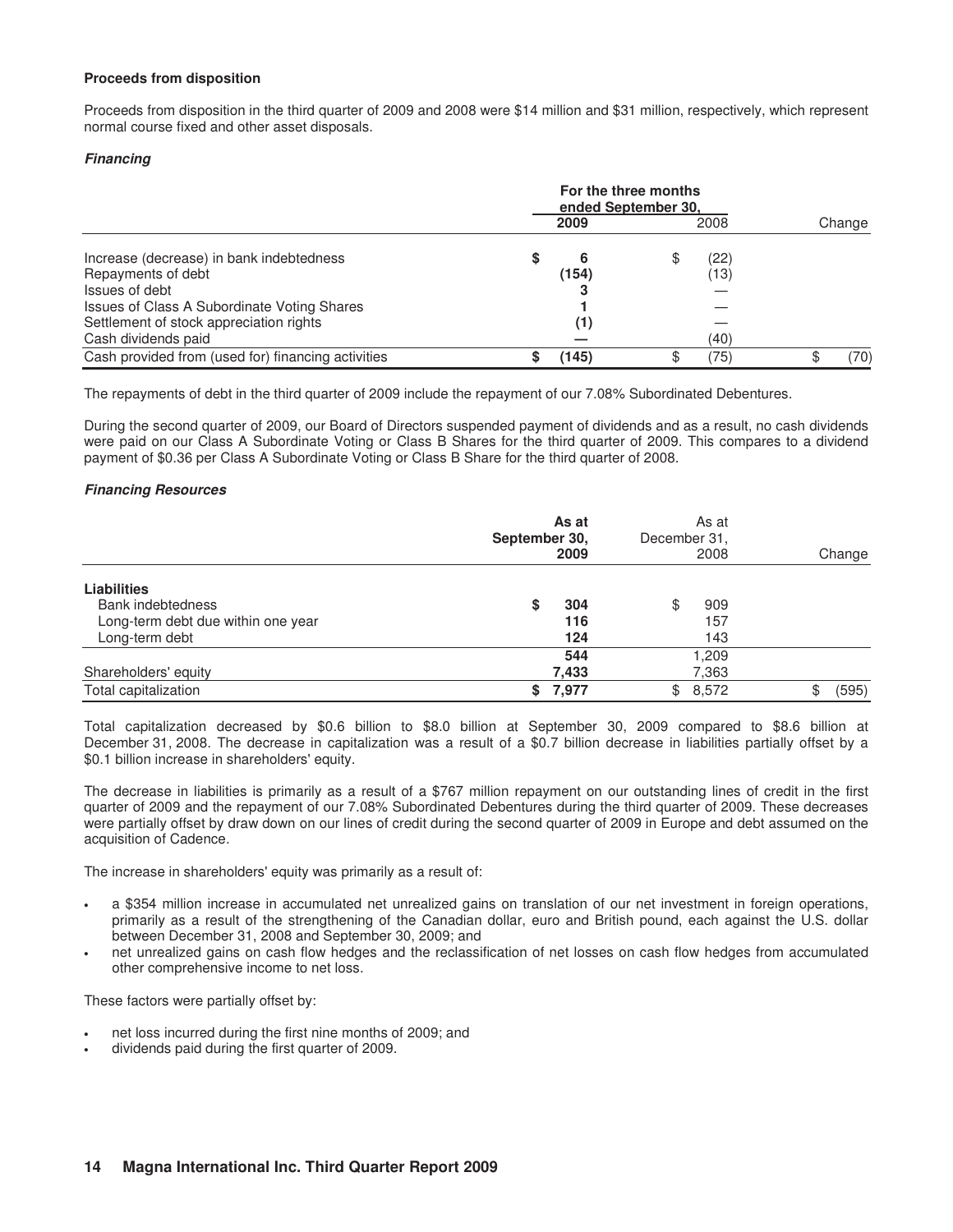### **Cash Resources**

During the first nine months of 2009, our cash resources decreased by \$1.3 billion to \$1.4 billion primarily as a result of the net repayment of \$0.6 billion on our outstanding lines of credit, cash used in investing activities and the repayment of our 7.08% Subordinated Debentures, all as discussed previously. In addition to our cash resources, we had term and operating lines of credit totalling \$2.2 billion. The unused and available portion of our lines of credit increased \$0.7 billion to \$1.7 billion during the first nine months of 2009 due to the net repayment on our operating lines.

In addition, at September 30, 2009, we held Canadian third party asset-backed commercial paper ("ABCP") with a face value of Cdn\$134 million and a carrying value of Cdn\$88 million, which was based on a valuation technique that estimates the fair value based on relevant current market indices for instruments of comparable credit quality, term and structure ("current market indices").

During the third quarter of 2009, we recorded a \$9 million increase in the carrying value of our investment in ABCP due to a tightening of the spread between the anticipated return on the restructured notes and the current market indices.

### **Maximum Number of Shares Issuable**

The following table presents the maximum number of shares that would be outstanding if all of the outstanding options and Subordinated Debentures issued and outstanding at November 5, 2009 were exercised or converted:

| Class A Subordinate Voting and Class B Shares | 112.643.360 |
|-----------------------------------------------|-------------|
| Subordinated Debentures <sup>(1)</sup>        | .096.589    |
| Stock options <sup>(II)</sup>                 | 3,597,001   |
|                                               | 117.336.950 |

- (i) The above amounts include shares issuable if the holders of the 6.5% Convertible Subordinated Debentures exercise their conversion option but exclude Class A Subordinate Voting Shares issuable, only at our option, to settle interest and principal related to the 6.5% Convertible Subordinated Debentures on redemption or maturity. The number of Class A Subordinate Voting Shares issuable at our option is dependent on the trading price of Class A Subordinate Voting Shares at the time we elect to settle the 6.5% Convertible Subordinated Debenture interest and principal with shares.
- (ii) Options to purchase Class A Subordinate Voting Shares are exercisable by the holder in accordance with the vesting provisions and upon payment of the exercise price as may be determined from time to time pursuant to our stock option plans.

### **Contractual Obligations and Off-Balance Sheet Financing**

There have been no material changes with respect to the contractual obligations requiring annual payments during the third quarter of 2009 that are outside the ordinary course of our business. Refer to our MD&A included in our 2008 Annual Report.

#### **RESULTS OF OPERATIONS – FOR THE NINE MONTHS ENDED SEPTEMBER 30, 2009**

#### **Sales**

|                                                |    | 2009   | 2008         |                          | Change |
|------------------------------------------------|----|--------|--------------|--------------------------|--------|
| Vehicle Production Volumes (millions of units) |    |        |              |                          |        |
| North America                                  |    | 5.838  | 9.883        |                          | 41%    |
| Europe                                         |    | 8.540  | 11.676       |                          | 27%    |
| <b>Average Dollar Content Per Vehicle</b>      |    |        |              |                          |        |
| North America                                  | \$ | 873    | \$<br>865    | $+$                      | $1\%$  |
| Europe                                         | \$ | 484    | \$<br>498    |                          | 3%     |
| <b>Sales</b>                                   |    |        |              |                          |        |
| <b>External Production</b>                     |    |        |              |                          |        |
| North America                                  | \$ | 5,098  | \$<br>8,545  |                          | 40%    |
| Europe                                         |    | 4,135  | 5,817        |                          | 29%    |
| <b>Rest of World</b>                           |    | 455    | 412          | $+$                      | 10%    |
| <b>Complete Vehicle Assembly</b>               |    | 1,252  | 2,827        |                          | 56%    |
| Tooling, Engineering and Other                 |    | 1,008  | 1,267        |                          | 20%    |
| <b>Total Sales</b>                             | \$ | 11,948 | \$<br>18,868 | $\overline{\phantom{a}}$ | 37%    |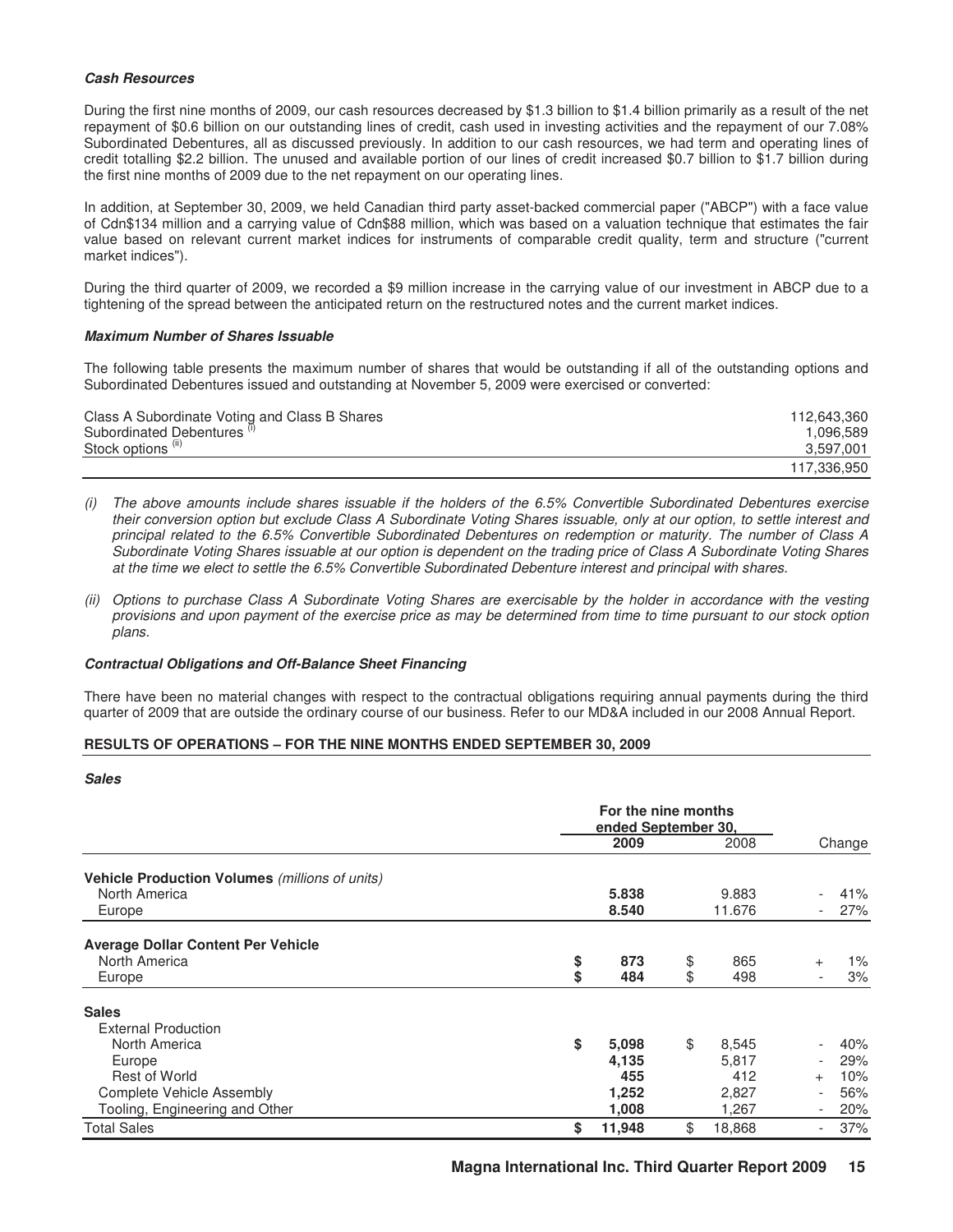# **External Production Sales - North America**

External production sales in North America decreased 40% or \$3.4 billion to \$5.1 billion for the nine months ended September 30, 2009 compared to \$8.5 billion for the nine months ended September 30, 2008. This decrease in production sales reflects a 41% decrease in North American vehicle production volumes partially offset by a 1% increase in our North American average dollar content per vehicle. More importantly, during the first nine months of 2009 our largest customers in North America continued to reduce vehicle production volumes compared to the first nine months of 2008. While North American vehicle production volumes declined 41% in the first nine months of 2009 compared to the first nine months of 2008, Chrysler and GM vehicle production declined 58% and 51%, respectively.

Our average dollar content per vehicle grew by 1% or \$8 to \$873 for the nine months ended September 30, 2009 compared to \$865 for the nine months ended September 30, 2008 primarily as a result of:

- the launch of new programs during or subsequent to the nine months ended September 30, 2008, including the: • Ford F-Series and Lincoln Mark LT;
	- Chevrolet Traverse;
	- Chevrolet Camaro;
	- Dodge Ram; and
	- BMW X6;
- favourable production (relative to industry volumes) and/or increased content on certain programs, including the:
	- Ford Escape, Mercury Mariner and Mazda Tribute;
		- GM full-sized pickups; and
	- Ford Fusion, Mercury Milan and Lincoln MKZ;
	- acquisitions completed during or subsequent to the nine months ended September 30, 2008, including
		- a substantial portion of Plastech Engineered Products Inc.'s exteriors business ("Plastech");
		- a stamping and sub-assembly facility in Birmingham, Alabama from Ogihara America Corporation; and Meridian; and
- takeover business awarded subsequent to the nine months ended September 30, 2008.

These factors were partially offset by:

- unfavourable production (relative to industry volumes) and/or lower content on certain programs, including the:
	- Chevrolet Cobalt;
	- Dodge Grand Caravan, Chrysler Town & Country and Volkswagen Routan;
	- Chrysler 300 and 300C and Dodge Charger;
	- Chevrolet Impala;
	- Buick Enclave and GMC Acadia;
	- Dodge Avenger and Chrysler Sebring; and
	- Dodge Caliber:
- programs that ended production during or subsequent to the nine months ended September 30, 2008, including the:
	- Saturn Vue, Aura and Outlook;
	- Chevrolet Trailblazer and GMC Envoy;
	- Pontiac G5; and
	- Dodge Durango and Chrysler Aspen;
- a decrease in reported U.S. dollar sales due to the weakening of the Canadian dollar against the U.S. dollar; and
- customer price concessions subsequent to the nine months ended September 30, 2008.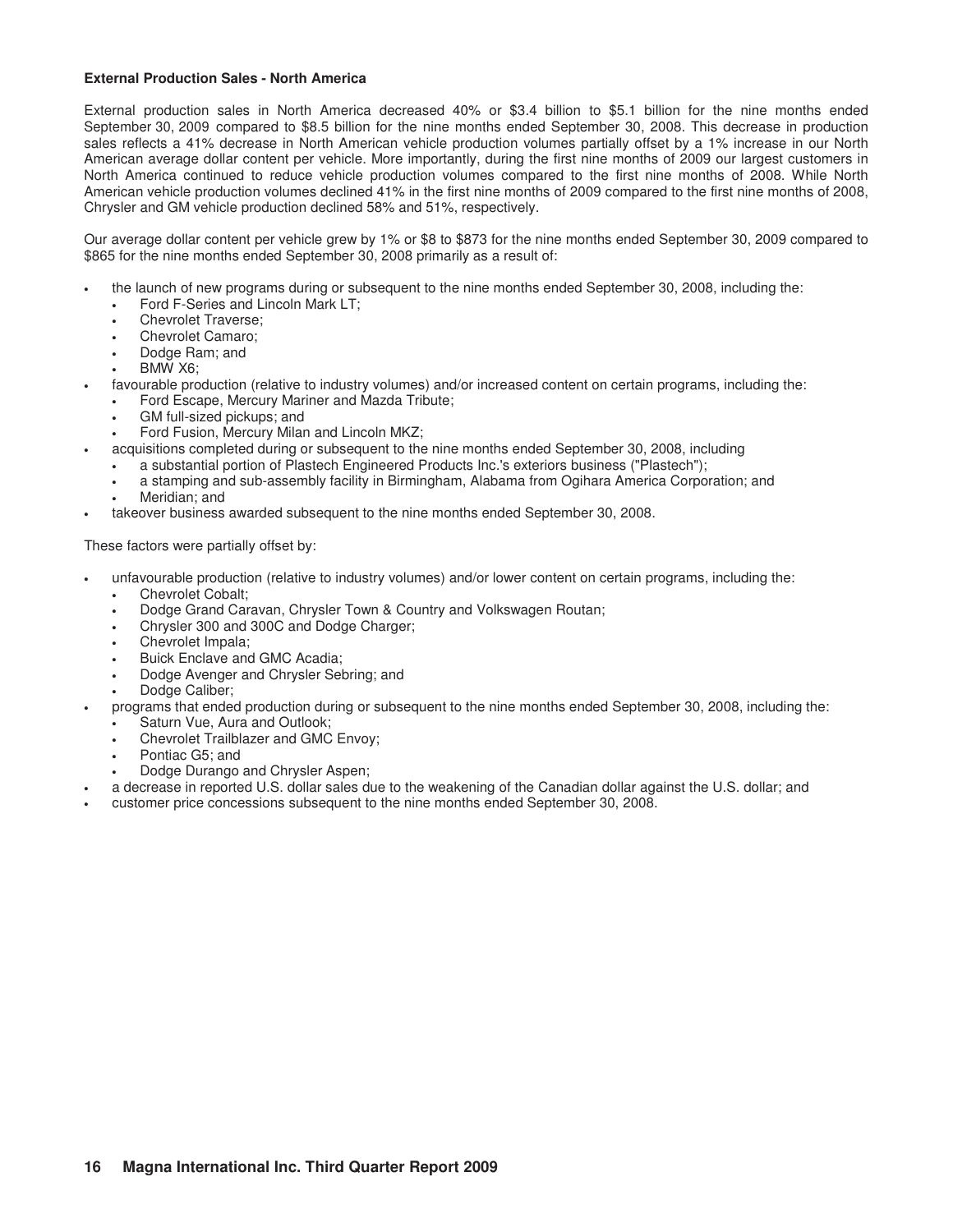# **External Production Sales - Europe**

External production sales in Europe decreased 29% or \$1.7 billion to \$4.1 billion for the nine months ended September 30, 2009 compared to \$5.8 billion for the nine months ended September 30, 2008. This decrease in production sales reflects a 27% decrease in European vehicle production volumes combined with a 3% decrease in our European average dollar content per vehicle.

Our average dollar content per vehicle declined by 3% or \$14 to \$484 for the nine months ended September 30, 2009 compared to \$498 for the nine months ended September 30, 2008, primarily as a result of:

- unfavourable production (relative to industry volumes) and/or lower content on certain programs, including the:
	- Porsche Cayenne and Volkswagen Touareg;
	- Mercedes-Benz C-Class;
	- BMW X3; and
	- Ford Transit;
- a decrease in reported U.S. dollar sales due to the weakening of the euro and British pound, each against the U.S. dollar;
- the sale of certain facilities during or subsequent to the nine months ended September 30, 2008; and
- customer price concessions subsequent to the nine months ended September 30, 2008.

These factors were partially offset by:

- the launch of new programs during or subsequent to the nine months ended September 30, 2008, including the:
	- Volkswagen Golf; and
	- Opel/Vauxhall Insignia:
- acquisitions completed during or subsequent to the nine months ended September 30, 2008, including Cadence; and
- favourable production (relative to industry volumes) and/or increased content on certain programs, including the Audi Q5.

# **External Production Sales – Rest of World**

External production sales in Rest of World increased 10% or \$43 million to \$455 million for the nine months ended September 30, 2009 third compared to \$412 million for the nine months ended September 30, 2008, primarily as a result of:

- increased production and/or content on certain programs in China and Brazil;
- the launch of new programs during or subsequent to the first nine months of 2008 in China; and
- an increase in reported U.S. dollar sales as a result of the strengthening of the Chinese Renminbi against the U.S. dollar.

These factors were partially offset by:

- a decrease in reported U.S. dollar sales as a result of the weakening of the Brazilian real, Korean Won and South African Rand, each against the U.S. dollar; and
- decreased production and/or content on certain programs, particularly in Korea and South Africa.

# **Complete Vehicle Assembly Sales**

|                                                                                    |  | 2009   | 2008        | Change |
|------------------------------------------------------------------------------------|--|--------|-------------|--------|
| <b>Complete Vehicle Assembly Sales</b>                                             |  | 1,252  | \$<br>2.827 | 56%    |
| <b>Complete Vehicle Assembly Volumes (Units)</b><br>Full-Costed:                   |  |        |             |        |
| BMW X3, Mercedes-Benz G-Class, and Saab 9 <sup>3</sup> Convertible<br>Value-Added: |  | 37.363 | 83.268      | 55%    |
| Jeep Grand Cherokee, Chrysler 300, and Jeep Commander                              |  | 3.405  | 25,235      | 87%    |
|                                                                                    |  | 40.768 | 108.503     | 62%    |

Complete vehicle assembly sales decreased 56% or \$1.58 billion to \$1.25 billion for the nine months ended September 30, 2009 compared to \$2.83 billion for the nine months ended September 30, 2008 while assembly volumes decreased 62% or 67,735 units. In general, the decrease in complete vehicle assembly volumes is due to a combination of general economic conditions as discussed previously; the natural decline in volumes as certain models that we currently assemble approach their scheduled end of production; and a decrease in reported U.S. dollar sales due to the weakening of the euro against the U.S. dollar. Several new complete vehicle assembly programs have been awarded and are scheduled to launch throughout the fourth quarter of 2009 to 2013.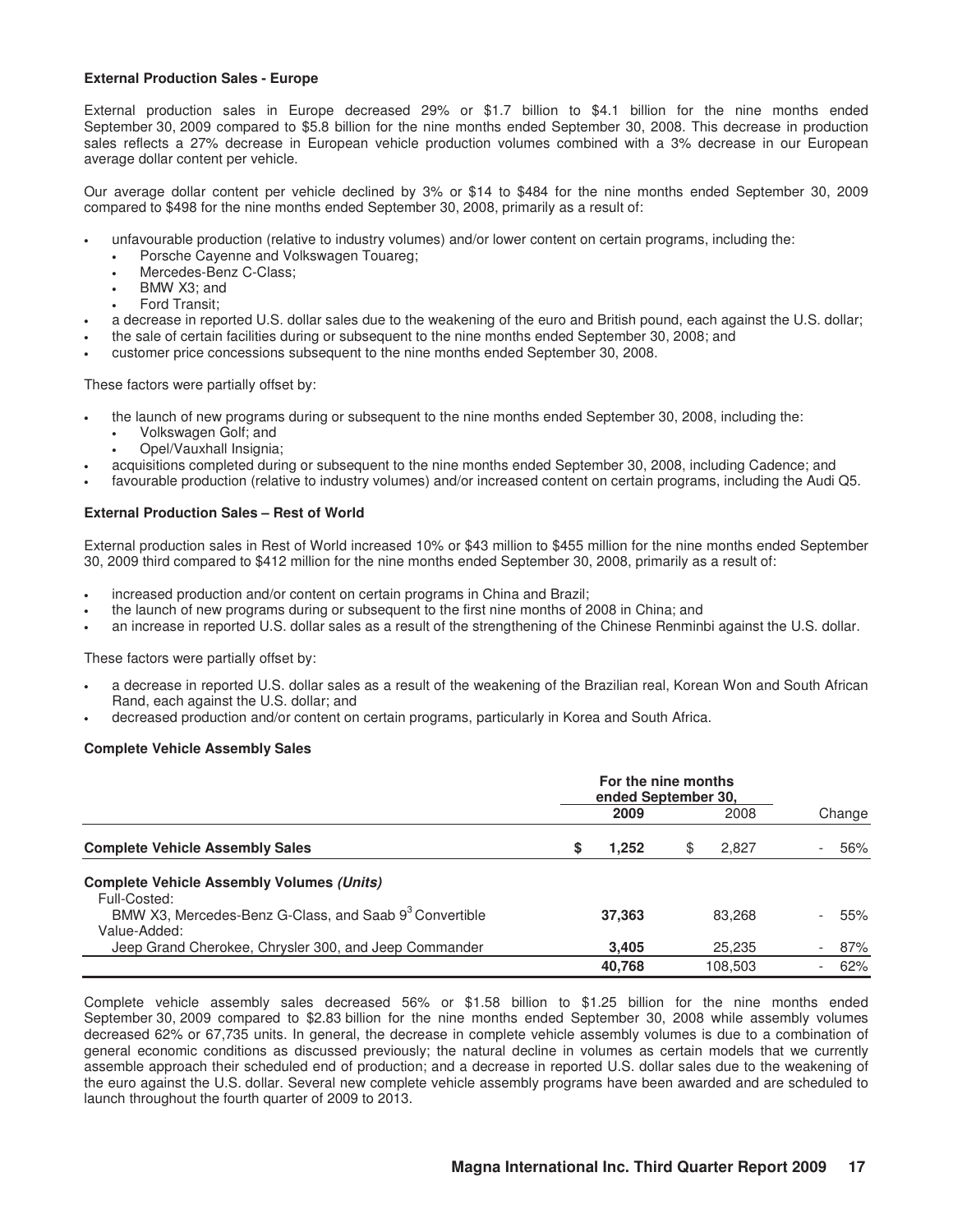# **Tooling, Engineering and Other**

Tooling, engineering and other sales decreased 20% or \$0.3 billion to \$1.0 billion for the nine months ended September 30, 2009 compared to \$1.3 billion for the nine months ended September 30, 2008.

In the nine months ended September 30, 2009, the major programs for which we recorded tooling, engineering and other sales were the:

- MINI Cooper, Clubman and Crossman;
- Chevrolet Silverado and GMC Sierra;
- Opel/Vauxhall Astra;
- Porsche Panamera;
- BMW X3:
- Cadillac SRX and Saab 9-4X;
- Ford F-Series;
- Porsche 911;
- Audi Q3; and
- Buick LaCrosse.

In the nine months ended September 30, 2008, the major programs for which we recorded tooling, engineering and other sales were the:

- BMW Z4, X3 and 1-Series;
- Mazda 6:
- MINI Cooper, Clubman and Crossman;
- GM's full-size pickups;
- Cadillac SRX and Saab 9-4X;
- Lincoln MKS;
- Ford F-Series;
- Mercedes-Benz M-Class;
- Audi A5; and
- Ford Freestar.

In addition, tooling, engineering and other sales decreased as a result of the weakening of the euro and Canadian dollar, each against the U.S. dollar.

# **EBIT**

|                      |          |     |              | For the nine months ended September 30, |       |             |        |
|----------------------|----------|-----|--------------|-----------------------------------------|-------|-------------|--------|
|                      |          |     | <b>Sales</b> |                                         |       | <b>EBIT</b> |        |
|                      | 2009     |     | 2008         | Change                                  | 2009  | 2008        | Change |
| North America        | 5,571    | \$. | 9,159        | (3,588)                                 | (197) | \$<br>(15)  | 182)   |
| Europe               | 5,867    |     | 9,257        | (3,390)                                 | (213) | 316         | (529)  |
| <b>Rest of World</b> | 497      |     | 439          | 58                                      | 25    | 29          | (4)    |
| Corporate and Other  | 13       |     | 13           |                                         |       | 115         | (108)  |
| <b>Total EBIT</b>    | \$11,948 |     | \$18,868     | (6,920)                                 | (378) | 445         | (823)  |

Included in EBIT for the nine-month periods ended September 30, 2009 and 2008 were the following unusual items, which have been discussed in the "Unusual Items" section above.

|                            |            | For the nine months<br>ended September 30, |  |  |  |  |  |  |
|----------------------------|------------|--------------------------------------------|--|--|--|--|--|--|
|                            | 2009       | 2008                                       |  |  |  |  |  |  |
| <b>North America</b>       |            |                                            |  |  |  |  |  |  |
| Impairment charges         | \$<br>(75) | (263)                                      |  |  |  |  |  |  |
| Restructuring charges      | (6)        | (4)                                        |  |  |  |  |  |  |
| Curtailment gain           | 26         |                                            |  |  |  |  |  |  |
|                            | (55)       | (267)                                      |  |  |  |  |  |  |
| Europe                     |            |                                            |  |  |  |  |  |  |
| Impairment charges         |            | (4)                                        |  |  |  |  |  |  |
| <b>Corporate and Other</b> |            |                                            |  |  |  |  |  |  |
| Foreign currency gain      |            | 116                                        |  |  |  |  |  |  |
|                            | (55)<br>S  | (155)                                      |  |  |  |  |  |  |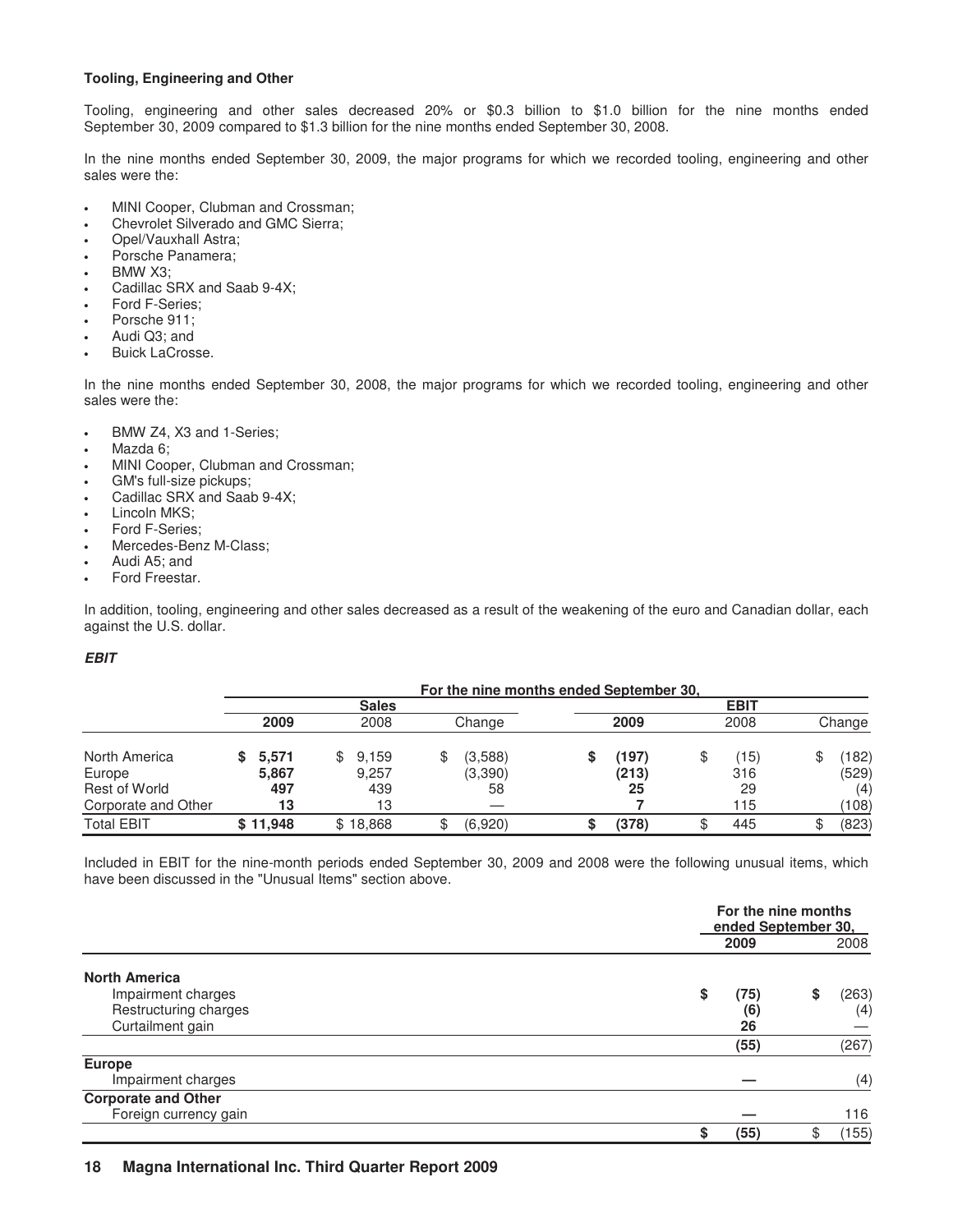# **North America**

EBIT in North America decreased \$182 million to a loss of \$197 million for the nine months ended September 30, 2009 compared to a loss of \$15 million for the nine months ended September 30, 2008. Excluding the North American unusual items discussed in the "Unusual Items" section, the \$394 million decrease in EBIT was substantially due to decreased margins earned on reduced sales as a result of significantly lower vehicle production volumes. In addition, EBIT was negatively impacted by:

- incremental costs associated with restructuring and downsizing activities;
- electric vehicle development costs;
- a favourable settlement on research and development incentives during the first nine months 2008;
- additional supplier insolvency costs;
- increased commodity costs;
- costs incurred to develop and grow our electronics capabilities; and
- net customer price concessions subsequent to the first nine months of 2008.

These factors were partially offset by:

- the benefit of restructuring and downsizing activities and cost saving initiatives (including reduced discretionary spending, employee reductions, reduced bonuses, and benefit plan changes), undertaken during or subsequent to the third quarter of 2008;
- lower affiliation fees paid to corporate;
- no employee profit sharing for the first nine months of 2009;
- lower incentive compensation:
- productivity and efficiency improvements at certain facilities;
- lower amortization of deferred wage buydown assets at a powertrain systems facility in the United States;
- lower warranty costs; and
- incremental margin earned related to the acquisition from Plastech.

### **Europe**

EBIT in Europe decreased \$529 million to a loss of \$213 million for the nine months ended September 30, 2009 compared to earnings of \$316 million for the nine months ended September 30, 2008. Excluding the European unusual items discussed in the "Unusual Items" section, the \$533 million decrease in EBIT was substantially due to decreased margins earned on reduced sales as a result of significantly lower vehicle production volumes. In addition, EBIT was negatively impacted by:

- costs incurred in preparation for upcoming launches or for programs that have not fully ramped up production;
- operational inefficiencies and other costs at certain facilities;
- incremental costs associated with downsizing activities;
- costs incurred at new facilities in Russia as we continue to pursue opportunities in this market;
- a favourable revaluation of warranty accruals during the first nine months of 2008;
- an accounts receivable valuation allowance;
- costs incurred to develop and grow our electronics capabilities;
- increased commodity costs; and
- net customer price concessions subsequent to the third quarter of 2008.

These factors were partially offset by:

- productivity and efficiency improvements at certain facilities;
- lower affiliation fees paid to corporate;
- incremental margin earned related to the acquisition of Cadence;
- lower incentive compensation;
- the benefit of cost saving initiatives, including reduced discretionary spending, employee reductions, short work week schedules, reduced bonuses, and voluntary wage reductions;
- no employee profit sharing for the first nine months of 2009; and
- the sale of certain underperforming divisions during or subsequent to the first nine months of 2008.

# **Rest of World**

EBIT in Rest of World decreased \$4 million to \$25 million for the nine months ended September 30, 2009 compared to \$29 million for the nine months ended September 30, 2008 primarily as a result of costs incurred at new facilities, substantially in India partially offset by incremental margin earned on new programs that launched during or subsequent to the first nine months of 2008 in China.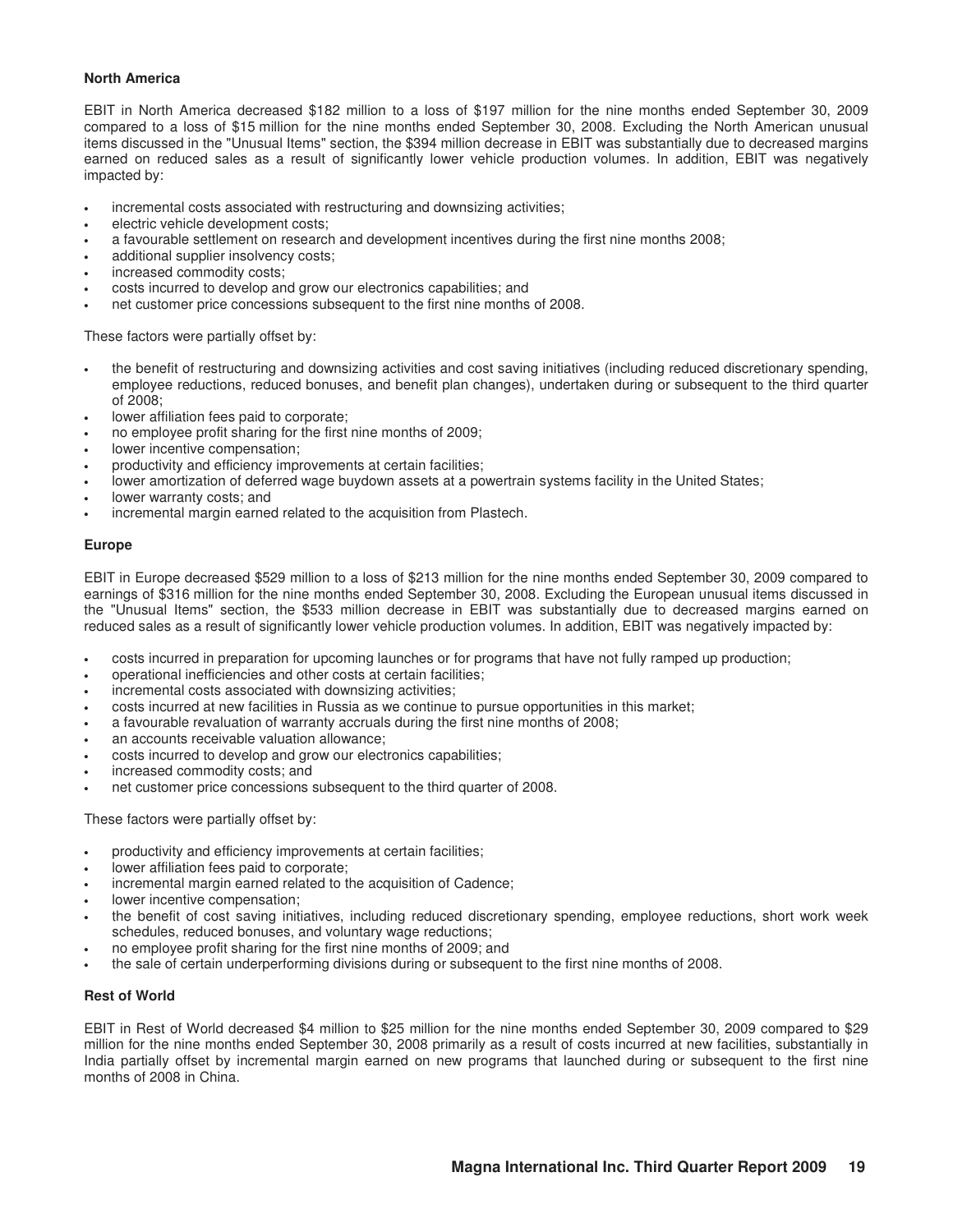### **Corporate and Other**

Corporate and Other EBIT decreased \$108 million to \$7 million for the nine months ended September 30, 2009 compared to \$115 million for the nine months ended September 30, 2008. Excluding the Corporate and Other unusual items discussed in the "Unusual Items" section, EBIT increased by \$8 million primarily as a result of:

- a \$9 million favourable adjustment (2008 \$41 million impairment) of our investment in asset-backed commercial paper;
- decreased executive compensation; and
- the benefit of cost saving initiatives, including reduced discretionary spending, employee reductions, short work week schedules, reduced bonuses, voluntary wage reductions and benefit plan changes.

These factors were partially offset by:

- a decrease in affiliation fees earned from our divisions; and
- a decrease in equity income earned.

# **SUBSEQUENT EVENTS**

On November 5, 2009, our Board of Directors approved the redemption of the outstanding 6.5% Convertible Subordinated Debentures (the "Debentures") for cash on December 7, 2009. The Debentures are redeemable at a price equal to 100% of the principal amount of the Debentures plus accrued and unpaid interest thereon to, but excluding, the date of redemption. The aggregate principal amount of Debentures currently outstanding is Cdn\$100 million.

### **COMMITMENTS AND CONTINGENCIES**

From time to time, we may be contingently liable for litigation and other claims.

Refer to note 24 of our 2008 audited consolidated financial statements, which describes these claims.

### **CONTROLS AND PROCEDURES**

There have been no changes in our internal controls over financial reporting that occurred during the nine months ended September 30, 2009 that have materially affected, or are reasonably likely to materially affect, our internal control over financial reporting.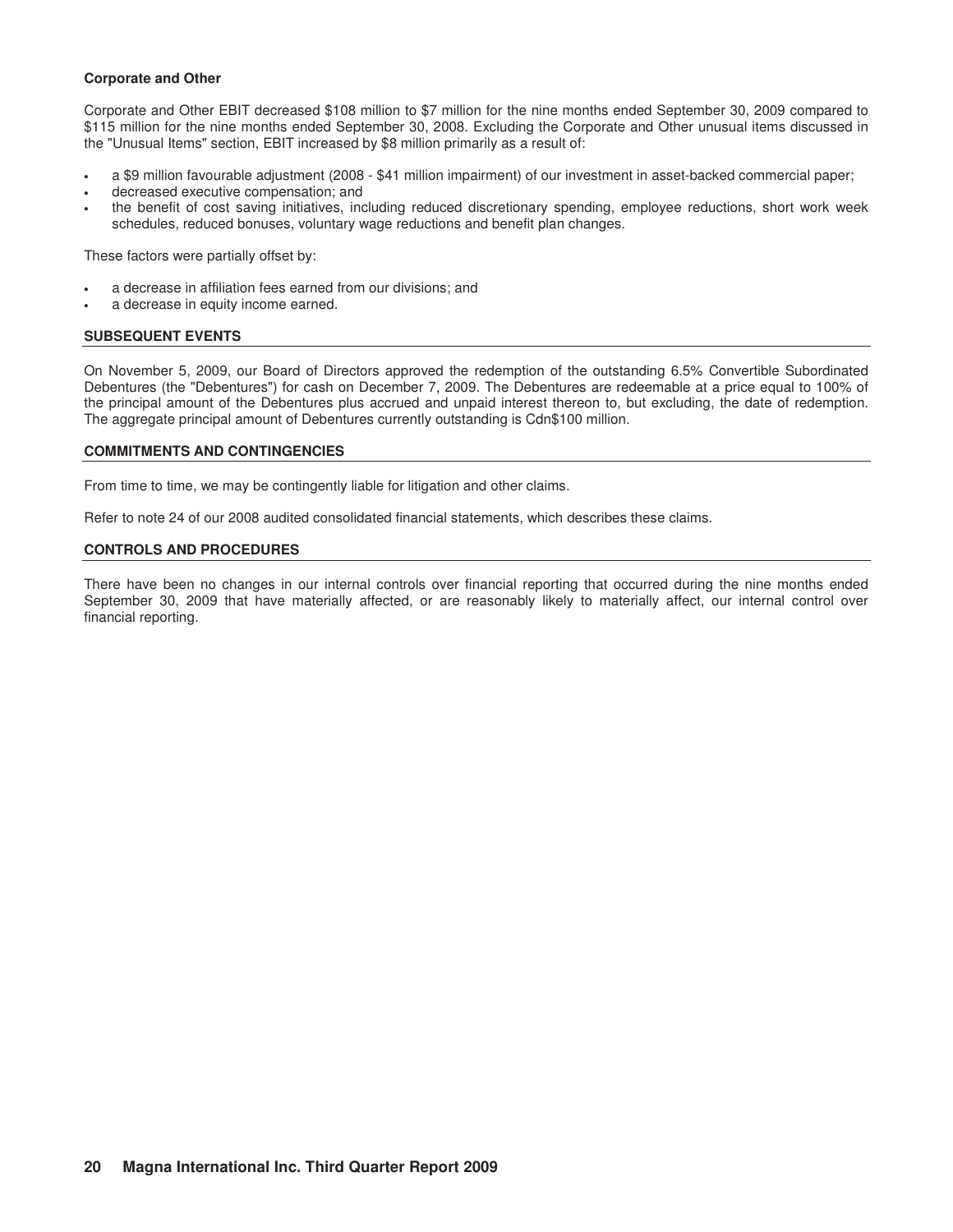### **FORWARD-LOOKING STATEMENTS**

The previous discussion may contain statements that, to the extent that they are not recitations of historical fact, constitute "forward-looking statements" within the meaning of applicable securities legislation. Forward-looking statements may include financial and other projections, as well as statements regarding our future plans, objectives or economic performance, or the assumptions underlying any of the foregoing. We use words such as "may", "would", "could", "will", "likely", "expect", "anticipate", "believe", "intend", "plan", "forecast", "project", "estimate" and similar expressions to identify forward-looking statements. Any such forward-looking statements are based on assumptions and analyses made by us in light of our experience and our perception of historical trends, current conditions and expected future developments, as well as other factors we believe are appropriate in the circumstances. However, whether actual results and developments will conform with our expectations and predictions is subject to a number of risks, assumptions and uncertainties, including, without limitation: the potential for an extended global recession, including its impact on our liquidity; the persistence of low production volumes and sales levels; restructuring of the global automotive industry and the impact on the financial condition and credit worthiness of some of our OEM customers, including the potential that such customers may not make, or may seek to delay or reduce, payments owed to us; the financial distress of some of our suppliers and the risk of their insolvency, bankruptcy or financial restructuring; restructuring and/or downsizing costs related to the rationalization of some of our operations; impairment charges; shifts in technology; our ability to successfully grow our sales to non-traditional customers; a reduction in the production volumes of certain vehicles, such as certain light trucks; our dependence on outsourcing by our customers; risks of conducting business in foreign countries, including Russia, India and China; our ability to quickly shift our manufacturing footprint to take advantage of lower cost manufacturing opportunities; the termination or non-renewal by our customers of any material contracts; fluctuations in relative currency values; our ability to successfully identify, complete and integrate acquisitions; the continued exertion of pricing pressures by our customers and our ability to offset price concessions demanded by our customers; the continuation, and impact, of government financial intervention in the automotive industry; disruptions in the capital and credit markets; warranty and recall costs; product liability claims in excess of our insurance coverage; changes in our mix of earnings between jurisdictions with lower tax rates and those with higher tax rates, as well as our ability to fully benefit tax losses; other potential tax exposures; legal claims against us; work stoppages and labour relations disputes; changes in laws and governmental regulations; costs associated with compliance with environmental laws and regulations; potential conflicts of interest involving our indirect controlling shareholder, the Stronach Trust; and other factors set out in our Annual Information Form filed with securities commissions in Canada and our annual report on Form 40-F filed with the United States Securities and Exchange Commission, and subsequent filings. In evaluating forward-looking statements, readers should specifically consider the various factors which could cause actual events or results to differ materially from those indicated by such forward-looking statements. Unless otherwise required by applicable securities laws, we do not intend, nor do we undertake any obligation, to update or revise any forward-looking statements to reflect subsequent information, events, results or circumstances or otherwise.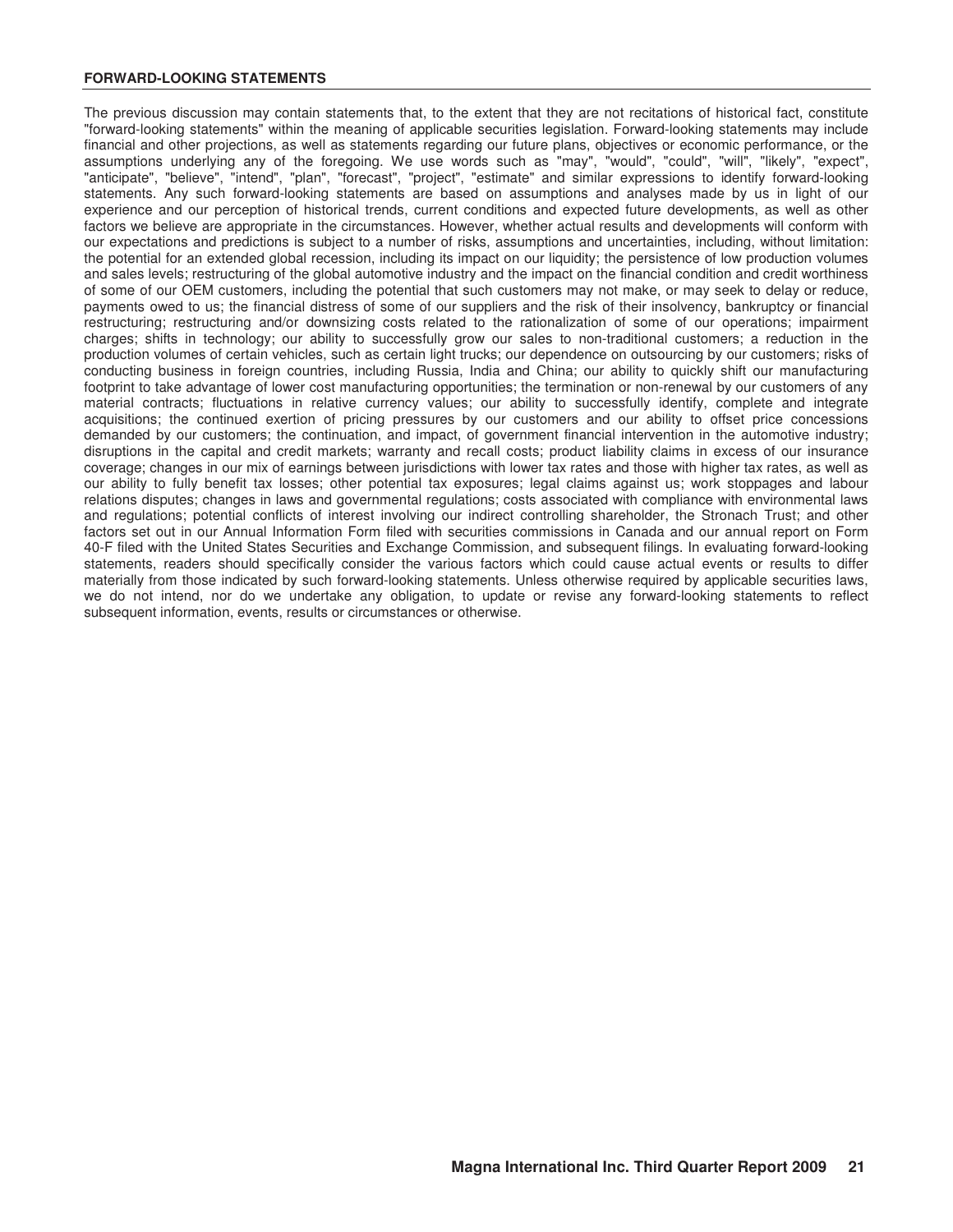# **MAGNA INTERNATIONAL INC.**

**CONSOLIDATED STATEMENTS OF INCOME (LOSS) AND COMPREHENSIVE (LOSS) INCOME** 

[Unaudited]

[U.S. dollars in millions, except per share figures]

|                                                                  |             | <b>Three months ended</b><br>September 30, |              | Nine months ended<br>September 30. |          |    |          |
|------------------------------------------------------------------|-------------|--------------------------------------------|--------------|------------------------------------|----------|----|----------|
|                                                                  | <b>Note</b> | 2009                                       | 2008         |                                    | 2009     |    | 2008     |
| <b>Sales</b>                                                     |             | \$<br>4,669                                | \$<br>5,533  |                                    | \$11,948 |    | \$18,868 |
| <b>Costs and expenses</b>                                        |             |                                            |              |                                    |          |    |          |
| Cost of goods sold                                               | 8           | 4,117                                      | 4,933        |                                    | 10,853   |    | 16,535   |
| Depreciation and amortization                                    |             | 186                                        | 217          |                                    | 536      |    | 664      |
| Selling, general and administrative                              | 10          | 286                                        | 253          |                                    | 863      |    | 976      |
| Interest expense (income), net                                   |             | $\mathbf{2}$                               | (14)         |                                    | 8        |    | (48)     |
| Equity income                                                    |             | (3)                                        | (2)          |                                    | (1)      |    | (19)     |
| Impairment charges                                               | 2           |                                            | 258          |                                    | 75       |    | 267      |
| Income (loss) from operations before income taxes                |             | 81                                         | (112)        |                                    | (386)    |    | 493      |
| Income taxes                                                     | 9           | 30                                         | 103          |                                    | (32)     |    | 274      |
| Net income (loss)                                                |             | $\overline{51}$                            | (215)        |                                    | (354)    |    | 219      |
| Other comprehensive income (loss):                               | 13          |                                            |              |                                    |          |    |          |
| Net unrealized gains (losses) on translation of net investment   |             |                                            |              |                                    |          |    |          |
| in foreign operations                                            |             | 261                                        | (354)        |                                    | 354      |    | (294)    |
| Repurchase of shares                                             |             |                                            |              |                                    |          |    | (32)     |
| Net unrealized (losses) gains on cash flow hedges                |             | (13)                                       | (12)         |                                    | 32       |    | (6)      |
| Reclassifications of net losses (gains) on cash flow             |             |                                            |              |                                    |          |    |          |
| hedges to net income (loss)                                      |             | 8                                          | (1)          |                                    | 51       |    | (3)      |
| <b>Comprehensive income (loss)</b>                               |             | \$<br>307                                  | \$<br>(582)  | \$                                 | 83       | \$ | (116)    |
| Earnings (loss) per Class A Subordinate Voting or Class B Share: |             |                                            |              |                                    |          |    |          |
| <b>Basic</b>                                                     |             | \$<br>0.45                                 | \$<br>(1.93) | \$                                 | (3.17)   | \$ | 1.94     |
| <b>Diluted</b>                                                   |             | \$<br>0.45                                 | \$<br>(1.93) | \$                                 | (3.17)   | \$ | 1.92     |
|                                                                  |             |                                            |              |                                    |          |    |          |
| Cash dividends paid per Class A Subordinate Voting or            |             |                                            |              |                                    |          |    |          |
| Class B Share                                                    |             | \$                                         | \$<br>0.36   | \$                                 | 0.18     | \$ | 1.08     |
|                                                                  |             |                                            |              |                                    |          |    |          |
| Average number of Class A Subordinate Voting and Class B         |             |                                            |              |                                    |          |    |          |
| Shares outstanding during the period [in millions]:              |             |                                            |              |                                    |          |    |          |
| <b>Basic</b>                                                     |             | 111.7                                      | 111.6        |                                    | 111.7    |    | 113.2    |
| <b>Diluted</b>                                                   |             | 112.9                                      | 111.6        |                                    | 111.7    |    | 114.4    |

# **CONSOLIDATED STATEMENTS OF RETAINED EARNINGS**

[Unaudited] [U.S. dollars in millions]

|                                                                                                               | Three months ended<br>September 30, |             |  |                  |  | Nine months ended<br>September 30, |    |               |  |
|---------------------------------------------------------------------------------------------------------------|-------------------------------------|-------------|--|------------------|--|------------------------------------|----|---------------|--|
|                                                                                                               |                                     | 2009        |  | 2008             |  | 2009                               |    | 2008          |  |
| Retained earnings, beginning of period<br>Net income (loss)                                                   |                                     | 2.931<br>51 |  | \$3.780<br>(215) |  | \$3.357<br>(354)                   | \$ | 3.526<br>219  |  |
| Dividends on Class A Subordinate Voting and Class B Shares<br>Repurchase of Class A Subordinate Voting Shares |                                     |             |  | (40)             |  | (21)                               |    | (122)<br>(98) |  |
| Retained earnings, end of period                                                                              |                                     | 2.982       |  | 3.525            |  | 2.982                              |    | 3.525         |  |

See accompanying notes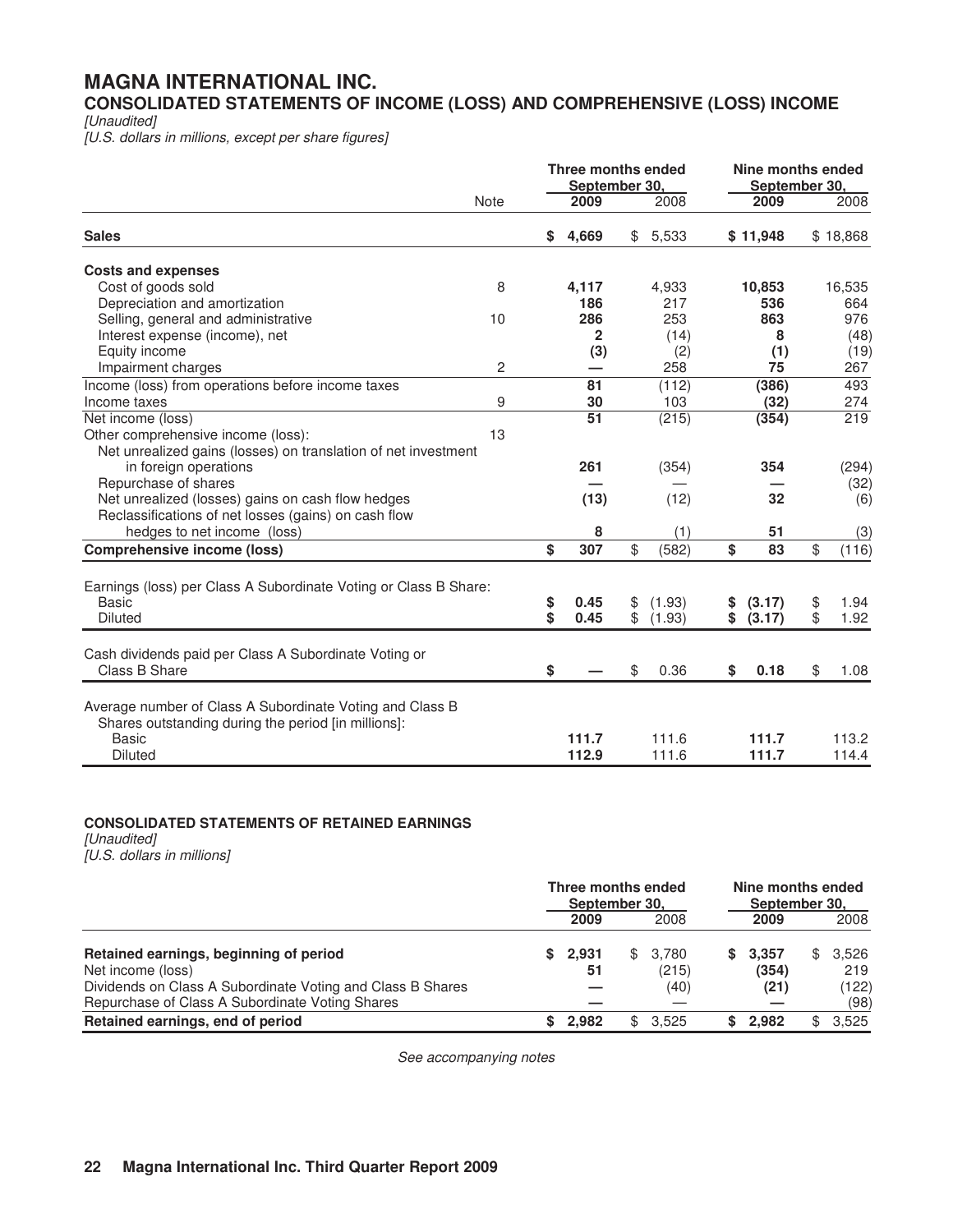# **MAGNA INTERNATIONAL INC. CONSOLIDATED STATEMENTS OF CASH FLOWS**

[Unaudited] [U.S. dollars in millions]

|                                                              |                | <b>Three months ended</b><br>September 30, |             |   |          |                         | Nine months ended<br>September 30. |  |  |
|--------------------------------------------------------------|----------------|--------------------------------------------|-------------|---|----------|-------------------------|------------------------------------|--|--|
|                                                              | <b>Note</b>    | 2009                                       | 2008        |   | 2009     |                         | 2008                               |  |  |
| Cash provided from (used for):                               |                |                                            |             |   |          |                         |                                    |  |  |
| <b>OPERATING ACTIVITIES</b>                                  |                |                                            |             |   |          |                         |                                    |  |  |
| Net income (loss)                                            |                | \$<br>51                                   | \$<br>(215) | S | (354)    | \$                      | 219                                |  |  |
| Items not involving current cash flows                       | 3              | 207                                        | 490         |   | 708      |                         | 991                                |  |  |
|                                                              |                | 258                                        | 275         |   | 354      |                         | 1,210                              |  |  |
| Changes in non-cash operating assets and liabilities         | 3              | (234)                                      | (25)        |   | (341)    |                         | (532)                              |  |  |
| Cash provided from operating activities                      |                | 24                                         | 250         |   | 13       |                         | 678                                |  |  |
| <b>INVESTMENT ACTIVITIES</b>                                 |                |                                            |             |   |          |                         |                                    |  |  |
| Fixed asset additions                                        |                | (153)                                      | (150)       |   | (399)    |                         | (465)                              |  |  |
| Purchase of subsidiaries                                     | $\overline{4}$ | (11)                                       | (4)         |   | (50)     |                         | (109)                              |  |  |
| Increase in investments and other assets                     |                | (100)                                      | (82)        |   | (206)    |                         | (196)                              |  |  |
| Proceeds from disposition                                    |                | 14                                         | 31          |   | 25       |                         | 56                                 |  |  |
| Cash used for investing activities                           |                | (250)                                      | (205)       |   | (630)    |                         | (714)                              |  |  |
|                                                              |                |                                            |             |   |          |                         |                                    |  |  |
| <b>FINANCING ACTIVITIES</b>                                  |                |                                            |             |   |          |                         |                                    |  |  |
| Increase (decrease) in bank indebtedness                     |                | 6                                          |             |   | (597)    |                         | (4)                                |  |  |
| Repayments of debt<br>Issues of debt                         |                | (154)                                      | (35)        |   | (169)    |                         | (96)<br>$\overline{2}$             |  |  |
| Issues of Class A Subordinate Voting Shares                  |                | 3<br>1                                     |             |   | 5<br>1   |                         |                                    |  |  |
| Settlement of stock appreciation rights [note 10 [a] (ii)]   |                | (1)                                        |             |   | (1)      |                         |                                    |  |  |
| Repurchase of Class A Subordinate Voting Shares              |                |                                            |             |   |          |                         | (247)                              |  |  |
| <b>Dividends</b>                                             |                |                                            | (40)        |   | (21)     |                         | (121)                              |  |  |
| Cash used for financing activities                           |                | (145)                                      | (75)        |   | (782)    |                         | (466)                              |  |  |
| Effect of exchange rate changes on cash and cash equivalents |                | 51                                         | (93)        |   | 51       |                         | (55)                               |  |  |
|                                                              |                |                                            |             |   |          |                         |                                    |  |  |
| Net decrease in cash and cash equivalents                    |                |                                            |             |   |          |                         |                                    |  |  |
| during the period                                            |                | (320)                                      | (123)       |   | (1, 348) |                         | (557)                              |  |  |
| Cash and cash equivalents, beginning of period               |                | 1,729                                      | 2,520       |   | 2,757    |                         | 2,954                              |  |  |
| Cash and cash equivalents, end of period                     |                | \$<br>1,409                                | \$<br>2,397 |   | \$1,409  | $\overline{\mathbb{S}}$ | 2,397                              |  |  |

See accompanying notes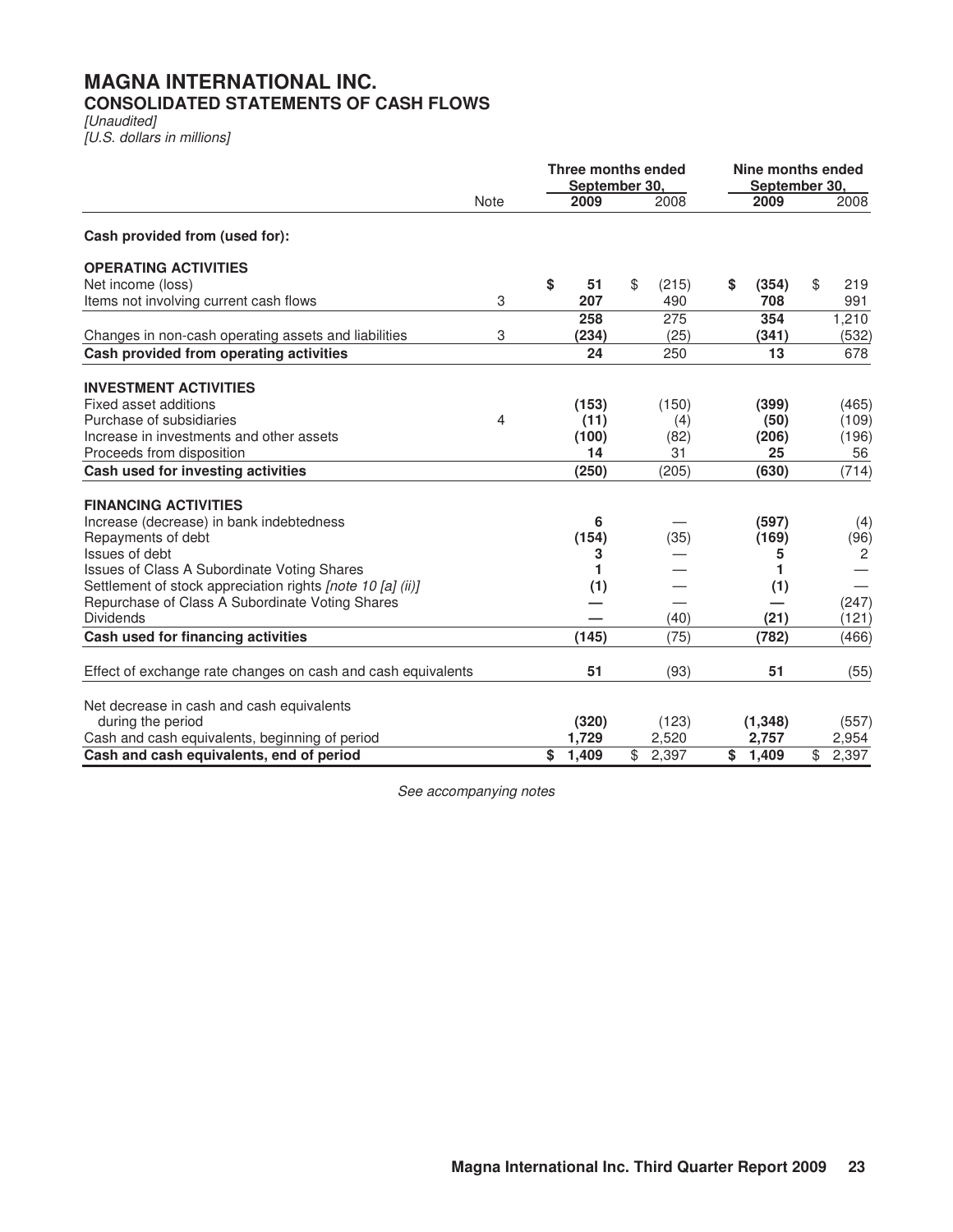# **MAGNA INTERNATIONAL INC. CONSOLIDATED BALANCE SHEETS**

[Unaudited] [U.S. dollars in millions]

|                                                        |      | As at                 | As at                |
|--------------------------------------------------------|------|-----------------------|----------------------|
|                                                        | Note | September 30,<br>2009 | December 31,<br>2008 |
|                                                        |      |                       |                      |
| <b>ASSETS</b>                                          |      |                       |                      |
| <b>Current assets</b>                                  |      |                       |                      |
| Cash and cash equivalents                              |      | \$<br>1,409           | 2,757<br>\$          |
| Accounts receivable                                    |      | 3,322                 | 2,821                |
| Inventories                                            |      | 1,823                 | 1,647                |
| Income taxes receivable                                |      | 75                    | 11                   |
| Prepaid expenses and other                             |      | 149                   | 115                  |
|                                                        |      | 6,778                 | 7,351                |
| Investments                                            | 5    | 227                   | 194                  |
| Fixed assets, net                                      |      | 3,823                 | 3,701                |
| Goodwill                                               | 2    | 1,143                 | 1,160                |
| Future tax assets                                      | 9    | 177                   | 182                  |
| Other assets                                           | 6    | 719                   | 601                  |
|                                                        |      | \$12,867              | \$13,189             |
|                                                        |      |                       |                      |
| <b>LIABILITIES AND SHAREHOLDERS' EQUITY</b>            |      |                       |                      |
| <b>Current liabilities</b>                             |      |                       |                      |
| <b>Bank indebtedness</b>                               |      | \$<br>304             | \$<br>909            |
| Accounts payable                                       |      | 3,128                 | 2,744                |
| Accrued salaries and wages                             |      | 448                   | 448                  |
| Other accrued liabilities                              | 7    | 768                   | 835                  |
| Long-term debt due within one year                     |      | 116                   | 157                  |
|                                                        |      | 4,764                 | 5,093                |
| Deferred revenue                                       |      | 20                    | 31                   |
| Long-term debt                                         |      | 124                   | 143                  |
| Other long-term liabilities                            | 8    | 385                   | 423                  |
| Future tax liabilities                                 |      | 141                   | 136                  |
|                                                        |      | 5,434                 | 5,826                |
|                                                        |      |                       |                      |
| <b>Shareholders' equity</b>                            |      |                       |                      |
| Capital stock                                          | 11   |                       |                      |
| Class A Subordinate Voting Shares                      |      |                       |                      |
| [issued: 111,916,531; December 31, 2008 - 111,879,059] |      | 3,612                 | 3,605                |
| Class B Shares                                         |      |                       |                      |
| [convertible into Class A Subordinate Voting Shares]   |      |                       |                      |
| [issued: 726,829]                                      |      |                       |                      |
| Contributed surplus                                    | 12   | 68                    | 67                   |
| Retained earnings                                      |      | 2,982                 | 3,357                |
| Accumulated other comprehensive income                 | 13   | 771                   | 334                  |
|                                                        |      | 7,433                 | 7,363                |
|                                                        |      | \$12,867              | \$13,189             |

See accompanying notes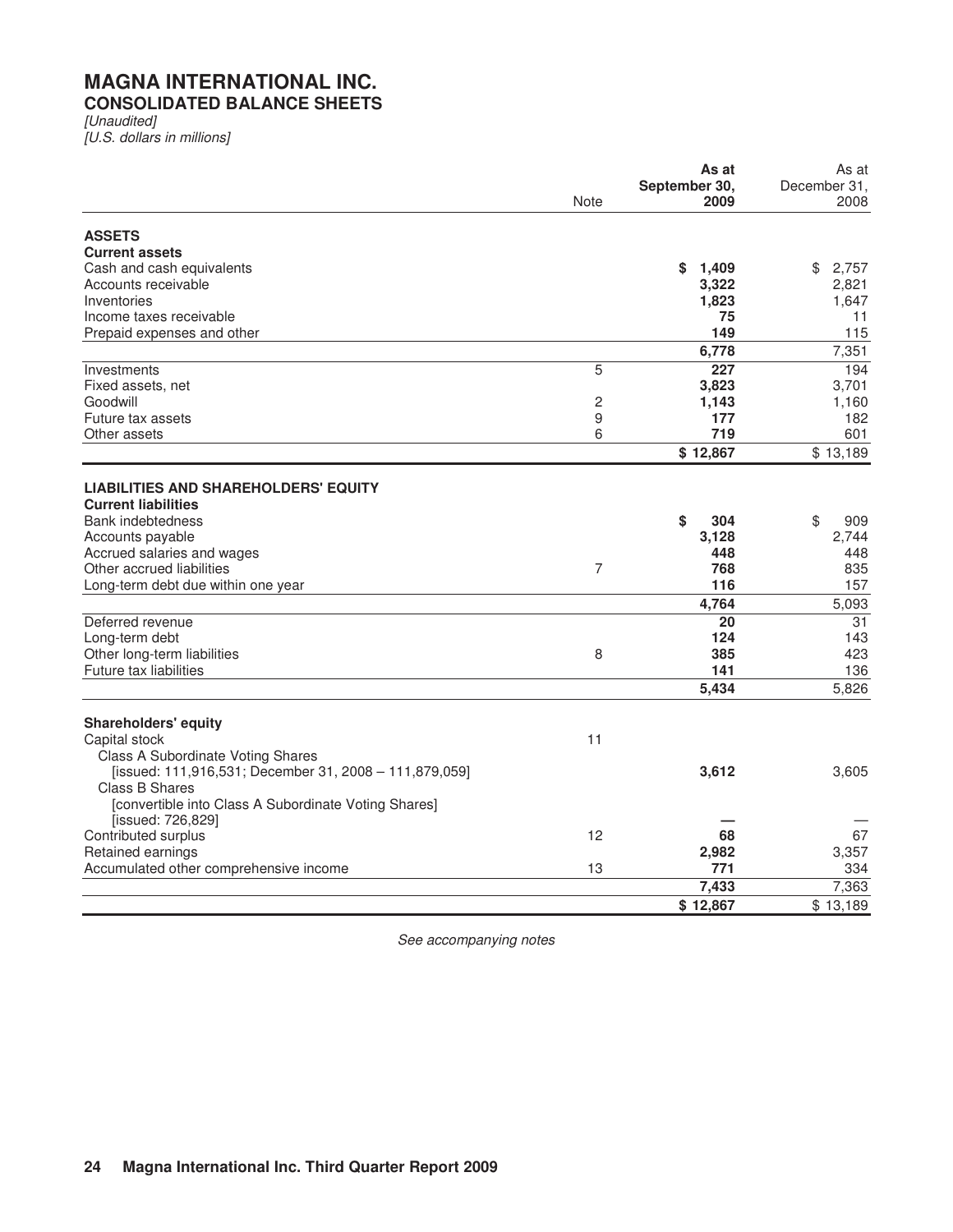[Unaudited]

[All amounts in U.S. dollars and all tabular amounts in millions unless otherwise noted]

# **1. BASIS OF PRESENTATION**

The unaudited interim consolidated financial statements of Magna International Inc. and its subsidiaries [collectively "Magna" or the "Company"] have been prepared in United States dollars following Canadian generally accepted accounting principles ["GAAP"] with respect to the preparation of interim financial information. Accordingly, they do not include all the information and footnotes required in the preparation of annual financial statements and therefore should be read in conjunction with the December 31, 2008 audited consolidated financial statements and notes included in the Company's 2008 Annual Report. These interim consolidated financial statements have been prepared using the same accounting policies as the December 31, 2008 annual consolidated financial statements, except the Company retrospectively adopted the new Canadian Institute of Chartered Accountants Handbook Section 3064, "Goodwill and Intangible Assets", with no restatement of prior periods. The adoption of these recommendations had no material impact on the interim consolidated financial statements.

In the opinion of management, the unaudited interim consolidated financial statements reflect all adjustments, which consist only of normal and recurring adjustments, necessary to present fairly the financial position at September 30, 2009 and the results of operations and cash flows for the three-month and nine-month periods ended September 30, 2009 and 2008.

# **2. RESTRUCTURING AND IMPAIRMENT CHARGES**

During the first nine months of 2009 and 2008, the Company recorded impairment charges as follows:

|                                         | 2009 |                                                           |   | 2008                |    |     |                      |        |
|-----------------------------------------|------|-----------------------------------------------------------|---|---------------------|----|-----|----------------------|--------|
|                                         |      | <b>Net</b><br>Operating<br><b>Income</b><br><b>Income</b> |   | Operating<br>Income |    |     | <b>Net</b><br>Income |        |
| <b>Third Quarter</b><br>North America   | \$   |                                                           |   |                     | \$ | 258 | S                    | 223    |
| <b>Second Quarter</b>                   |      |                                                           |   |                     |    |     |                      |        |
| North America<br>Europe                 |      | 75                                                        |   | 75                  |    | 5   |                      | 3<br>4 |
| Total second quarter impairment charges |      | 75                                                        |   | 75                  |    | 9   |                      |        |
| Total year to date impairment charges   | ъ    | 75                                                        | S | 75                  | \$ | 267 | \$                   | 230    |

#### **[a] For the nine months ended September 30, 2009**

The Company completes its annual goodwill and long-lived impairment analyses in the fourth quarter of each year in conjunction with its annual business planning process. However, goodwill must be tested for impairment when an event or circumstance occurs that more likely than not reduces the fair value of a reporting unit below its carrying amount.

After failing to reach a favourable labour agreement at a powertrain facility in Syracuse, New York, the Company decided to wind down these operations. Given the significance of the facility's cashflows in relation to the reporting unit, management determined that it was more likely than not that goodwill at the Powertrain North America reporting unit could potentially be impaired.

Therefore, the Company made a reasonable estimate of the goodwill impairment by determining the implied fair value of goodwill in the same manner as if it had acquired the reporting unit as at June 30, 2009. As a result, during the second quarter of 2009 the Company recorded a \$75 million goodwill impairment at its Powertrain North America reporting unit, representing its best estimate of the impairment. Due to the judgment involved in determining the fair value of the reporting unit's assets and liabilities, the final amount of the goodwill impairment charge could differ from the amount estimated. An adjustment, if any, to the estimated impairment charge, based on finalization of the impairment analysis, would be recorded during the fourth quarter of 2009.

During the second quarter of 2009, the Company recorded restructuring costs of \$6 million [\$6 million after tax] related to the planned closure of the powertrain facility, substantially all of which will be paid subsequent to 2009.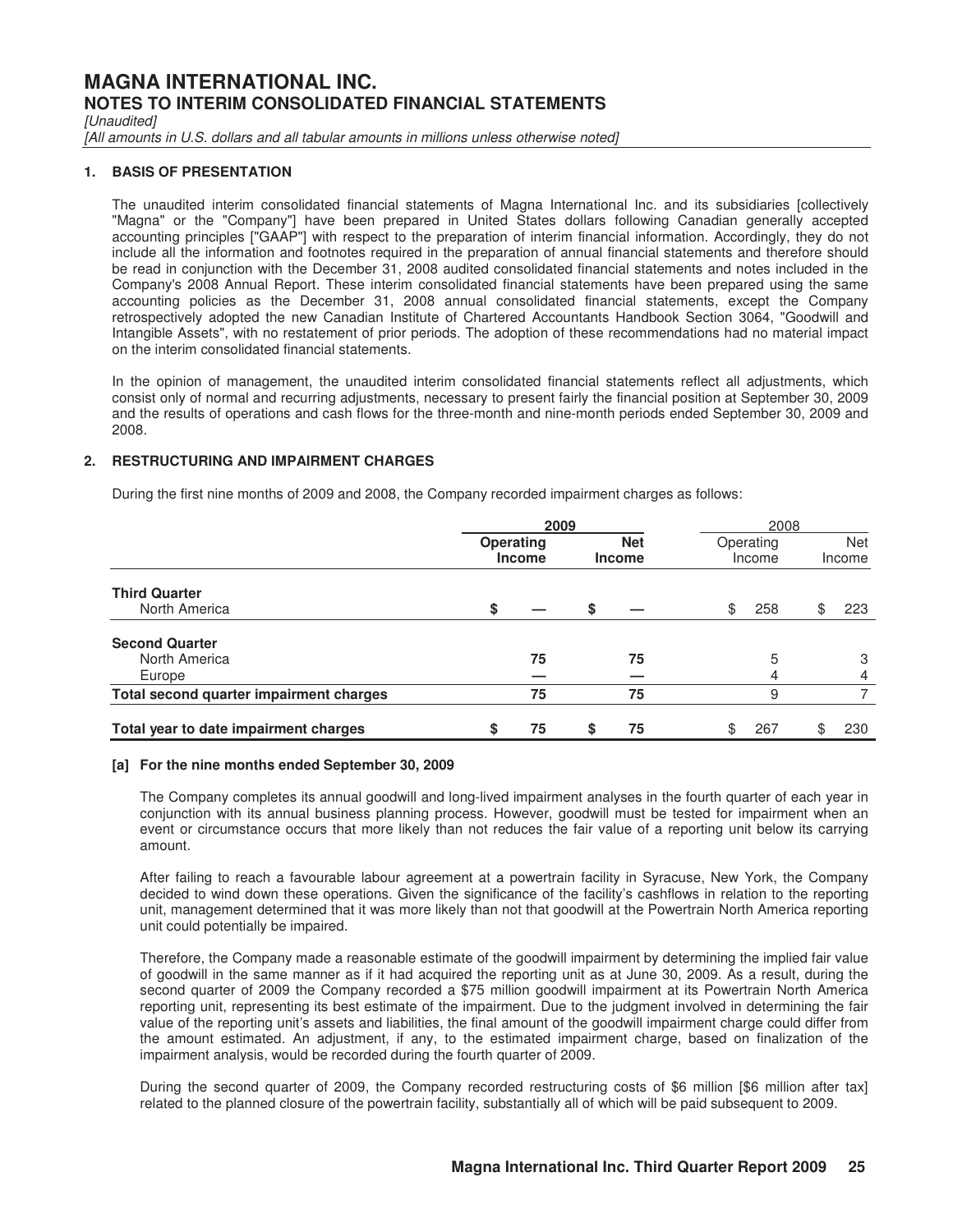[Unaudited]

[All amounts in U.S. dollars and all tabular amounts in millions unless otherwise noted]

### **2. RESTRUCTURING AND IMPAIRMENT CHARGES (CONTINUED)**

#### **[b] For the nine months ended September 30, 2008**

As a result of the significant and accelerated declines in vehicle production volumes, primarily in North America, the Company reviewed goodwill and long-lived assets for impairment during the third quarter of 2008.

Based on this analysis, during the third quarter of 2008 the Company recorded long-lived asset impairment charges of \$258 million [\$223 million after tax], related primarily to its powertrain and interior and exterior systems operations in the United States and Canada.

At the Company's powertrain operations, particularly a facility in Syracuse, New York, asset impairment charges of \$186 million [\$166 million after tax].

At the Company's interior and exteriors systems operations, asset impairment charges of \$65 million [\$52 million after tax].

During the second quarter of 2008, the Company recorded a \$5 million asset impairment related to specific assets at a seating systems facility that supplied complete seats to Chrysler's minivan facility in St. Louis. In Europe, the Company recorded a \$4 million asset impairment relating to specific assets at an interior systems facility that was disposed.

In addition to the impairment charges recorded above, during the third quarter of 2008 the Company recorded restructuring and rationalization costs of \$4 million related to the closure of a seating facility.

# **3. DETAILS OF CASH FROM OPERATING ACTIVITIES**

[a] Items not involving current cash flows:

|                                                                                                           | Three months ended<br>September 30, |           | Nine months ended<br>September 30. |      |    |       |  |  |
|-----------------------------------------------------------------------------------------------------------|-------------------------------------|-----------|------------------------------------|------|----|-------|--|--|
|                                                                                                           | 2009                                | 2008      |                                    | 2009 |    | 2008  |  |  |
| Depreciation and amortization                                                                             | \$<br>186                           | \$<br>217 | \$                                 | 536  | \$ | 664   |  |  |
| Impairment charges                                                                                        |                                     | 258       |                                    | 75   |    | 267   |  |  |
| Amortization of other assets included in cost of goods sold                                               | 27                                  | 15        |                                    | 70   |    | 49    |  |  |
| Reclassification of gain on translation of net investment in<br>foreign operations from accumulated other |                                     |           |                                    |      |    |       |  |  |
| comprehensive income                                                                                      |                                     | (116)     |                                    |      |    | (116) |  |  |
| Other non-cash charges                                                                                    | 15                                  | 41        |                                    | 47   |    | 86    |  |  |
| Amortization of employee wage buydown <i>[note 6]</i>                                                     | 6                                   | 31        |                                    | 18   |    | 41    |  |  |
| Future income taxes and non-cash portion of current taxes                                                 | (24)                                | (77)      |                                    | (11) |    | (104) |  |  |
| Valuation allowance established against future tax assets                                                 |                                     | 123       |                                    |      |    | 123   |  |  |
| Equity income                                                                                             | (3)                                 | (2)       |                                    | (1)  |    | (19)  |  |  |
| Curtailment gain <i>[note 8]</i>                                                                          |                                     |           |                                    | (26) |    |       |  |  |
|                                                                                                           | \$<br>207                           | \$<br>490 | \$                                 | 708  | \$ | 991   |  |  |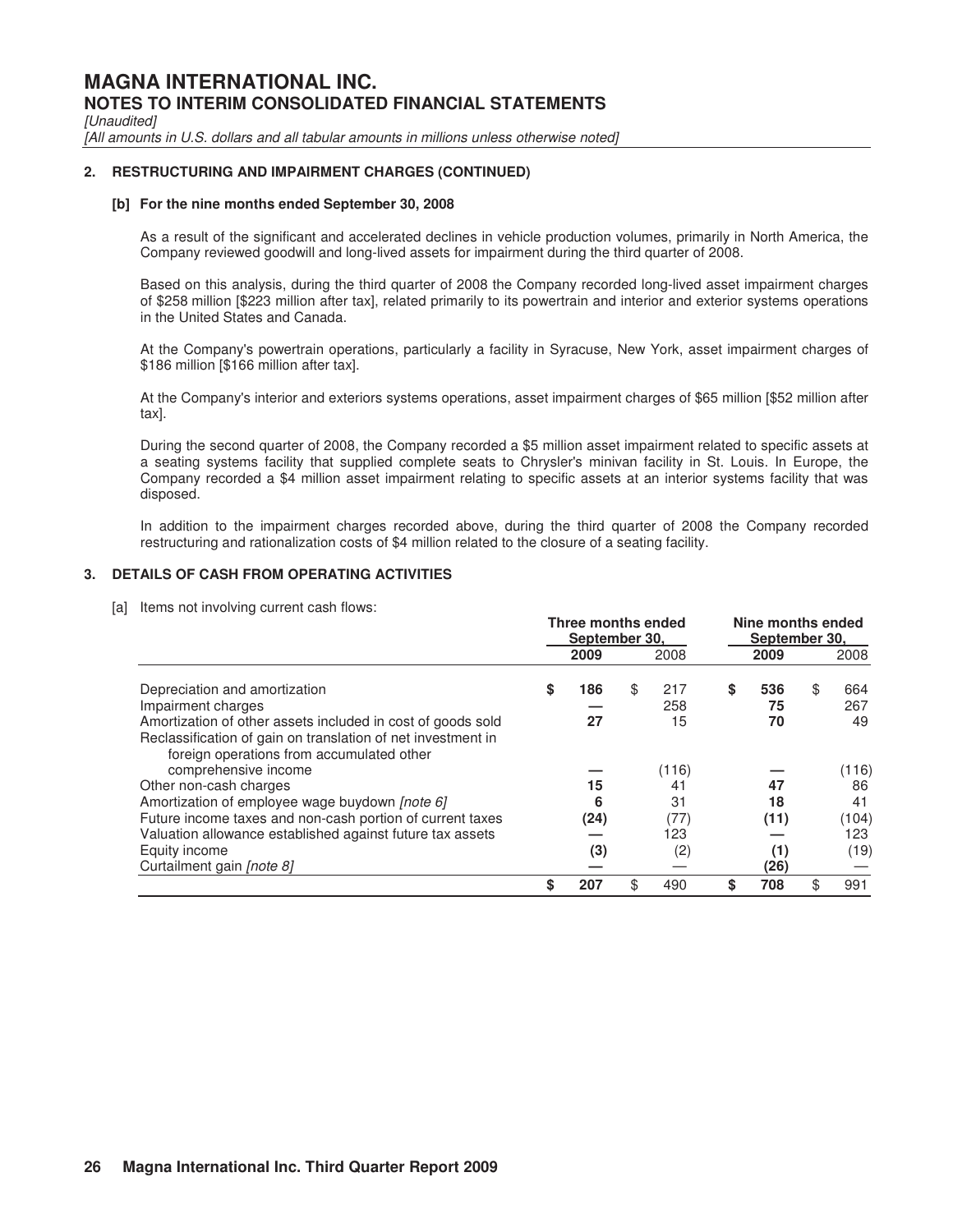[Unaudited]

[All amounts in U.S. dollars and all tabular amounts in millions unless otherwise noted]

# **3. DETAILS OF CASH FROM OPERATING ACTIVITIES (CONTINUED)**

[b] Changes in non-cash operating assets and liabilities:

|                                                |    | Three months ended<br>September 30, | Nine months ended<br>September 30, |              |    |               |    |               |
|------------------------------------------------|----|-------------------------------------|------------------------------------|--------------|----|---------------|----|---------------|
|                                                |    | 2009                                |                                    | 2008         |    | 2009          |    | 2008          |
| Accounts receivable<br>Inventories             | S  | (745)<br>(96)                       | \$                                 | 345<br>(48)  | \$ | (319)<br>(85) | \$ | (88)<br>(179) |
| Income taxes receivable                        |    | 29                                  |                                    | (31)         |    | (58)          |    | (218)         |
| Prepaid expenses and other<br>Accounts payable |    | (17)<br>524                         |                                    | (8)<br>(205) |    | (16)<br>140   |    | (99)<br>98    |
| Accrued salaries and wages                     |    | 51                                  |                                    | 1)           |    | (16)          |    | (5)           |
| Other accrued liabilities                      |    | 21                                  |                                    | (70)         |    | 25            |    | (21)          |
| Deferred revenue                               | \$ | (1`<br>(234)                        | \$                                 | (25)         | S  | (12)<br>(341) |    | (20)<br>(532) |

# **4. ACQUISITIONS**

On May 11, 2009, Magna acquired Cadence Innovation s.r.o., a manufacturer of exterior and interior systems. The acquired business is primarily located in the Czech Republic with sales to various customers, including Skoda.

On June 1, 2009, Magna acquired several facilities from Meridian Automotive Systems Inc. The facilities located in the United States and Mexico manufacture composites for various customers.

The total consideration for these acquisitions and certain other acquisitions was \$130 million, consisting of \$50 million paid in cash and \$80 million of assumed debt.

The purchase price allocations for these acquisitions are preliminary and adjustments to the allocations may occur as a result of obtaining more information regarding asset valuations. On a preliminary basis, an allocation of the excess purchase price over the book value of assets acquired and liabilities assumed has been made to fixed assets and intangible assets.

# **5. INVESTMENTS**

At September 30, 2009, the Company held Canadian third party asset-backed commercial paper ["ABCP"] with a face value of Cdn\$134 million and a carrying value of Cdn\$88 million [December 31, 2008 - Cdn\$79 million], which was based on a valuation technique that estimates the fair value based on relevant current market indices for instruments of comparable credit quality, term and structure ["current market indices"].

During the third quarter of 2009, the Company recorded a \$9 million increase in the carrying value of it's investment in ABCP due to a tightening of the spread between the anticipated return on the restructured notes and the current market indices.

During the first nine months of 2008, the Company recorded a \$41 million impairment charge [Q3 - \$24 million; Q1 - \$17 million] in selling, general and administrative expense. The impairment charge was calculated based on the anticipated return on the restructured notes [the "Notes"] versus the spreads using current market indices and a charge against potentially non-performing assets calculated on a probability weighted basis.

Refer to note 8 of the Company's 2008 audited consolidated financial statements for more information regarding the significant estimates and assumptions incorporated into the valuation of our ABCP.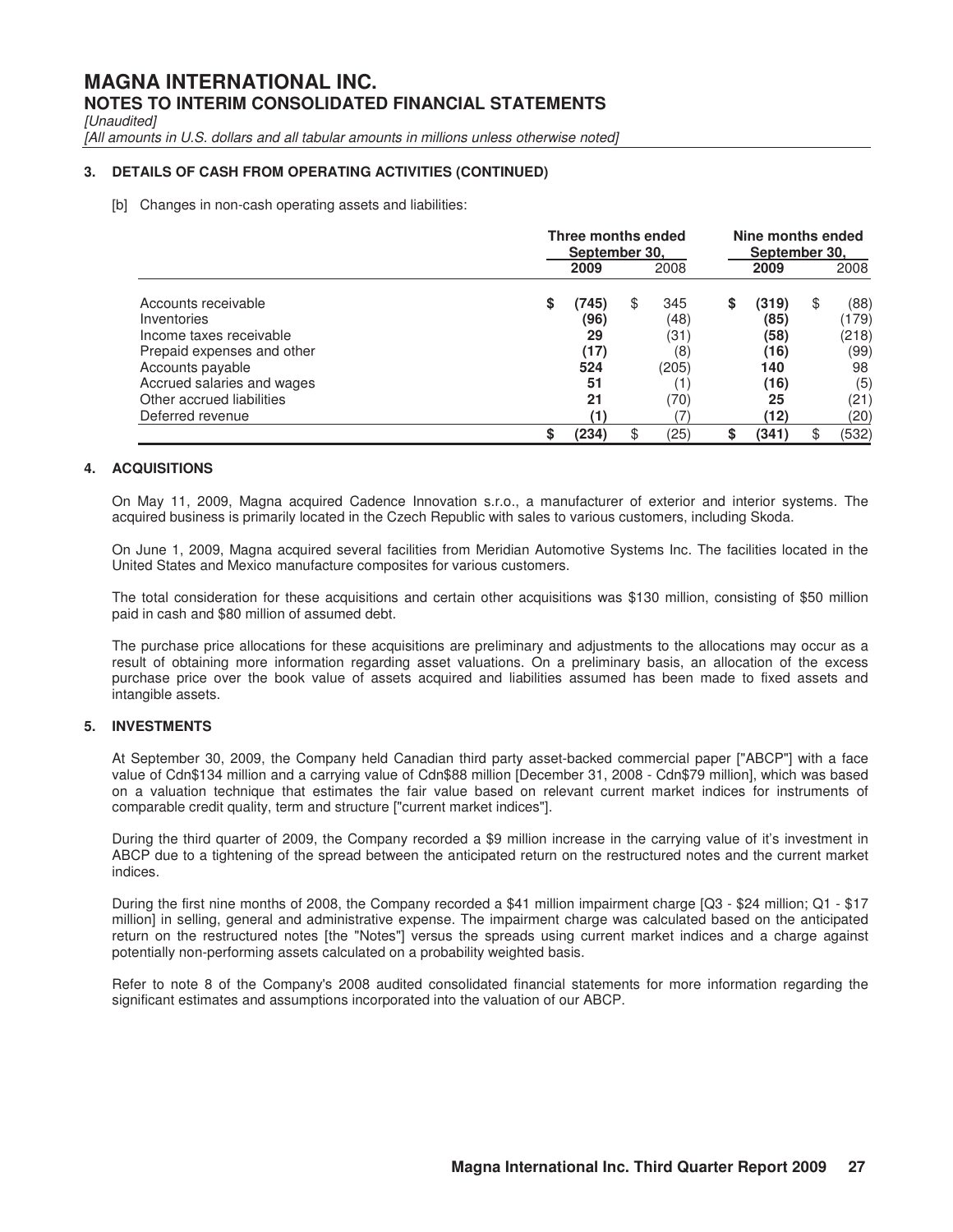[Unaudited]

[All amounts in U.S. dollars and all tabular amounts in millions unless otherwise noted]

# **6. OTHER ASSETS**

Other assets consist of:

|                                                                 | September 30,<br>2009 |     | December 31,<br>2008 |     |
|-----------------------------------------------------------------|-----------------------|-----|----------------------|-----|
| Preproduction costs related to long-term supply agreements with |                       |     |                      |     |
| contractual guarantee for reimbursement                         |                       | 414 |                      | 230 |
| Long-term receivables                                           |                       | 55  |                      | 67  |
| Patents and licences, net                                       |                       | 48  |                      | 54  |
| Employee wage buydown, net                                      |                       | 36  |                      | 52  |
| Other, net                                                      |                       | 166 |                      | 198 |
|                                                                 |                       | 719 |                      | 601 |

# **7. WARRANTY**

The following is a continuity of the Company's warranty accruals:

|                              |    | 2009 | 2008      |
|------------------------------|----|------|-----------|
| Balance, beginning of period | \$ | 75   | \$<br>103 |
| Expense, net                 |    | 5    | 10        |
| Settlements                  |    | (10) | (11)      |
| Foreign exchange and other   |    | (2)  |           |
| Balance, March 31,           |    | 68   | 105       |
| Income, net                  |    | (1)  | (17)      |
| Settlements                  |    | (6)  |           |
| Foreign exchange and other   |    |      |           |
| Balance, June 30,            | \$ | 65   | \$<br>93  |
| Expense (income), net        |    |      | (1)       |
| <b>Settlements</b>           |    | (10) | (5)       |
| Foreign exchange and other   |    |      | (6)       |
| Balance, September 30,       | S  | 63   | 81        |

# **8. EMPLOYEE FUTURE BENEFIT PLANS**

The Company recorded employee future benefit expenses as follows:

|                                           | Three months ended<br>September 30, |      |  | Nine months ended<br>September 30. |      |      |
|-------------------------------------------|-------------------------------------|------|--|------------------------------------|------|------|
|                                           |                                     | 2009 |  | 2008                               | 2009 | 2008 |
| Defined benefit pension plans and other   |                                     |      |  |                                    | 10   | -9   |
| Termination and long service arrangements |                                     |      |  | З                                  | 25   | 19   |
| Retirement medical benefits plan [a]      |                                     |      |  |                                    | (18) |      |
|                                           |                                     |      |  | 9                                  |      | 39   |

[a] During the second quarter of 2009 the Company amended its Retiree Premium Reimbursement Plan in Canada and the United States, such that employees retiring on or after August 1, 2009 will no longer participate in the plan. The amendment will reduce service costs and retirement medical benefit expense in 2009. As a result of amending the plan, a curtailment gain of \$26 million was recorded in cost of goods sold during the three-month period ended June 30, 2009.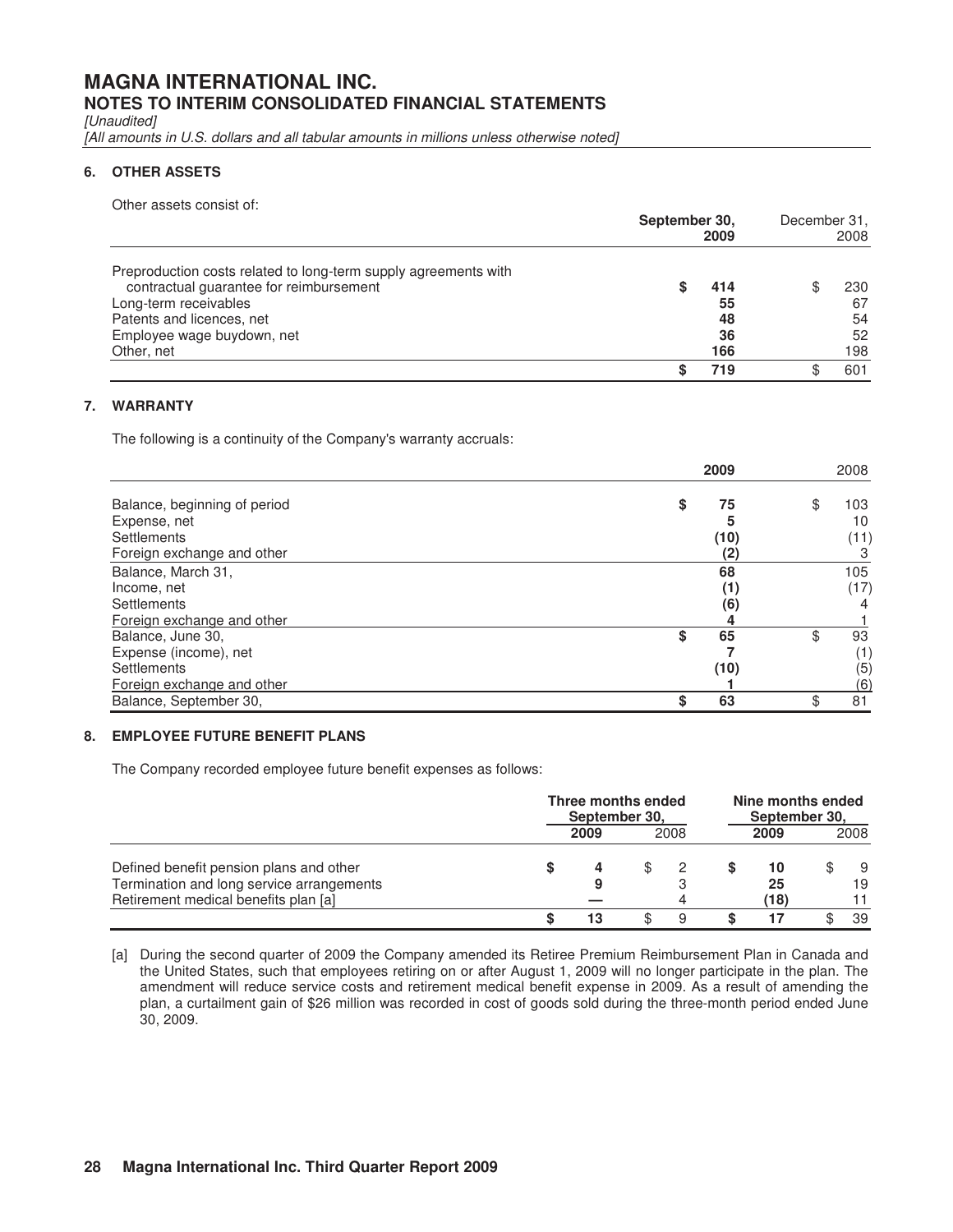[Unaudited]

[All amounts in U.S. dollars and all tabular amounts in millions unless otherwise noted]

### **9. INCOME TAXES**

During the third quarter of 2008, the Company recorded a \$123 million charge to establish valuation allowances against all future tax assets in the United States.

The valuation allowances were required in the United States based on historical consolidated losses at the Company's U.S. operations, that were expected to continue in the near-term, the accelerated deterioration of near-term automotive market conditions in the United States and the significant and inherent uncertainty as to the timing of when we would be able to generate the necessary level of earnings to recover these future tax assets.

# **10. STOCK-BASED COMPENSATION**

### **[a] Incentive Stock Option Plan**

 The following is a continuity schedule of options outstanding [number of options in the table below are expressed in whole numbers]:

|                                                                    |                                   | 2009                         |                                            |                                           | 2008                             |                                            |
|--------------------------------------------------------------------|-----------------------------------|------------------------------|--------------------------------------------|-------------------------------------------|----------------------------------|--------------------------------------------|
|                                                                    | <b>Options outstanding</b>        |                              |                                            | Options outstanding                       |                                  |                                            |
|                                                                    | <b>Number</b><br>of options       | <b>Exercise</b><br>price (i) | <b>Number</b><br>of options<br>exercisable | Number<br>of options                      | Exercise<br>price <sup>(i)</sup> | Number<br>of options<br>exercisable        |
| Beginning of period<br>Granted<br>Exercised<br>Cancelled<br>Vested | 2,746,145<br>1,075,000<br>(1,085) | 82.01<br>33.09<br>68.55      | 2,724,145<br>(1,085)<br>2,000              | 2,942,203<br>5,000<br>(1,230)<br>(10,000) | 82.66<br>74.50<br>55.00<br>97.47 | 2,912,877<br>(1,230)<br>(10,000)<br>10,326 |
| March 31<br>Exercised<br>Cancelled<br>Vested                       | 3,820,060<br>(14, 359)            | 68.25<br>79.16               | 2,725,060<br>(4, 359)<br>1,000             | 2,935,973<br>(383)                        | 82.61<br>55.00                   | 2,911,973<br>(383)<br>1,000                |
| June 30                                                            | 3,805,701                         | 68.20                        | 2,721,701                                  | 2,935,590                                 | 82.62                            | 2,912,590                                  |
| Exercised<br>Cancelled <sup>(ii)</sup><br>Vested                   | (30, 289)<br>(166, 411)           | 63.02<br>63.02               | (30, 289)<br>(166, 411)<br>1,000           | (880)                                     | 71.71                            | (880)<br>3,000                             |
| September 30                                                       | 3,609,001                         | 68.49                        | 2,526,001                                  | 2,934,710                                 | 82.62                            | 2,914,710                                  |

(i) The exercise price noted above represents the weighted average exercise price in Canadian dollars.

(ii) On August 12, 2009, following approval by the Company's Corporate Governance and Compensation Committee and in accordance with the Amended and Restated Incentive Stock Option Plan, the Company granted stock appreciation rights ["SARs"] to certain executives in respect of 191,700 previously granted and unexercised stock options.

On August 14, 2009, 166,411 SARs were exercised and an equal number of previously granted and unexercised stock options were surrendered and cancelled. On exercise of the SARs, the executives received, in aggregate, cash of \$1 million, representing an amount equal to the difference between the aggregate fair market value of the shares covered by the surrendered options and the aggregate exercise price of such surrendered options. Fair market value was determined based on the weighted average closing price of the Company's Class A Subordinate Voting Shares on the New York Stock Exchange for the five consecutive trading days ending on the trading day immediately prior to the date of exercise.

In addition, during the third quarter of 2009, 25,289 SARs were cancelled upon exercise of the corresponding number of options.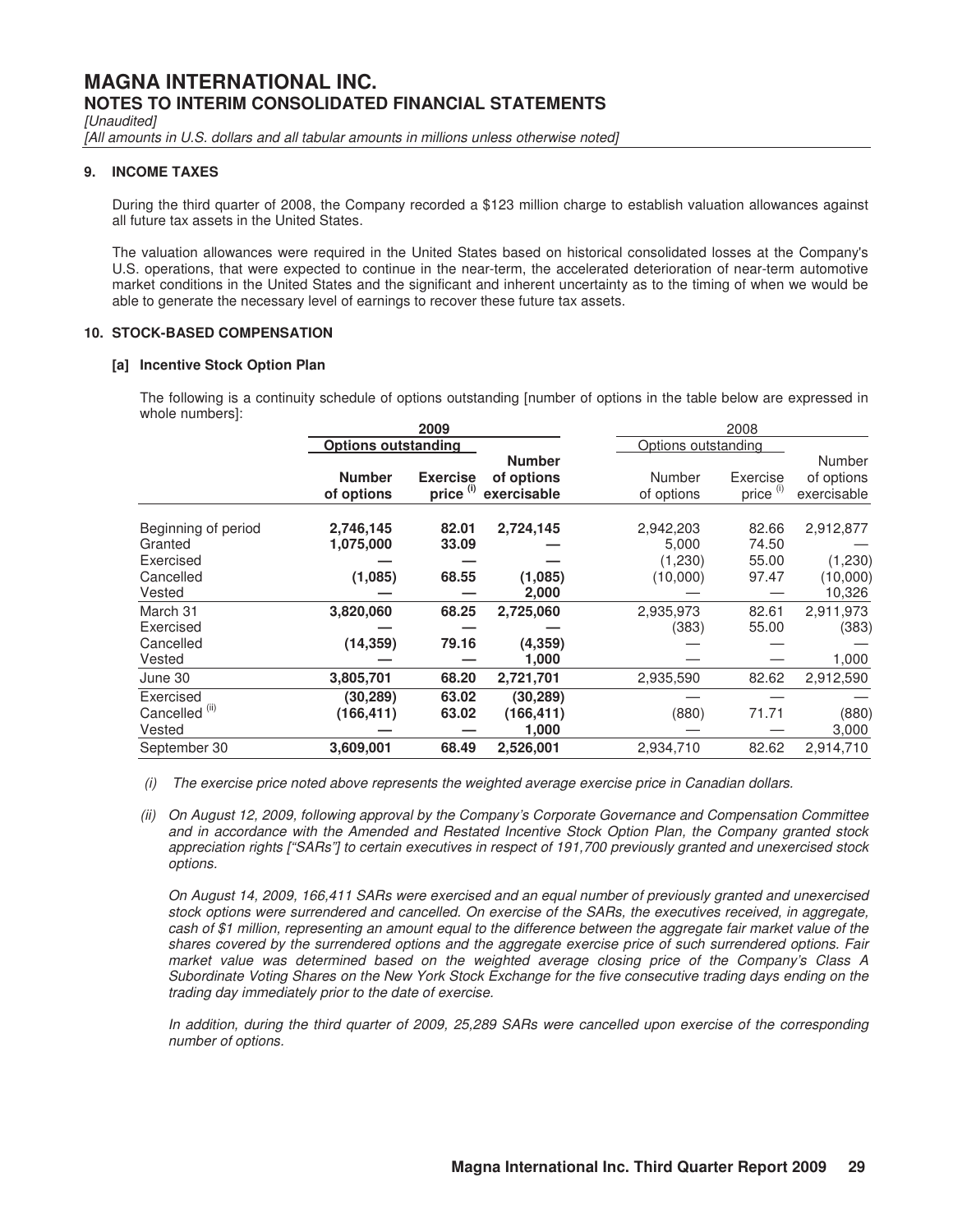[Unaudited]

[All amounts in U.S. dollars and all tabular amounts in millions unless otherwise noted]

# **10. STOCK-BASED COMPENSATION (CONTINUED)**

### **[a] Incentive Stock Option Plan (continued)**

The weighted average assumptions used in measuring the fair value of stock options granted or modified and the compensation expense recorded in selling, general and administrative expenses are as follows:

|                                                                              |         | Nine months ended<br>September 30, |
|------------------------------------------------------------------------------|---------|------------------------------------|
|                                                                              | 2009    | 2008                               |
| Risk free interest rate                                                      | 1.66%   | 3.56%                              |
| Expected dividend yield                                                      | 2.05%   | $2.02\%$                           |
| Expected volatility                                                          | 31%     | 22%                                |
| Expected time until exercise                                                 | 4 years | 4 years                            |
| Weighted average fair value of options granted or modified in period (Cdn\$) | 7.20    | 13.65                              |

Compensation expense recorded in selling, general and administrative expenses during the three and nine month periods ended September 30, 2009 was \$1 million [2008 - \$2 million], and \$2 million [2008 - \$4 million], respectively.

#### **[b] Long-term retention program**

Information about the Company's long-term retention program is as follows:

|                                                                                     | September 30,<br>2009 | December 31, | 2008    |
|-------------------------------------------------------------------------------------|-----------------------|--------------|---------|
| Class A Subordinate Voting Shares awarded and not released                          | 685,989               |              | 780,609 |
| Reduction in stated value of Class A Subordinate Voting Shares                      | 45                    |              | 51      |
| Unamortized compensation expense recorded as a reduction<br>of shareholder's equity | 30                    | \$           | 36      |

Compensation expense recorded in selling, general and administrative expenses during the three and nine month periods ended September 30, 2009 was \$2 million [2008 - \$2 million], and \$6 million [2008 - \$6 million], respectively.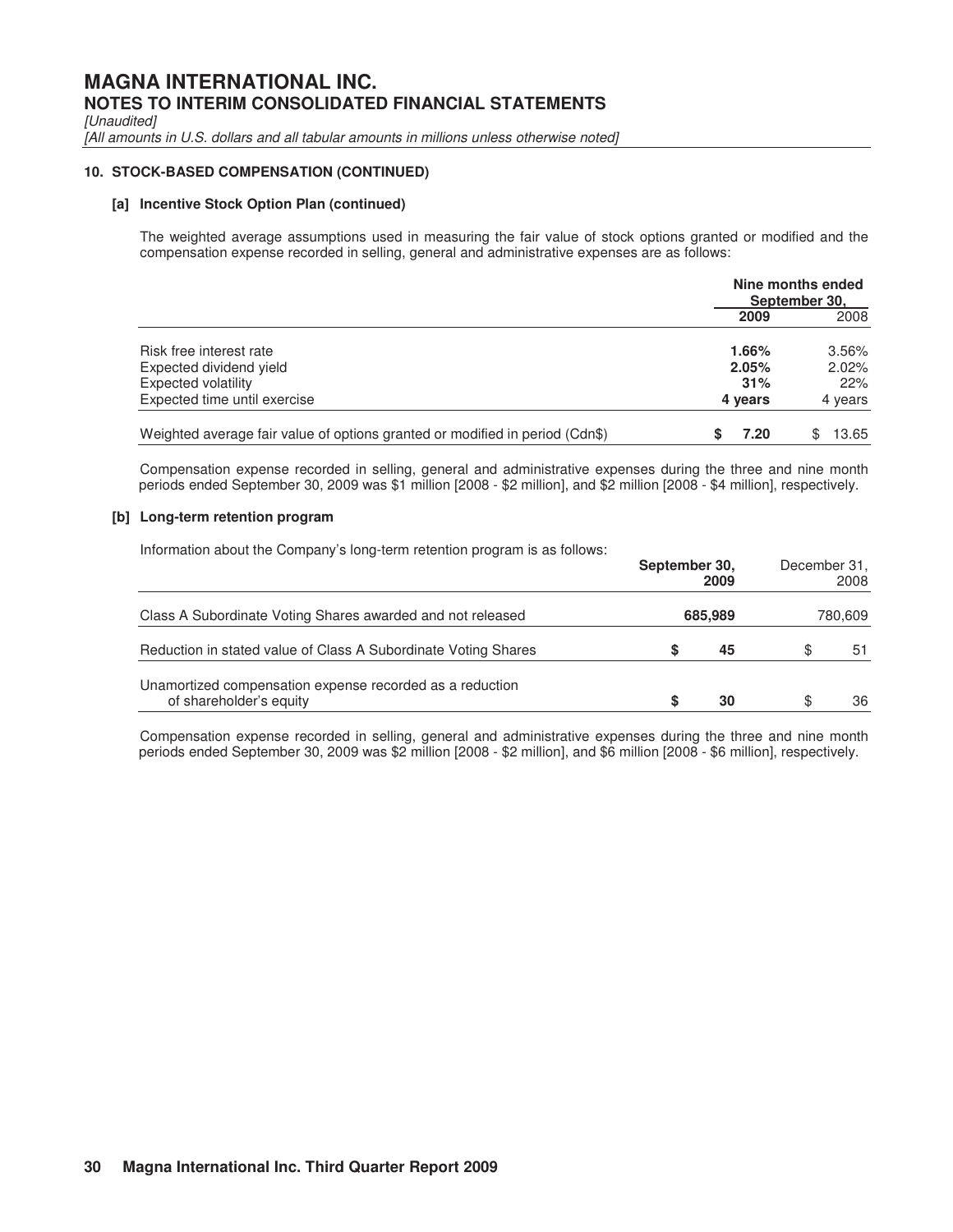[Unaudited]

[All amounts in U.S. dollars and all tabular amounts in millions unless otherwise noted]

# **11. CAPITAL STOCK**

[a] Changes in Class A Subordinate Voting Shares for the three-month and nine-month periods ended September 30, 2009 consist of the following [numbers of shares in the following table are expressed in whole numbers]:

|                                                                                                                           | <b>Subordinate Voting</b> |                        |              |
|---------------------------------------------------------------------------------------------------------------------------|---------------------------|------------------------|--------------|
|                                                                                                                           | Number of<br>shares       | <b>Stated</b><br>value |              |
| Issued and outstanding at December 31, 2008<br>Issued under the Dividend Reinvestment Plan<br>Release of restricted stock | 111,879,059<br>7,183      |                        | \$3,605<br>6 |
| Issued and outstanding at March 31 and June 30, 2009<br>Issued under the Incentive Stock Option Plan                      | 111,886,242<br>30,289     |                        | \$3,611      |
| Issued and outstanding at September 30, 2009                                                                              | 111,916,531               |                        | 3,612        |

 [b] The following table presents the maximum number of shares that would be outstanding if all the dilutive instruments outstanding at November 5, 2009 were exercised or converted:

| Class A Subordinate Voting and Class B Shares | 112.643.360 |
|-----------------------------------------------|-------------|
| Subordinated Debentures <sup>(1)</sup>        | 1.096.589   |
| Stock options (ii)                            | 3,609,001   |
|                                               | 117.348.950 |

- (i) The above amounts include shares issuable if the holders of the 6.5% Convertible Subordinated Debentures exercise their conversion option but exclude Class A Subordinate Voting Shares issuable, only at the Company's option, to settle interest and principal related to the 6.5% Convertible Subordinated Debentures on redemption or maturity. The number of Class A Subordinate Voting Shares issuable at the Company's option is dependent on the trading price of Class A Subordinate Voting Shares at the time the Company elects to settle the 6.5% Convertible Subordinated Debenture interest and principal with shares. All or part of the 6.5% Convertible Subordinate Debentures are currently redeemable at the Company's option.
- (ii) Options to purchase Class A Subordinate Voting Shares are exercisable by the holder in accordance with the vesting provisions and upon payment of the exercise price as may be determined from time to time pursuant to the Company's stock option plans.

# **12. CONTRIBUTED SURPLUS**

Contributed surplus consists of accumulated stock option compensation expense less the fair value of options at the grant date that have been exercised and credited to Class A Subordinate Voting Shares, the accumulated restricted stock compensation expense and the value of the holders' conversion option on the 6.5% Convertible Subordinated Debentures. The following is a continuity schedule of contributed surplus:

|                                                          | 2009 | 2008 |
|----------------------------------------------------------|------|------|
| Stock-based compensation                                 |      |      |
| Balance, beginning of period                             | 64   | 55   |
| Stock-based compensation expense                         |      |      |
| Release of restricted stock                              | (6)  | (4)  |
| Balance, March 31,                                       | 60   | 53   |
| Stock-based compensation expense                         |      |      |
| Balance, June 30,                                        | 63   | 55   |
| Stock-based compensation expense                         |      |      |
| Exercise of stock appreciation rights [note 10 [a] (ii)] |      |      |
| Balance, September 30,                                   | 65   | 56   |
| Holders' conversion option                               |      | З    |
|                                                          | 68   | 59   |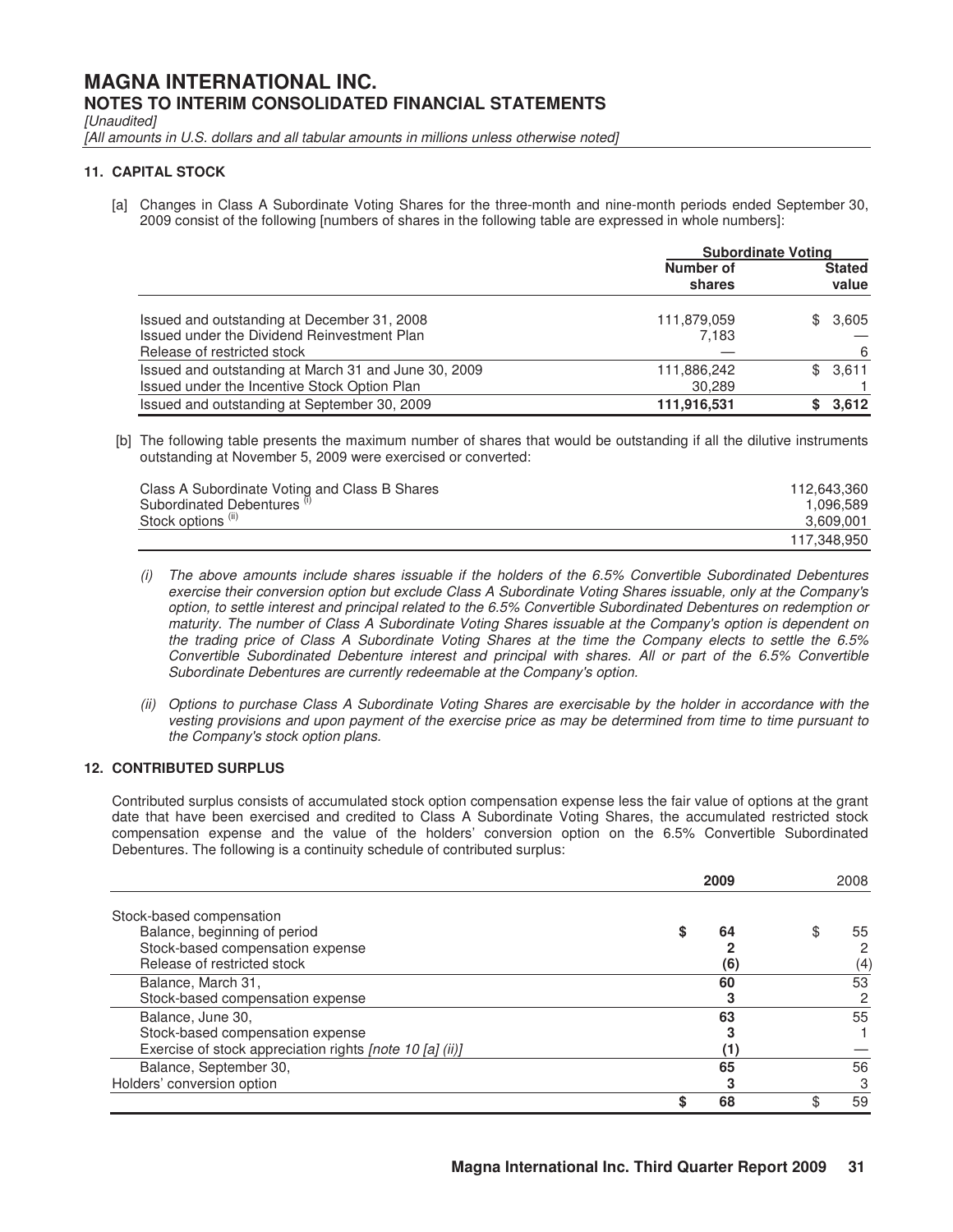[Unaudited]

[All amounts in U.S. dollars and all tabular amounts in millions unless otherwise noted]

# **13. ACCUMULATED OTHER COMPREHENSIVE INCOME**

The following is a continuity schedule of accumulated other comprehensive income:

|                                                                                             | 2009      | 2008        |
|---------------------------------------------------------------------------------------------|-----------|-------------|
| Accumulated net unrealized gains on translation of net investment in foreign operations     |           |             |
| Balance, beginning of period                                                                | \$<br>447 | 1,360<br>\$ |
| Net unrealized (losses) gains on translation of net investment in foreign operations        | (135)     | 50          |
| Repurchase of shares                                                                        |           | (15)        |
| Balance, March 31                                                                           | 312       | 1,395       |
| Net unrealized gains on translation of net investment in foreign operations                 | 228       | 10          |
| Repurchase of shares                                                                        |           | (17)        |
| Balance, June 30                                                                            | 540       | 1,388       |
| Net unrealized gains (losses) on translation of net investment in foreign operations        | 261       | (238)       |
| Reclassification of gain on translation of net investment in foreign operations to net loss |           | (116)       |
| Balance, September 30                                                                       | 801       | 1,034       |
| Accumulated net loss on cash flow hedges (1)                                                |           |             |
| Balance, beginning of period                                                                | (113)     | (10)        |
| Net unrealized gains (losses) on cash flow hedges                                           |           | (13)        |
| Reclassifications of net losses (gains) on cash flow hedges to net (loss) income            | 34        | (5)         |
|                                                                                             |           |             |
| Balance, March 31                                                                           | (75)      | (28)        |
| Net unrealized gains on cash flow hedges                                                    | 41        | 19          |
| Reclassifications of net losses on cash flow hedges to net (loss) income                    | 9         | 3           |
| Balance, June 30                                                                            | (25)      | (6)         |
| Net unrealized losses on cash flow hedges                                                   | (13)      | (12)        |
| Reclassifications of net losses (gains) on cash flow hedges to net income (loss)            | 8         | (1)         |
| Balance, September 30                                                                       | (30)      | (19)        |
| Total accumulated other comprehensive income                                                | \$<br>771 | 1,015<br>\$ |

(i) The amount of income tax benefit (expense) that has been netted in the amounts above is as follows:

|                                                                                                                                                  | 2009            | <i>2008</i> |
|--------------------------------------------------------------------------------------------------------------------------------------------------|-----------------|-------------|
| Balance, beginning of period                                                                                                                     | 48              |             |
| Net unrealized (gains) losses on cash flow hedges<br>Reclassifications of net gains (losses) on cash flow hedges to net (loss) income            | (4)<br>'15)     |             |
| Balance, March 31<br>Net unrealized gains on cash flow hedges<br>Reclassifications of net losses on cash flow hedges to net (loss) income        | 29<br>(9)<br>3. | 12<br>(8,   |
| Balance, June 30<br>Net unrealized gains on cash flow hedges<br>Reclassifications of net (gains) losses on cash flow hedges to net (loss) income | 4               |             |
| Balance, September 30                                                                                                                            | 16              | 8           |

The amount of other comprehensive income (loss) that is expected to be reclassified to net income (loss) over the next 12 months is \$19 million [net of income tax benefit of \$3 million].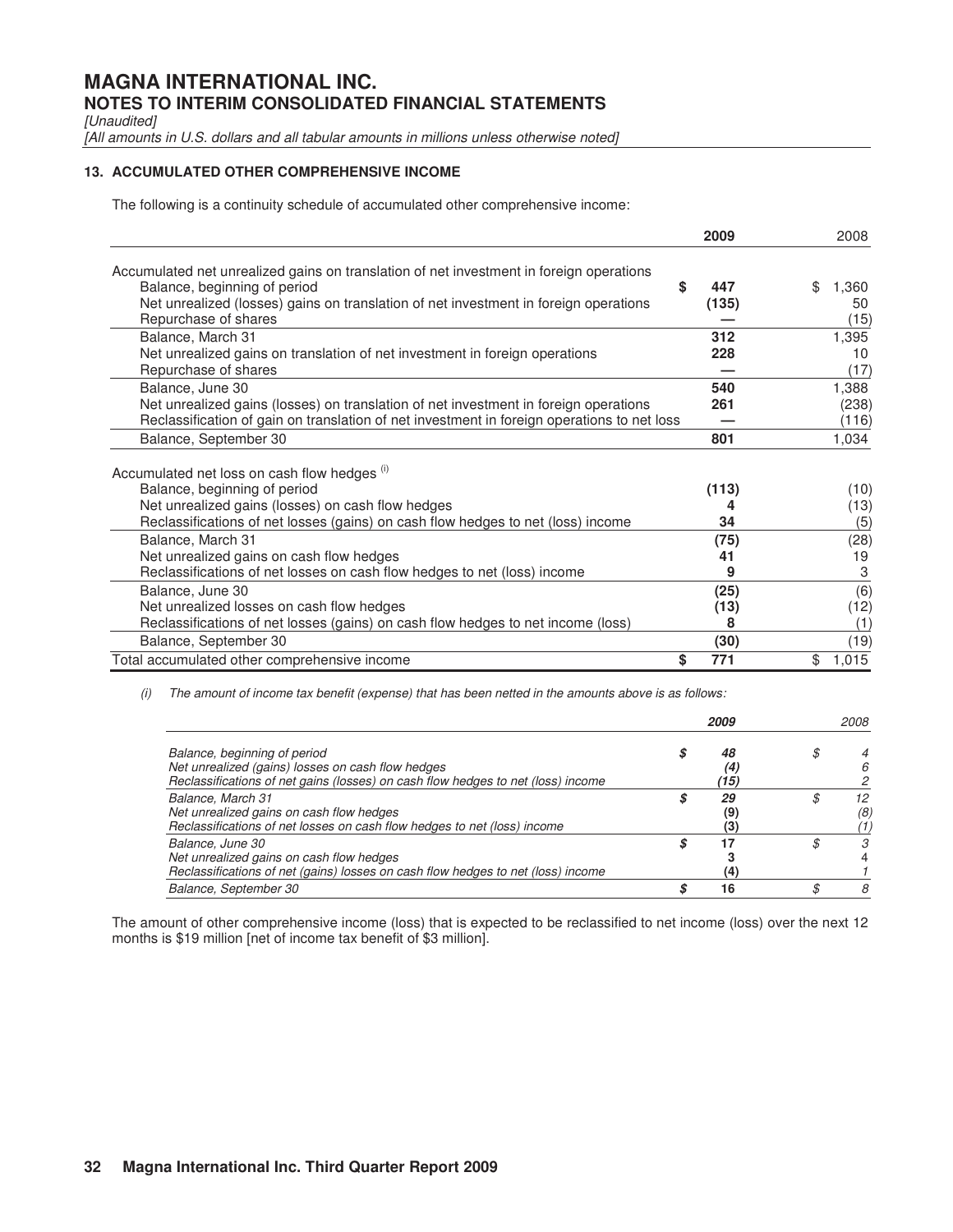[Unaudited]

[All amounts in U.S. dollars and all tabular amounts in millions unless otherwise noted]

# **14. CAPITAL DISCLOSURES**

The Company manages capital in order to ensure the Company has adequate borrowing capacity and financial structure to allow financial flexibility and to provide an adequate return to shareholders. In order to maintain or adjust the capital structure, the Company may adjust the amount of dividends paid to shareholders, issue new shares, purchase shares for cancellation, or increase or decrease the amount of debt outstanding.

The Company monitors capital using the ratio of debt to total capitalization. Debt includes bank indebtedness and term debt as shown in the balance sheets. Total capitalization includes debt and all components of shareholders' equity.

The Company's capitalization and debt to total capitalization is as follows:

|                                                                                                 | September 30,<br>2009   | December 31.<br>2008    |
|-------------------------------------------------------------------------------------------------|-------------------------|-------------------------|
| Liabilities<br><b>Bank indebtedness</b><br>Long-term debt due within one year<br>Long-term debt | 304<br>\$<br>116<br>124 | \$<br>909<br>157<br>143 |
| Shareholders' equity                                                                            | 544<br>7,433            | 1,209<br>7,363          |
| Total capitalization                                                                            | \$7,977                 | 8,572<br>\$             |
| Debt to total capitalization                                                                    | 6.8%                    | 14.1%                   |

# **15. FINANCIAL INSTRUMENTS**

# **[a] The Company's financial assets and financial liabilities consist of the following:**

|                                                        | September 30, | 2009        | December 31, | 2008        |
|--------------------------------------------------------|---------------|-------------|--------------|-------------|
| Held for trading                                       |               |             |              |             |
| Cash and cash equivalents<br>Investment in ABCP        | \$            | 1,409<br>82 | \$           | 2,757<br>64 |
|                                                        | \$            | 1,491       | \$           | 2,821       |
| Held to maturity investments                           |               |             |              |             |
| Severance investments                                  | \$            | 8           | \$           | 9           |
| Loans and receivables                                  |               |             |              |             |
| Accounts receivable                                    | \$            | 3,322       | \$           | 2,821       |
| Long-term receivables included in other assets         |               | 55          |              | 67          |
| Income taxes receivable                                |               | 75          |              | 11          |
|                                                        | \$            | 3,452       | \$           | 2,899       |
| Other financial liabilities                            |               |             |              |             |
| <b>Bank indebtedness</b>                               | \$            | 304         | \$           | 909         |
| Long-term debt (including portion due within one year) |               | 240         |              | 300         |
| Accounts payable                                       |               | 3,128       |              | 2,744       |
| Accrued salaries and wages                             |               | 448         |              | 448         |
| Other accrued liabilities                              |               | 768         |              | 835         |
|                                                        | \$            | 4,888       | \$           | 5,236       |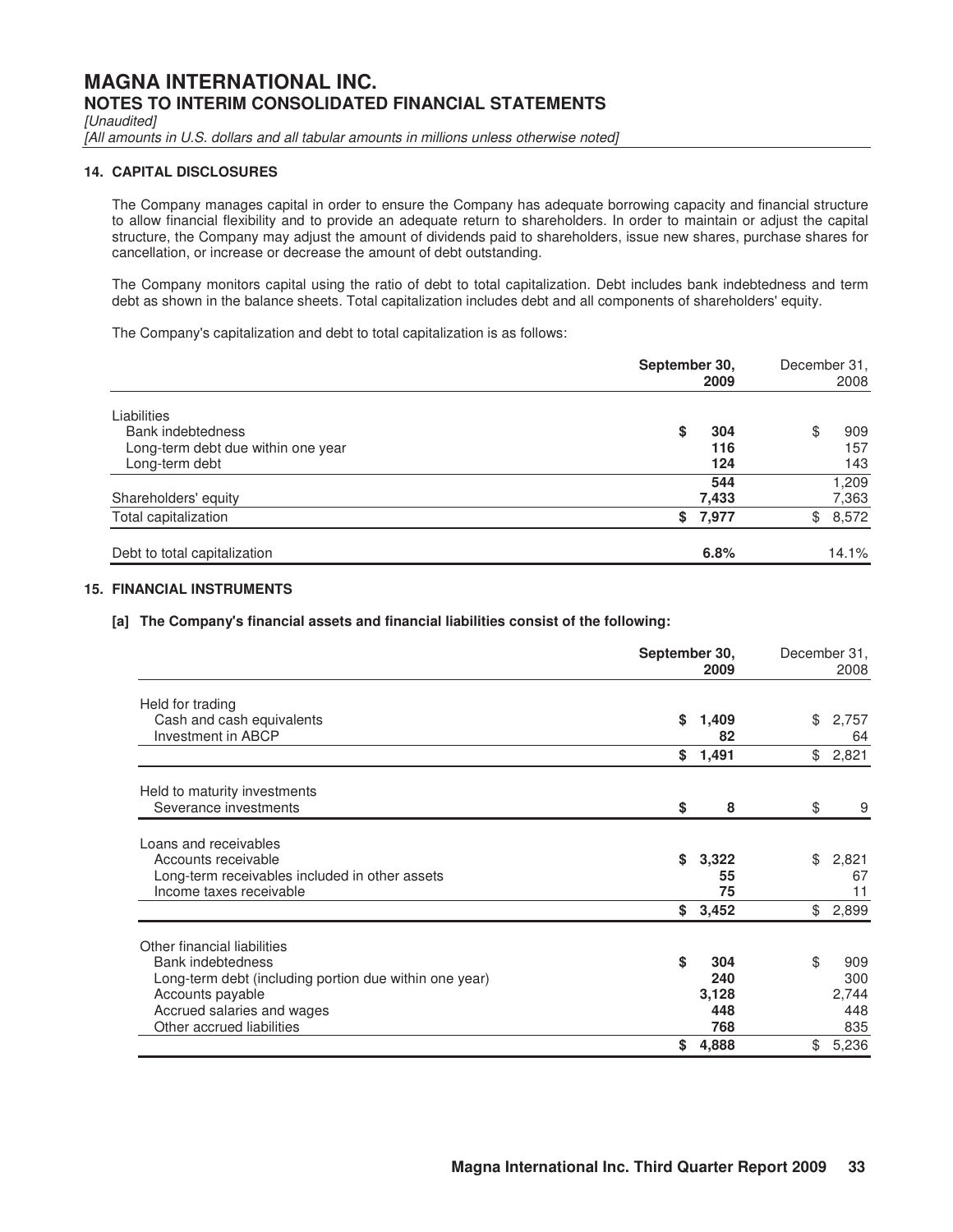[Unaudited]

[All amounts in U.S. dollars and all tabular amounts in millions unless otherwise noted]

### **15. FINANCIAL INSTRUMENTS (CONTINUED)**

### **[b] Fair value**

The Company determined the estimated fair values of its financial instruments based on valuation methodologies it believes are appropriate; however, considerable judgment is required to develop these estimates. Accordingly, these estimated fair values are not necessarily indicative of the amounts the Company could realize in a current market exchange. The estimated fair value amounts can be materially affected by the use of different assumptions or methodologies. The methods and assumptions used to estimate the fair value of financial instruments are described below:

Cash and cash equivalents, bank indebtedness, accounts payable, accrued salaries and wages, other accrued liabilities and income taxes receivable.

Due to the short period to maturity of the instruments, the carrying values as presented in the consolidated balance sheets are reasonable estimates of fair values.

#### Investments

At September 30, 2009, the Company held Canadian third party asset-backed commercial paper ["ABCP"] with a face value of Cdn\$134 million. The carrying value and estimated fair value of this investment was Cdn\$88 million [December 31, 2008 - Cdn\$79 million]. As fair value information is not readily determinable for the Company's investment in ABCP, the fair value was based on a valuation technique estimating the fair value from the perspective of a market participant.

#### Term debt

The Company's term debt includes \$116 million due within one year. Due to the short period to maturity of this debt, the carrying value as presented in the consolidated balance sheet is a reasonable estimate of its fair value.

### **[c] Credit risk**

The Company's financial assets that are exposed to credit risk consist primarily of cash and cash equivalents, accounts receivable, held to maturity investments, and foreign exchange forward contracts with positive fair values.

The Company's held for trading investments include an investment in ABCP. Given the continuing uncertainties regarding the value of the underlying assets, the amount and timing over cash flows and the risk of collateral calls in the event that spreads widened considerably, the Company could be exposed to further losses on its investment.

Cash and cash equivalents, which consists of short-term investments, are only invested in governments, bank term deposits and bank commercial paper with an investment grade credit rating. Credit risk is further reduced by limiting the amount which is invested in certain governments or any major financial institution.

The Company is also exposed to credit risk from the potential default by any of its counterparties on its foreign exchange forward contracts. The Company mitigates this credit risk by dealing with counterparties who are major financial institutions that the Company anticipates will satisfy their obligations under the contracts.

In the normal course of business, the Company is exposed to credit risk from its customers, substantially all of which are in the automotive industry and are subject to credit risks associated with the automotive industry. Sales to the Company's three largest customers, General Motors, Ford and Chrysler for the three and nine months ended September 30, 2009 represented 46% and 43% of the Company's total sales, respectively.

For the three and nine months ended September 30, 2009, sales to the Company's six largest customers (including the Detroit 3) represented 82% and 81% of our total sales, respectively, and substantially all of our sales are to customers in which the Company has ongoing contractual relationships.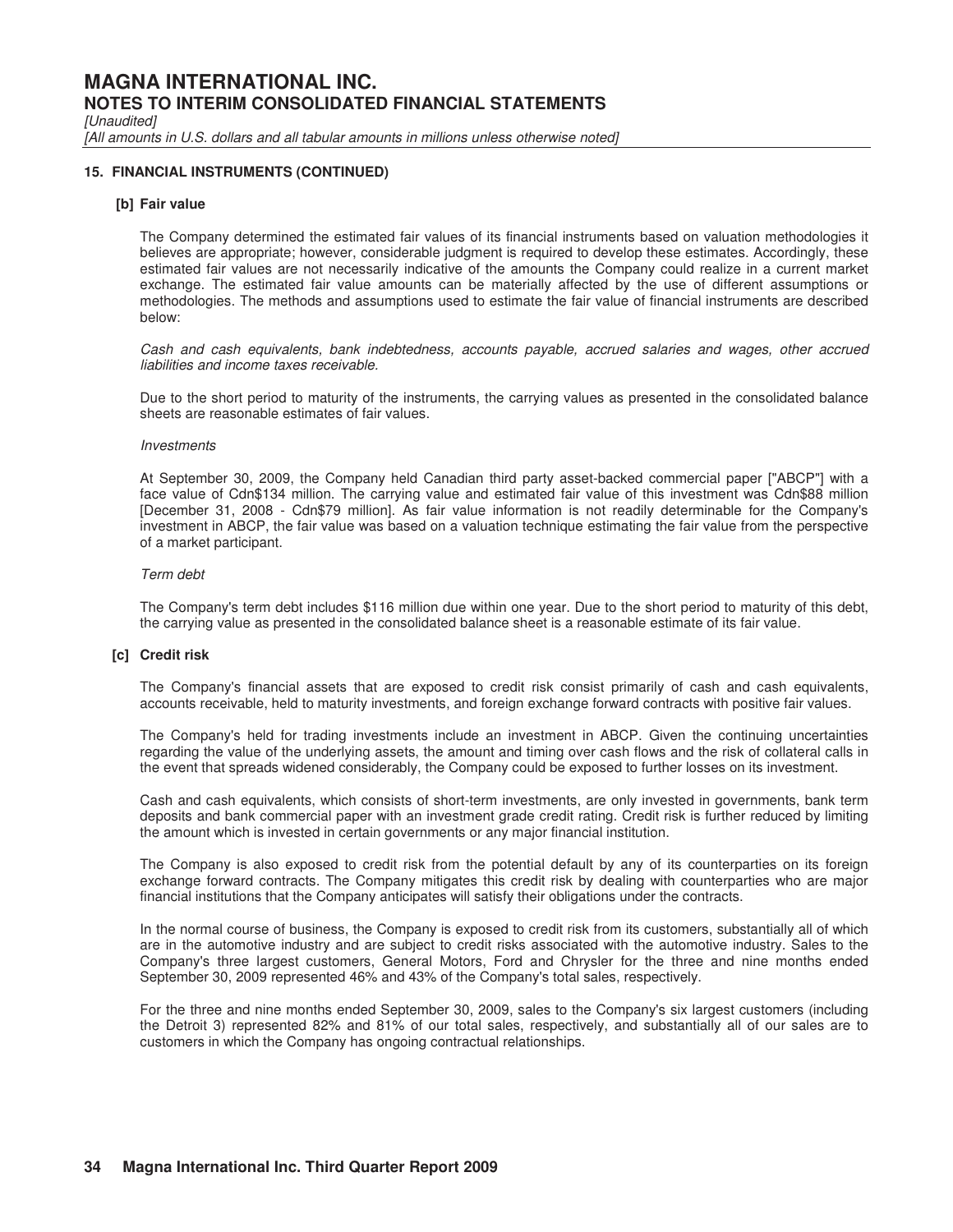[Unaudited]

[All amounts in U.S. dollars and all tabular amounts in millions unless otherwise noted]

# **15. FINANCIAL INSTRUMENTS (CONTINUED)**

### **[d] Currency risk**

The Company is exposed to fluctuations in foreign exchange rates when manufacturing facilities have committed to the delivery of products for which the selling price has been quoted in currencies other than the facilities' functional currency, or when materials and equipment are purchased in currencies other than the facilities' functional currency. In an effort to manage this net foreign exchange exposure, the Company employs hedging programs, primarily through the use of foreign exchange forward contracts.

As at September 30, 2009, the net foreign exchange exposure was not material.

#### **[e] Interest rate risk**

The Company is not exposed to significant interest rate risk due to the short-term maturity of its monetary current assets and current liabilities. In particular, the amount of interest income earned on our cash and cash equivalents is impacted more by the investment decisions made and the demands to have available cash on hand, than by movements in the interest rates over a given period.

In addition, the Company is not exposed to interest rate risk on its term debt instruments as the interest rates on these instruments are fixed.

# **16. SEGMENTED INFORMATION**

|                                                                              | Three months ended<br><b>September 30, 2009</b> |                             |     |                          |    |                  |    |                                | Three months ended<br>September 30, 2008 |                             |    |                     |    |                     |    |                         |  |
|------------------------------------------------------------------------------|-------------------------------------------------|-----------------------------|-----|--------------------------|----|------------------|----|--------------------------------|------------------------------------------|-----------------------------|----|---------------------|----|---------------------|----|-------------------------|--|
|                                                                              |                                                 | Total<br>sales              |     | <b>External</b><br>sales |    | EBIT $^{(i)}$    |    | <b>Fixed</b><br>assets,<br>net |                                          | Total<br>sales              |    | External<br>sales   |    | EBIT <sup>(i)</sup> |    | Fixed<br>assets,<br>net |  |
| <b>North America</b><br>Canada                                               | \$                                              | 1,046                       | \$. | 936                      |    |                  | \$ | 680                            | \$                                       | 1,239                       | \$ | 1,159               |    |                     | \$ | 824                     |  |
| <b>United States</b><br>Mexico<br>Eliminations                               |                                                 | 1,093<br>376<br>(185)       |     | 1,043<br>325             |    |                  |    | 694<br>381                     |                                          | 1,227<br>473<br>154)        |    | 1,174<br>428        |    |                     |    | 842<br>365              |  |
| <b>Europe</b>                                                                |                                                 | 2,330                       |     | 2,304                    | \$ | 91               |    | 1,755                          |                                          | 2,785                       |    | 2,761               | \$ | (303)               |    | 2,031                   |  |
| Euroland<br><b>Great Britain</b><br>Other European countries<br>Eliminations |                                                 | 1,687<br>207<br>332<br>(40) |     | 1,645<br>207<br>307      |    |                  |    | 1,102<br>68<br>341             |                                          | 2,222<br>248<br>222<br>(56) |    | 2,177<br>248<br>188 |    |                     |    | 1,081<br>85<br>155      |  |
| <b>Rest of World</b><br><b>Corporate and Other</b>                           |                                                 | 2,186<br>213<br>(60)        |     | 2,159<br>201<br>5        |    | (54)<br>18<br>28 |    | 1,511<br>182<br>375            |                                          | 2,636<br>168<br>(56)        |    | 2,613<br>155<br>4   |    | 52<br>9<br>116      |    | 1,321<br>172<br>321     |  |
| Total reportable segments \$<br>Current assets<br>Investments, goodwill and  |                                                 | 4,669                       | \$  | 4,669                    | \$ | 83               |    | 3,823<br>6,778                 | \$                                       | 5,533                       | \$ | 5,533               | \$ | (126)               |    | 3,845<br>8,397          |  |
| other assets<br><b>Consolidated total assets</b>                             |                                                 |                             |     |                          |    |                  |    | 2,266<br>\$12,867              |                                          |                             |    |                     |    |                     |    | 2,212<br>\$14,454       |  |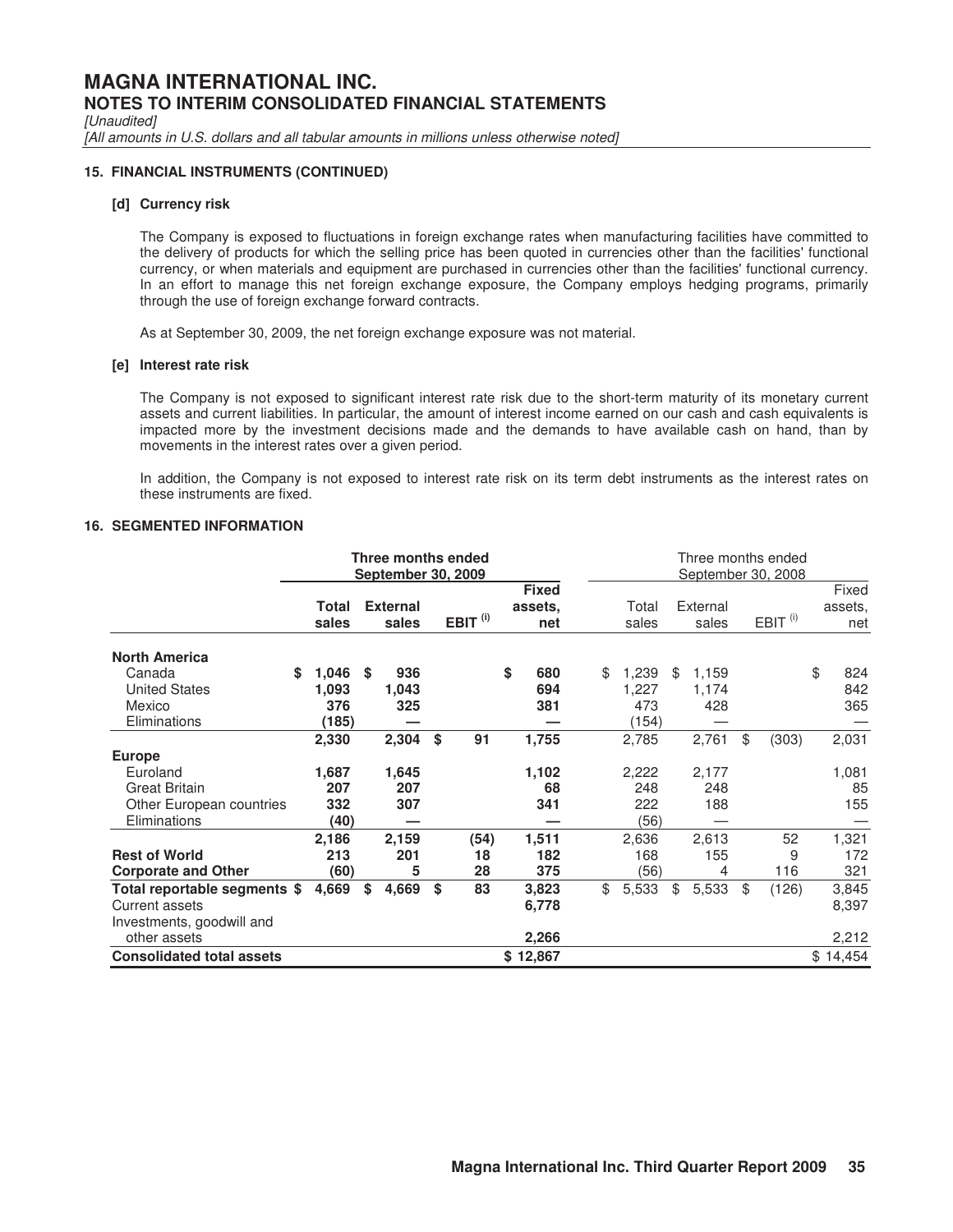[Unaudited]

[All amounts in U.S. dollars and all tabular amounts in millions unless otherwise noted]

# **16. SEGMENTED INFORMATION (CONTINUED)**

|                                                                                               | Nine months ended<br><b>September 30, 2009</b> |   |                          |    |                     |    |                                |    | Nine months ended<br>September 30, 2008 |     |                         |    |                     |    |                         |  |
|-----------------------------------------------------------------------------------------------|------------------------------------------------|---|--------------------------|----|---------------------|----|--------------------------------|----|-----------------------------------------|-----|-------------------------|----|---------------------|----|-------------------------|--|
|                                                                                               | Total<br>sales                                 |   | <b>External</b><br>sales |    | EBIT <sup>(i)</sup> |    | <b>Fixed</b><br>assets,<br>net |    | Total<br>sales                          |     | External<br>sales       |    | EBIT <sup>(i)</sup> |    | Fixed<br>assets,<br>net |  |
| <b>North America</b><br>Canada<br><b>United States</b><br>Mexico<br>Eliminations              | 2,432<br>\$.<br>2,746<br>874<br>(414)          | S | 2,175<br>2,622<br>774    |    |                     | \$ | 680<br>694<br>381              | \$ | 4,359<br>3,987<br>1,387<br>(503)        | \$. | 4,098<br>3,827<br>1,234 |    |                     | \$ | 824<br>842<br>365       |  |
|                                                                                               | 5,638                                          |   | 5,571                    | \$ | (197)               |    | 1,755                          |    | 9,230                                   |     | 9,159                   | \$ | (15)                |    | 2,031                   |  |
| <b>Europe</b><br>Euroland<br><b>Great Britain</b><br>Other European countries<br>Eliminations | 4,761<br>517<br>770<br>(121)                   |   | 4,659<br>517<br>691      |    |                     |    | 1,102<br>68<br>341             |    | 7,906<br>890<br>735<br>(195)            |     | 7,746<br>887<br>624     |    |                     |    | 1,081<br>85<br>155      |  |
| <b>Rest of World</b><br><b>Corporate and Other</b>                                            | 5,927<br>533<br>(150)                          |   | 5,867<br>497<br>13       |    | (213)<br>25<br>7    |    | 1,511<br>182<br>375            |    | 9,336<br>481<br>(179)                   |     | 9,257<br>439<br>13      |    | 316<br>29<br>115    |    | 1,321<br>172<br>321     |  |
| Total reportable segments \$11,948<br><b>Current assets</b><br>Investments, goodwill and      |                                                |   | \$11,948                 | \$ | (378)               |    | 3,823<br>6,778                 |    | \$18,868                                |     | \$18,868                | \$ | 445                 |    | 3,845<br>8,397          |  |
| other assets<br><b>Consolidated total assets</b>                                              |                                                |   |                          |    |                     |    | 2,266<br>\$12,867              |    |                                         |     |                         |    |                     |    | 2,212<br>\$14,454       |  |

(i) EBIT represents operating income (loss) before interest income or expense.

# **17. SUBSEQUENT EVENTS**

On November 5, 2009, the Company's Board of Directors approved the redemption of the outstanding 6.5% Convertible Subordinated Debentures [the "Debentures"] for cash on December 7, 2009. The Debentures are redeemable at a price equal to 100% of the principal amount of the Debentures plus accrued and unpaid interest thereon to, but excluding, the date of redemption. The aggregate principal amount of Debentures currently outstanding is Cdn\$100 million.

# **18. COMPARATIVE FIGURES**

Certain of the comparative figures have been reclassified to conform to the current period's method of presentation.